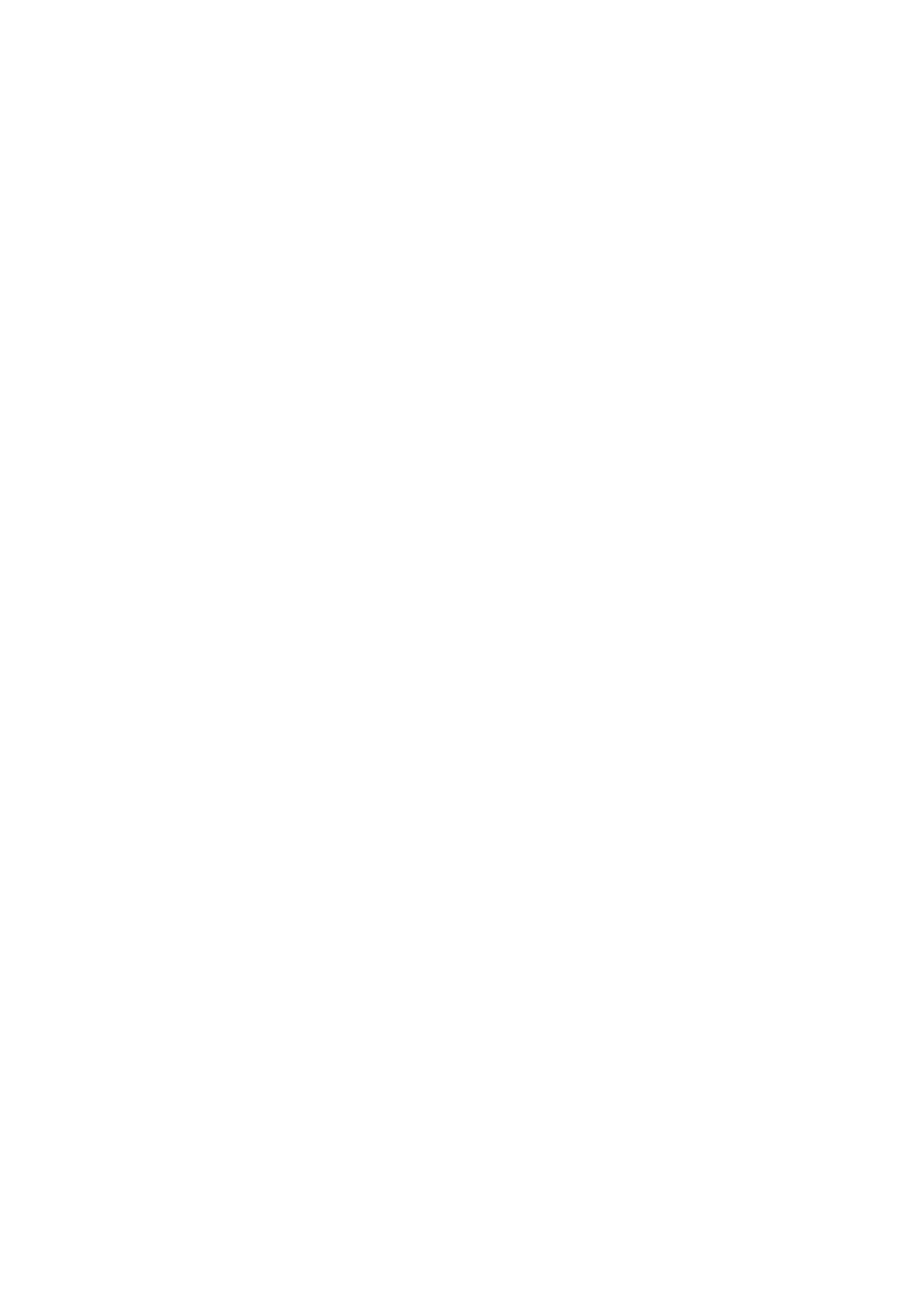# Preface

This document is merely a condensed version of the original book by Klas Nilsson ("Javabased real-time programming", first edition 2005, relevant revised version 2012) and aims to provide insight into the use of Java as a programming language in the realm of real-time systems, specifically for the course "EDAF85 Realtidssystem (Real-time systems)", taught at the Helsingborg Campus of Lund University during fall term. For the interested reader, the original document will still be available, however, this condensed version features only parts of the introduction and original chapter 3 (Multi-Threaded Programming in Java), just to make the student reader familiar with the specific tools applied throughout the course.

Lund, 2017-08-17, Elin A. Topp

From the fall 2020 only standard Java libraries are used to implement threads and thread synchronization in EDAF85 in contrast to earlier years when special API:s where required in order to facilitate cross compilation for proprietary embedded hardware. This decision has made it necessary to revise this document accordingly.

Lund, 2020-07-01, Roger Henriksson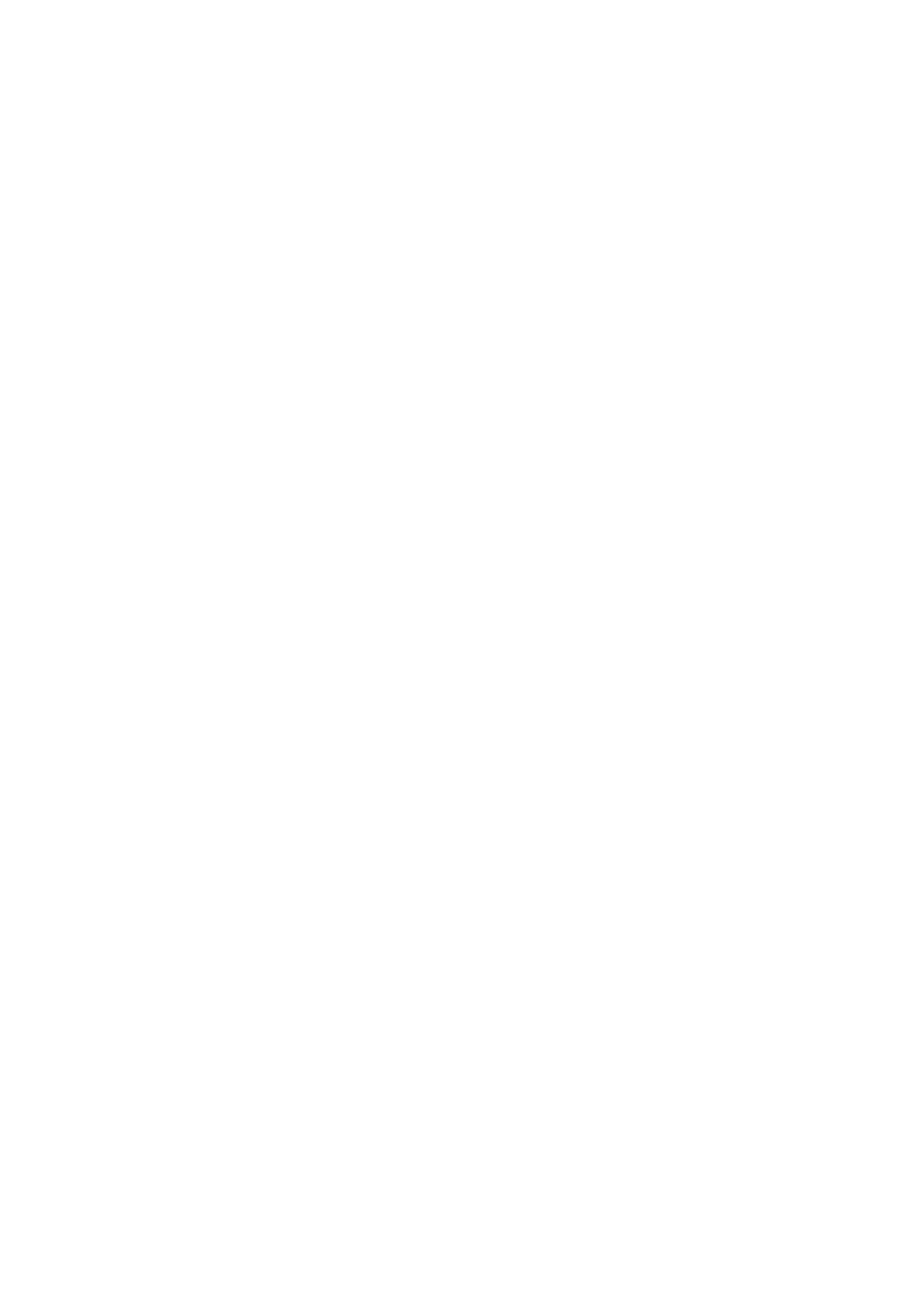# **Contents**

| $\mathbf 1$    |                | Introduction                                                                |                                                                                          | $\overline{7}$ |  |  |  |  |  |
|----------------|----------------|-----------------------------------------------------------------------------|------------------------------------------------------------------------------------------|----------------|--|--|--|--|--|
|                | 1              | 10                                                                          |                                                                                          |                |  |  |  |  |  |
|                | $\overline{2}$ |                                                                             | 10                                                                                       |                |  |  |  |  |  |
|                | 3              |                                                                             |                                                                                          |                |  |  |  |  |  |
|                | $\overline{4}$ |                                                                             |                                                                                          | 12             |  |  |  |  |  |
|                |                | 4.1                                                                         | Event processing $\dots \dots \dots \dots \dots \dots \dots \dots \dots \dots \dots$     | 14             |  |  |  |  |  |
|                |                | 4.2                                                                         |                                                                                          | 15             |  |  |  |  |  |
|                |                | 4.3                                                                         |                                                                                          | 15             |  |  |  |  |  |
|                | $\overline{5}$ |                                                                             |                                                                                          | 16             |  |  |  |  |  |
|                |                | 5.1                                                                         |                                                                                          | 17             |  |  |  |  |  |
|                |                | 5.2                                                                         |                                                                                          | 17             |  |  |  |  |  |
|                |                | 5.3                                                                         |                                                                                          | 19             |  |  |  |  |  |
|                | 6              |                                                                             |                                                                                          | 20             |  |  |  |  |  |
|                |                | 6.1                                                                         |                                                                                          | 20             |  |  |  |  |  |
|                |                | 6.2                                                                         |                                                                                          | 22             |  |  |  |  |  |
|                |                | 6.3                                                                         |                                                                                          | 23             |  |  |  |  |  |
|                | 7              |                                                                             |                                                                                          | 24             |  |  |  |  |  |
|                | 8              |                                                                             | 26                                                                                       |                |  |  |  |  |  |
|                | 9              |                                                                             | 27                                                                                       |                |  |  |  |  |  |
|                |                |                                                                             |                                                                                          |                |  |  |  |  |  |
| $\overline{2}$ |                |                                                                             | Multi-Threaded Programming in Java                                                       | 29             |  |  |  |  |  |
|                | 1              |                                                                             |                                                                                          | 31             |  |  |  |  |  |
|                |                | 1.1                                                                         |                                                                                          | 31             |  |  |  |  |  |
|                |                | 1.2                                                                         |                                                                                          | 32             |  |  |  |  |  |
|                |                | 1.3                                                                         |                                                                                          | 33             |  |  |  |  |  |
|                |                | 1.4                                                                         | Scheduling – Priorities $\ldots \ldots \ldots \ldots \ldots \ldots \ldots \ldots \ldots$ | 34             |  |  |  |  |  |
|                |                | 1.5                                                                         | Thread interruption and termination $\ldots \ldots \ldots \ldots \ldots \ldots$          | 36             |  |  |  |  |  |
|                |                | 1.6                                                                         |                                                                                          | 39             |  |  |  |  |  |
|                | $\overline{2}$ | Resources and mutual exclusion – Semaphores $\dots \dots \dots \dots \dots$ | 40                                                                                       |                |  |  |  |  |  |
|                |                | 2.1                                                                         |                                                                                          | 40             |  |  |  |  |  |
|                |                | 2.2                                                                         |                                                                                          | 41             |  |  |  |  |  |
|                |                | 2.3                                                                         | Locks                                                                                    | 42             |  |  |  |  |  |
|                |                | 2.4                                                                         |                                                                                          | 43             |  |  |  |  |  |
|                | 3              |                                                                             | Objects providing mutual exclusion $-$ Monitors $\dots \dots \dots \dots \dots$          | 44             |  |  |  |  |  |
|                |                | 3.1                                                                         |                                                                                          | 44             |  |  |  |  |  |
|                |                | 3.2                                                                         | Conditions – wait and notify $\dots \dots \dots \dots \dots \dots \dots \dots$           | 50             |  |  |  |  |  |
|                |                | 3.3                                                                         | More on monitor programming $\ldots \ldots \ldots \ldots \ldots \ldots \ldots$           | 57             |  |  |  |  |  |
|                | $\overline{4}$ |                                                                             |                                                                                          | 59             |  |  |  |  |  |
|                |                | 4.1                                                                         |                                                                                          | 60             |  |  |  |  |  |
|                |                | 4.2                                                                         |                                                                                          | 60             |  |  |  |  |  |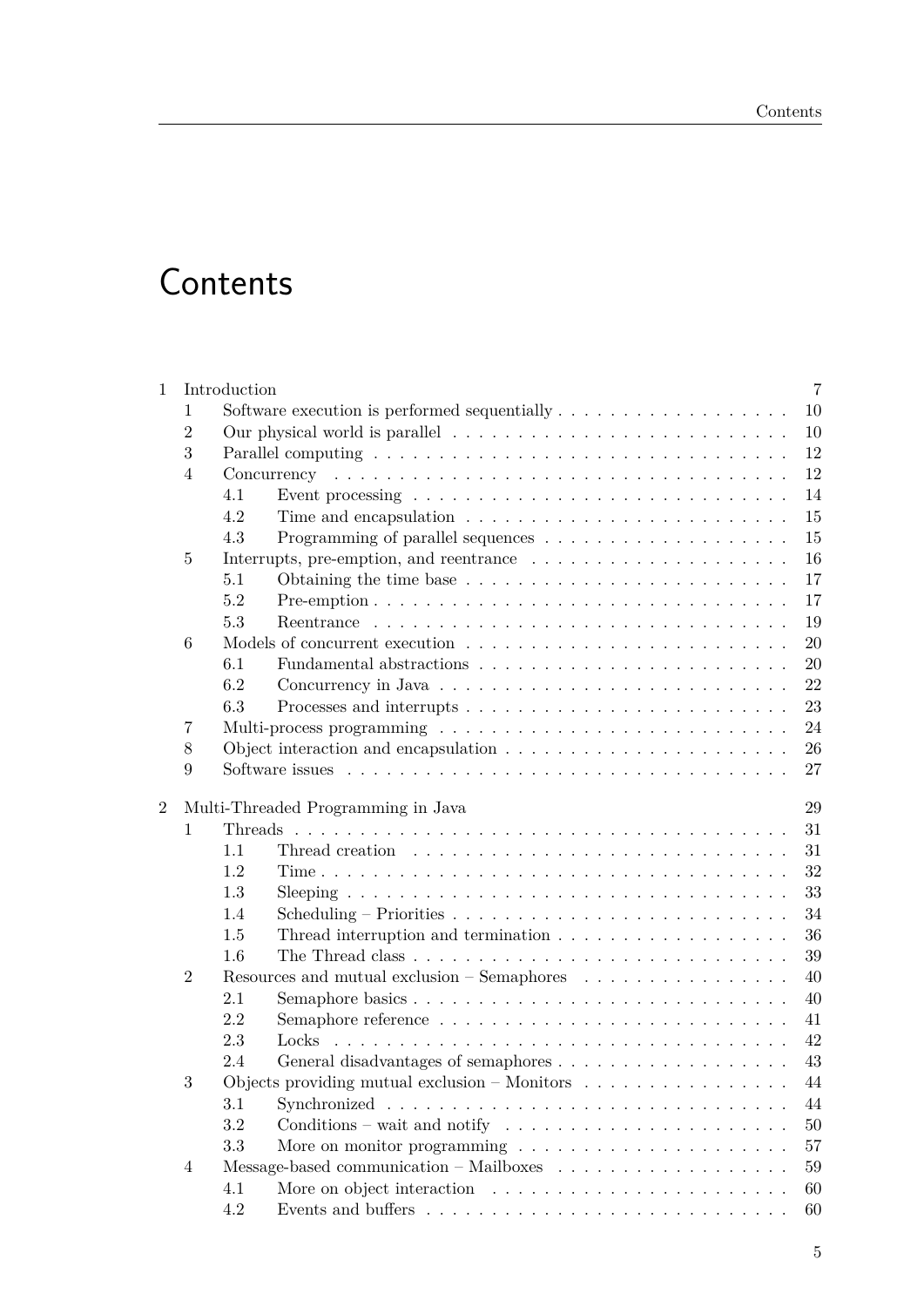| 4.3 |
|-----|
|-----|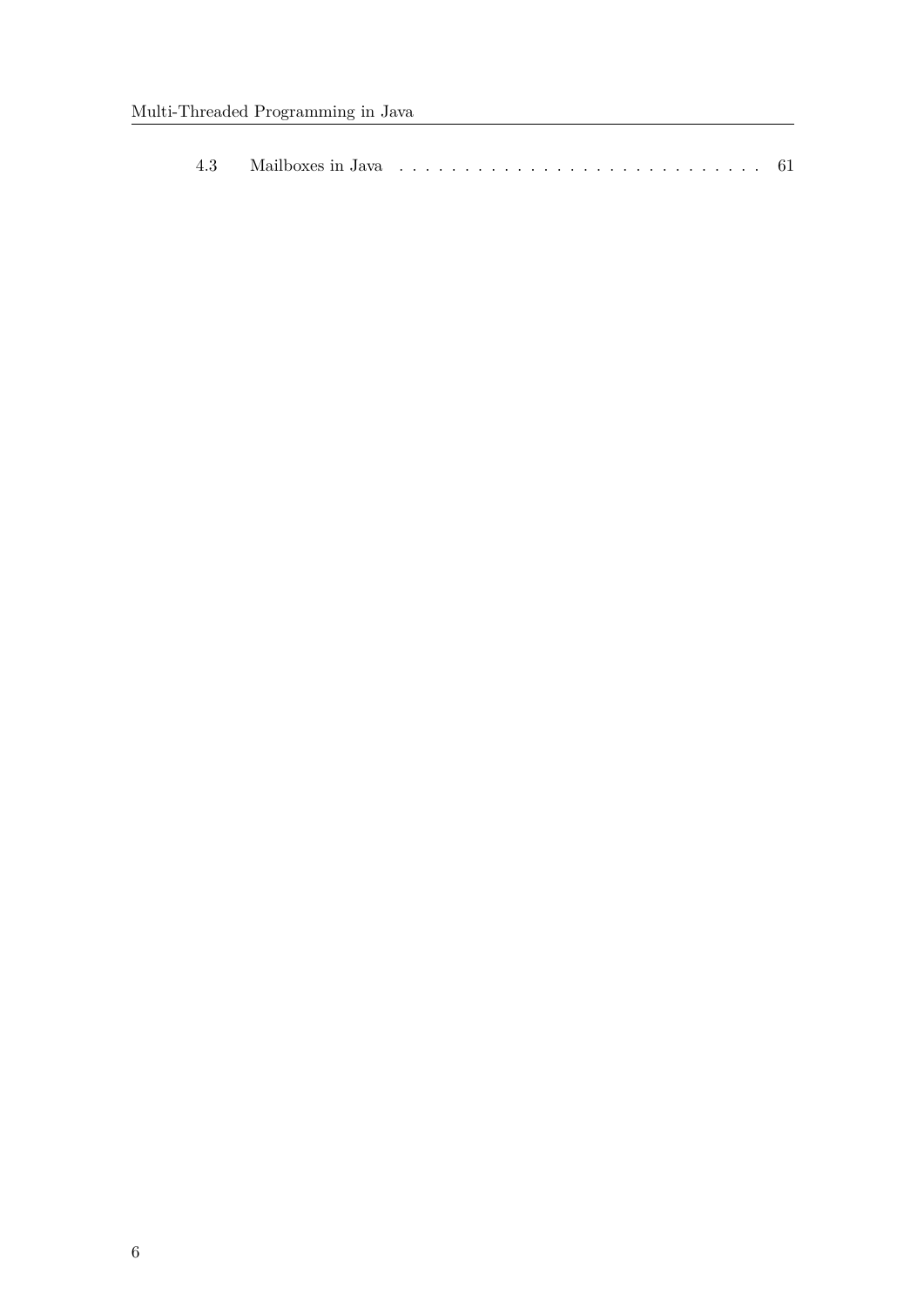# 1 Introduction

*Goal: Understanding of concurrently handled tasks and resources.*

Computers, such as microprocessors, are more and more often embedded in products that the user does not perceive as computers. This is the case for both consumer electronics (your TV set, mobile phone, etc.), home supplies (your micro-wave oven, washing machine, etc.), vehicles (the engine control in your car, airplane fly-by-wire control, etc.), building automation (elevator control, temperature control, etc.), as well as for industrial equipment. We want these things to be affordable, and we want to be able to trust their operation, in particular when our life depends on them. Additionally, in some cases, we want to be able to reconfigure, upgrade, or even program them, possibly by downloading software components from a trusted supplier via the Internet.

Essentially, we also want our systems to be able to react to certain events while already working on some other task, still producing correct (predictable) and timely results. Given the nice properties of the Java programming language, such as security and platform independence, we want to explore its possibilities for development of real-time control software, even for systems subject to severe demands on performance and predictability. Even though Java from the beginning was intended for programming embedded control devices, some industrially important control aspects were never dealt with fully within the standard Java platform. For demanding applications, specially adapted versions of the Java runtime system exist, but for illustrating all principles covered in the course, the standard Java API:s and runtime system will suffice.

To illustrate the notions of concurrency, real-time, and control (in the order mentioned) two simple application examples are given in the following.

# **Example 1: The LEGO®-brick machine**

Computer control of a machine for manufacturing LEGO-bricks, as depicted in Figure 1.1, implies two requirements on the software:

- 1. The temperature of the plastic material should be measured and controlled periodically to prepare the material for casting with the proper quality. A too high temperature will cause the plastic to be damaged or even to start burning and a too low temperature will cause the plastic to set and block the ejection nozzle.
- 2. The piston of the cylinder should be controlled sequentially to actually perform the casting.

Note that the tasks according to items 1 and 2 need to be handled concurrently, and each task has to be carried out in real time. Otherwise the machine will not work.

Item 1 is a simple temperature regulator. Since reading the measured value (temp) and computing the control signal (doHeat) takes some time, such feedback control, when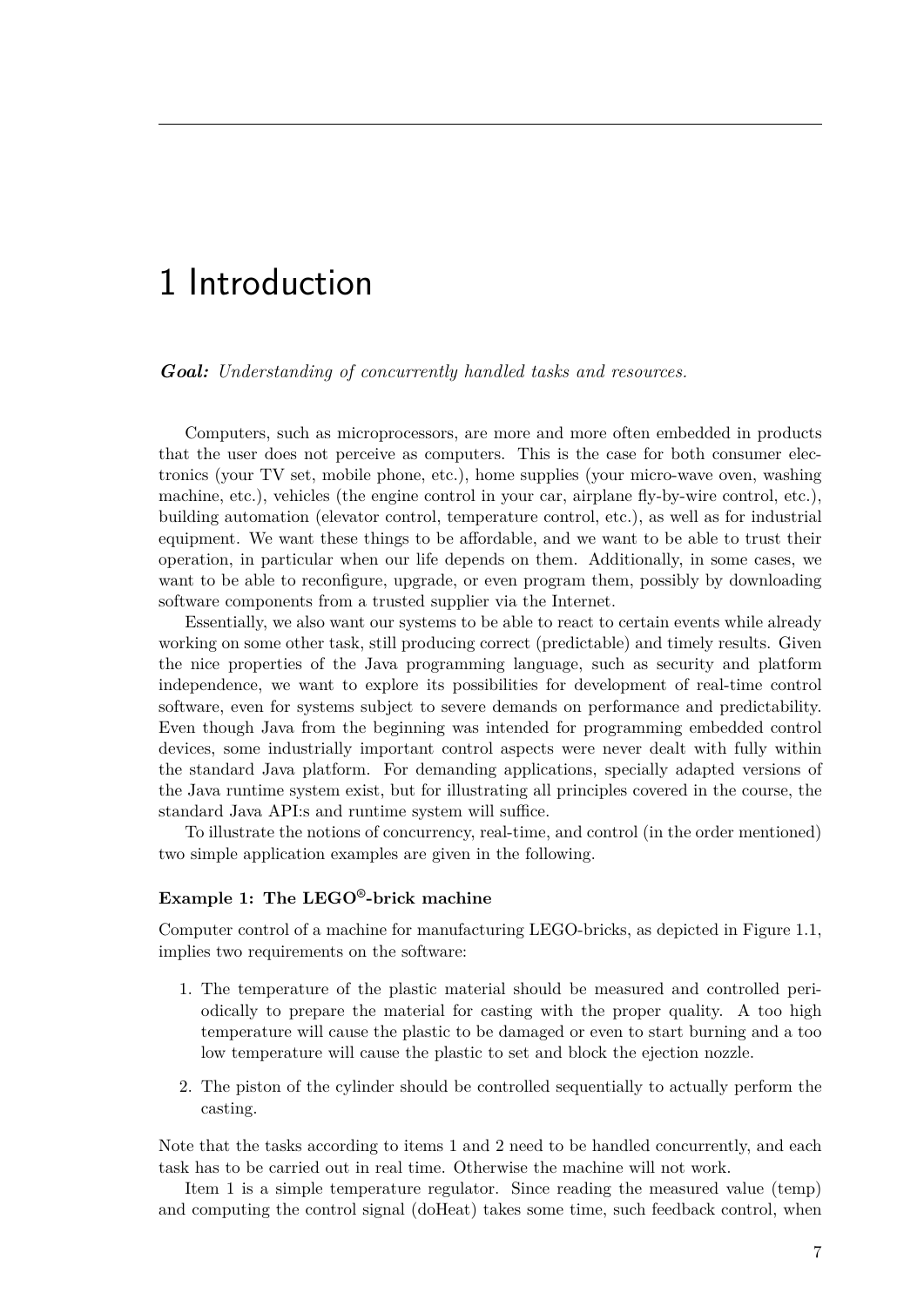

Figure 1.1: Schematic figure of a machine for manufacturing of LEGO bricks

done in software, by necessity has to be carried out periodically. In each period (also called a sample), the controlled system is measured (*sampled*), and the computed control signal is sent to the controlled system. For reasons of control performance, the time between each sample should not be too long. For computing (CPU-load) reasons, we want to have as long sampling period as possible without negatively affecting the controlled system. Hence, a tradeoff between control and computing efficiency has to be made. This type of control is *time driven* since it is run with respect to (real) time without waiting for external conditions/events.

Item 2 is an example of sequencing control, which is *event driven* (execution advances when certain events occur and arrive to the software); writing this as a periodic controller would imply unnecessary sampling and evaluation of the state of the application. On the other hand, if execution only advances on incoming events, how should then the temperature control be carried out (in the same program)?

The reader could try to write one sequential program performing both these tasks. Note that neither the temperature control nor the sequencing control may be delayed due to the dynamics of the other part. Furthermore, assume it should be simple (no reprogramming, only altering a data value) to change the sampling period of the temperature control. The resulting program will be both complex and difficult to maintain, so the goals are in practice incompatible.

A better way is to write two separate pieces of program, for instance two classes that handle the two control tasks. How should that be done, and what requirements does that put on the programming and run-time system?

#### **Example 2: Bank-account transactions**

A familiar example of concurrently occurring actions on the same data item, is bank account transactions. Assume that there are two transactions that are to be carried out at about the same time. One of them, which we call A, consists of taking out \$1000 from the account via an automated teller machine. The other transaction, which we call B, is to add a salary of \$10000 to the account. Depending on the actual timing, and depending on how the bank computer performs the transactions, we obtain different execution cases. If one transaction is performed before the other, we have one of the two cases shown in Figure 1.2. Each sequence of operations expresses the way the computer at the bank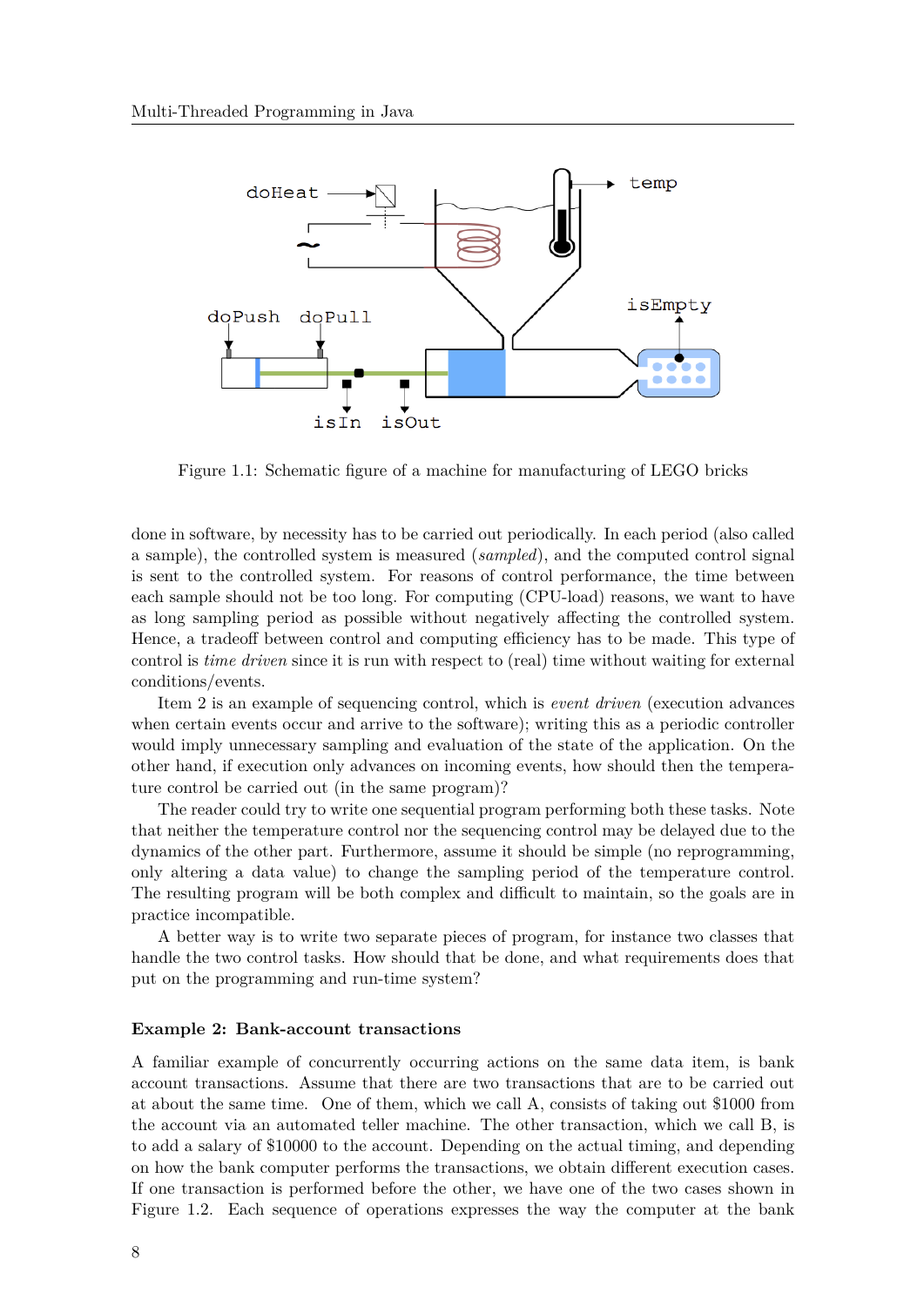performs the requested transactions.

```
// Case 1: Withdraw first
A: Read 5000
A: Amount = 5000 - 1000A: Write 4000
   B: Read 4000
    B: Amount = 4000 + 10000
    B: Write 14000
                                               // Case 2: Salary first
                                                   B: Read 5000
                                                   B: Amount = 5000 + 10000
                                                   B: Write 15000
                                               A: Read 15000
                                               A: Amount = 15000 - 1000
                                               A: Write 14000
```
Figure 1.2: Two bank account transactions done in two different orders. In both cases, the original amount was 5000 and the resulting amount is 14000 as expected.

According to proper software engineering practice, the two sequences are preferably expressed separately as described in the previous example. Furthermore, assume that the run-time system of our computer is capable of interleaving the two sequences in such a way that they appear to be done simultaneously. Since the interleaving is not specified in the individual programs as shown in the figure, it could result in any order of operations depending on the underlying system, and it could possibly be different from time to time. For instance, we may for the above transactions obtain interleavings according to Figure 1.3. Even if automatic interleaving of code sequences often is desired to handle several tasks in parallel, we see that we must be able to specify a sequence of operations to be performed without being interrupted by other sequences manipulating the same (shared) data. We shall learn several ways to solve this type of problem.

```
// Timing 1:
A: Read 5000
    B: Read 5000
A: Amount = 5000 - 1000
    B: Amount = 5000 + 10000
A: Write 4000
    B: Write 15000
                                                // Timing 2:
                                                A: Read 5000
                                                    B: Read 5000
                                                    B: Amount = 5000 + 10000B: Write 15000
                                                A: Amount = 5000 - 1000A: Write 4000
```
Figure 1.3: Execution of the two bank account transactions interleaved in two different ways. With the Timing 1, the resulting amount is 15000, but the result happens to be 4000 in the second case. Hence, the final results are wrong and vary from time to time, which is clearly not acceptable.

The following section goes into more detail on how to use standard Java to solve issues like the ones mentioned in this introduction.

Already having some programming experience means that you, dear reader, have a lot of knowledge about how a computer interprets or executes a computer program. When you know it, it is all natural, and most programmers are not aware of the insights they have gained. We are now about to write programs that behave concurrently even if we only have one processor. Before doing so, it could be a good idea to take a step back and review the basic properties of program execution. This is the first thing that will be done in this chapter. Then, different notions of concurrency in hardware and software will be treated. Finally, we state the duties of the software systems we are about to develop.

The eager and experienced programmer may skip this chapter, but beware, you may be a very skilled programmer without having the profound understanding you think you have.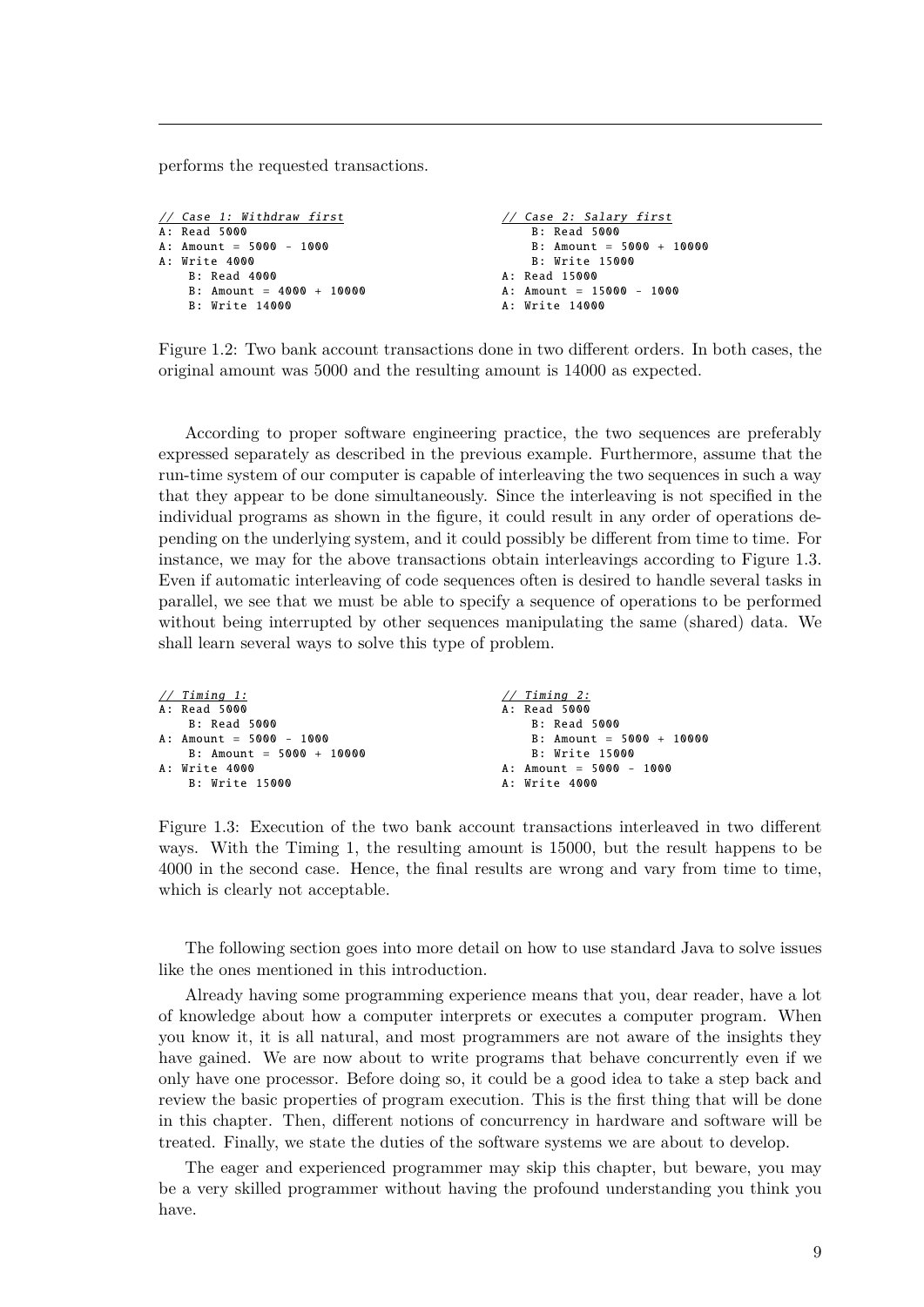```
int x = 2:
while (x>1) {
    if (x == 10) x = 0;
    x++;
};
/* What is x now? */
```
Figure 1.4: Code snippet illustrating sequential execution, trivial to any programmer but many beginners actually give the wrong answer 0.

# 1 Software execution is performed sequentially

To recall the sequential nature of program execution, assume you write an ordinary program to be run on an ordinary computer having one processor (CPU). A piece of the code may look as shown in Figure 1.4, so what value will x have after leaving the loop?

You know that the resulting value of x will be one. The novice answering zero believes that the loop-condition is continuously evaluated in parallel with evaluation of the expressions in the loop. Thus, the fact that the computer treats our instructions sequentially one after another cannot be considered natural to all of us; some of us have just learned that this is the way it works. Actually, it is a severe restriction that only one thing at a time can be done. Even if computers today are computing quickly enough to do the computations required by a parallel environment (like our real world).

So, when learning to program, we are first forced into the 'narrow alley' of sequential execution. Compare this with hardware design where each signal or information flow usually is taken care of by dedicated components ensuring continuous and timely operation. But for reasons of cost and flexibility, we cannot implement everything in hardware, so the problem that we are facing now is that the sequential software execution model does not fit the inherently parallel problems we want to solve. Even when solving parallel problems, however, some things are still sequential to their nature (like a sequence of control actions to be carried out in the correct order). Then, for such parts of the program, the sequential execution of software will be of great convenience.

# 2 Our physical world is parallel

The object oriented programming (OOP) paradigm, which we want to use for embedded programming, is based on creating software entities modelling our environment. Furthermore, since we aim at computer control of physical devices, some thoughts about the environment to be controlled may be appropriate<sup>1</sup>.

As we all know, our physical world is inherently parallel. Mathematically, we need sets of coupled differential equations to describe it. Comparing such mathematical expressions with the expressions found in programming languages such as Java, they are not at all expressing the same thing. Basically, this is related to another beginners problem in programming; the notion of equality. When an mathematical expression states that  $x=y+2$ , that is an equality which should hold for whatever value x (or y) has. When we in a Java program write  $x=y+2$ , we instruct the computer to take the vale of y, add 2, and to store that in x. If we in Java write  $x = v+2$ , we test if the value of x equals  $v+2$ . The mathematical equality cannot be directly expressed in Java (or in any other widely used

<sup>&</sup>lt;sup>1</sup>This section (1.2) aims at deeper understanding or wider perspectives, but can be skipped by the reader only caring about practical programming issues.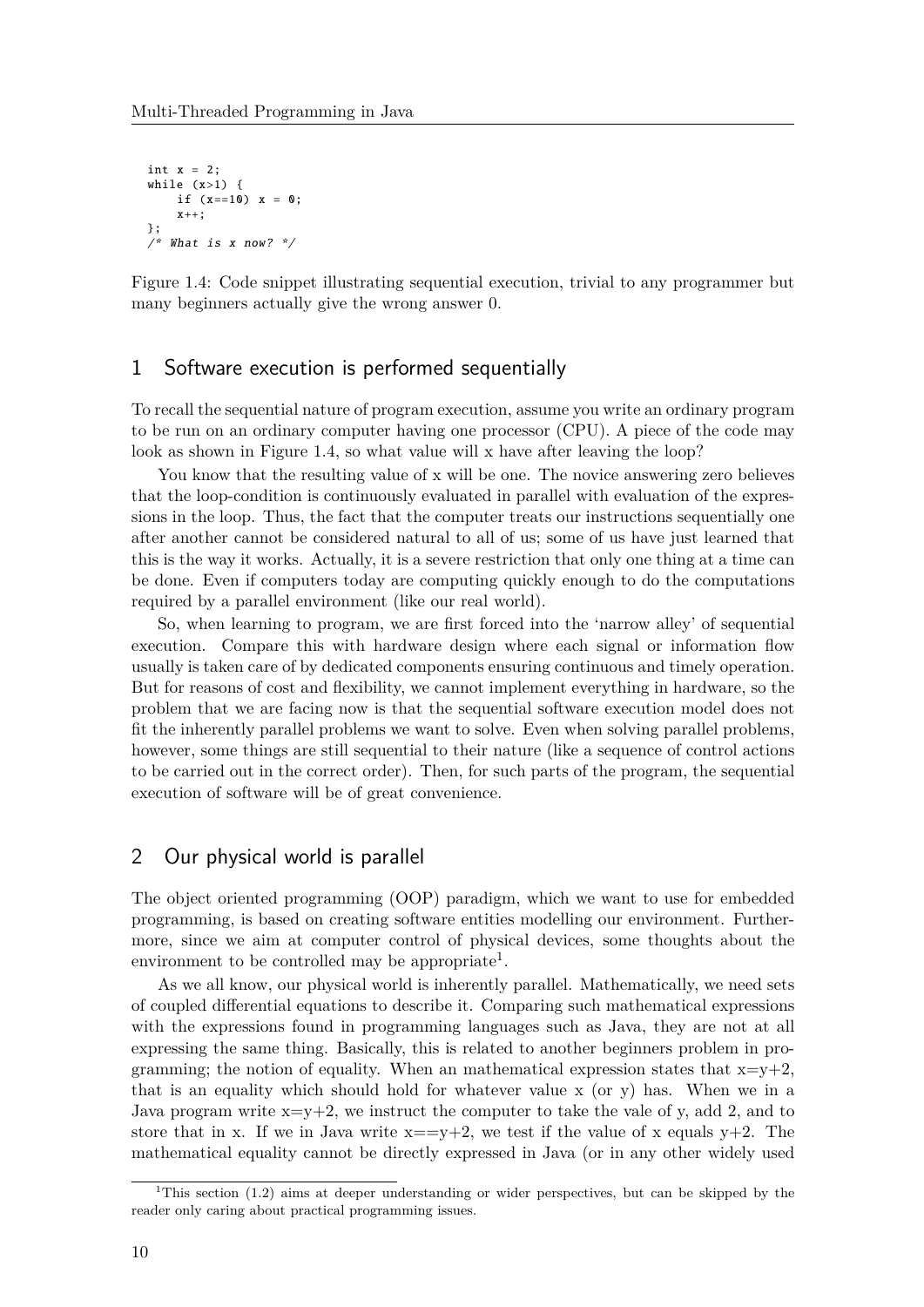programming language like C, C++, etc.). Again, computers operate sequential from a programmers point of view.

For a single (scalar) differential equation, we then have an even harder type of equality. Apart from the previously mentioned problem, we have to compute derivatives of variables (representing physical states) and then we also get truncation and quantification effects due to the binary representation of data with finite wordlength. Therefore, we can only work with approximations of the real world object, even if its properties would be known exactly.

For a set of coupled differential equations, modelling our real-world objects, the sequencing effect is an even bigger problem since all equations are to hold in parallel. Additionally, state changes may occur at discrete times which cannot be exactly represented, and our models may include logical relations. To overcome these problems, the following techniques are used within systems engineering:

- 1. For less complex dynamics, equations may be solved and only the explicit solution need to be implemented. For instance, a real-time computer game for playing "pinball" includes simulation of the ball dynamics, which can be expressed as a simple type of numeric integration.
- 2. For systems with low demands on accuracy or performance, we may approximate or even omit the model equations. For instance, for soft-stop control of elevator motions we may use manually-tuned open-loop control without any internal model. This is opposed to optimal performance robot motions which require extensive evaluation of motion dynamics.
- 3. We may use special purpose languages and execution systems that transforms declarative descriptions to computable expressions, i.e., a combination of software technology and numerical analysis. For instance, it is well known within the software oriented part of the control community that object oriented models of dynamic properties requires declarative languages such as Modelica. Another example is that certain types of logical relations may be conveniently expressed in Prolog.

The computational difficulties are taken care of at 'system design time', which means that we use high performance workstations to analyze, simulate, and to determine a control algorithm that is simple to compute in the embedded system. For instance, based on the equations and a dynamic model of a system (like dynamic properties of a vehicle) we may use simulation tools to compute the behaviour (like rotation, position and velocity) when certain actions are applied (like speed and steering wheel commands), and some control design tool help us determine a control law expression which can easily be implemented and computed in the embedded software.

The conclusion from this section is that our real physical world can be quite troublesome from a programming point of view. Therefore, we should not apply object orientation and imperative languages (such as Java) outside their conceptual limits, and we should design our systems so that algorithmic parts (possibly needing special treatment as mentioned) are encapsulated in classes in such a way that they can be developed separately. And fortunately, that separate treatment can usually be carried out at design time.

We are then left with the much simpler task of standard concurrent and real-time programming which is the topic of this book. In other words, if we exclude advanced systems like certain types of autonomous vehicles and self-learning robots, the parallelity of the physical world is not a problem when programming embedded systems since we only communicate with the environment via a finite number of input-output (IO) connections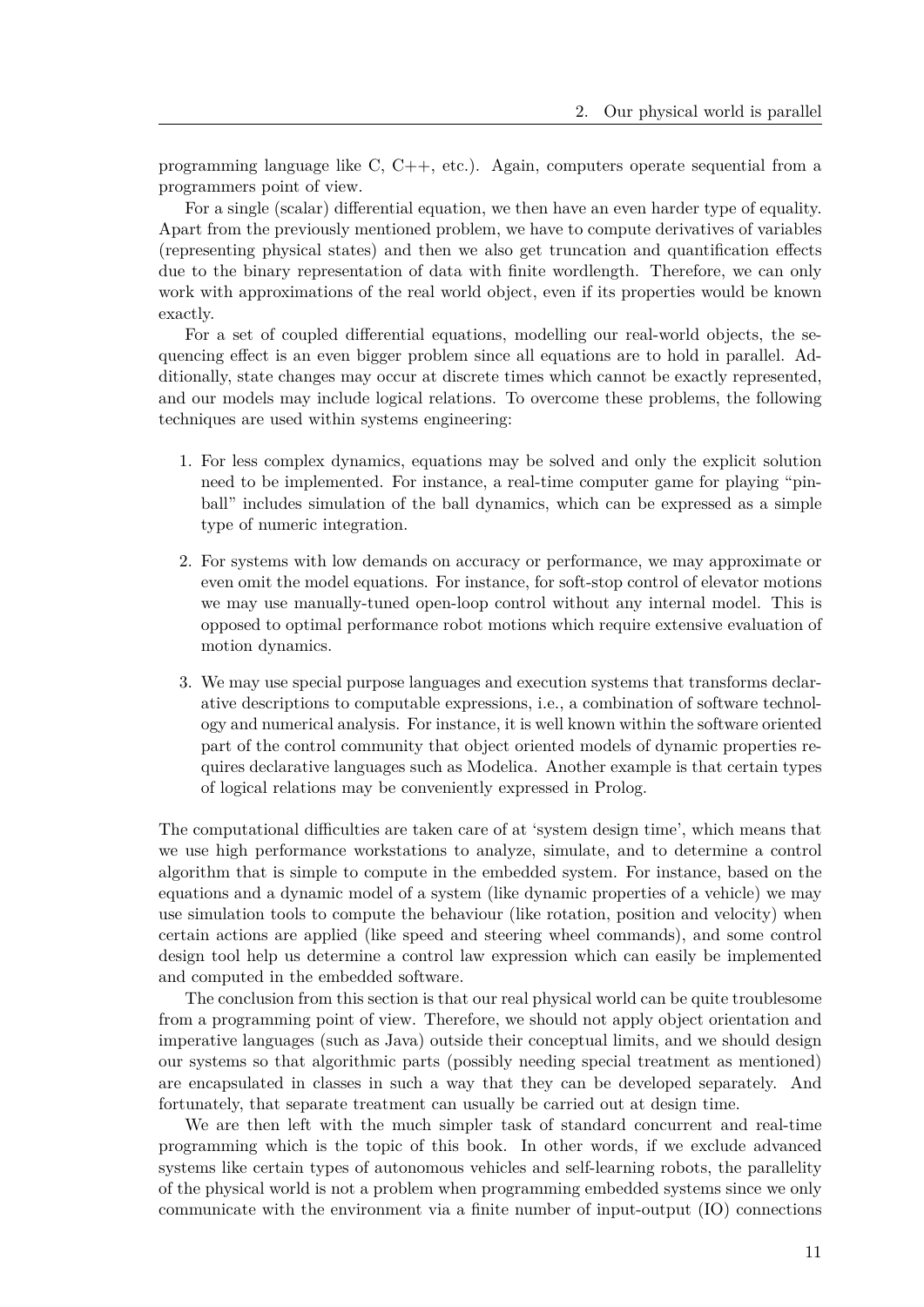with discrete (limited  $A/D$  and  $D/A$  resolution) values and in discrete time (sampled when the IO device driver is run).

# 3 Parallel computing

To meet the needs of high-end computing, computer hardware development continuously tries to improve computing performance. One popular research approach for the last twenty years has then been to build parallel computers. That is, computers that contain many processors working in parallel. Today, late nineties, parallel computers with up to 64 processors (CPUs) of the same type sharing a common memory has made it to the market. Then, what are the implications for concurrent programming of embedded systems?First, we should know that the mainstream industrial development of embedded computers is based on either single CPUs, or multiple CPUs that are separately programmed because they contain different (loosely connected) software modules. Modern CPUs are powerful enough for at least specific and encapsulated parts of the software functions. Hence, programming is still carried out on a single CPU basis, possibly using explicit interfaces between multiple processors.

- The parallellity of real-world models, as described in previous section, shows up in technical computing. Some types of problems can be decomposed into computations that can be done in parallel with each other. However, this is only worthwhile for special problems, and then mainly during system design. There are no indications that parallel computers requiring special programming techniques will be widely used for embedded computing. Exceptions may be applications like radar echo processing and computer vision. Such inherently parallel applications are important and demanding, but it is outside the scope of this book since it employs few programmers.
- The ordinary sequential programming model is so established that computer vendors have to stay with it. Therefore, the parallelity of the hardware is taken care of by special compilers and run-time systems, still maintaining an unchanged view to the programmer. There is even a trend that the parallelity is fully taken care of by the hardware. Hardware developers talk about the "sequence control barrier" which means that the hardware parallelity may not violate the sequencing property of the software execution as described in Section1. Thus, even if we should use a PC running Windows on four CPUs, we do not have to care about that when writing our software.

In conclusion, the sequential execution model described earlier is almost always valid even when parallel computers are used. Comments about software interfaces between different processors will be given in a few places in this book, but generally we should think in terms of using a single CPU.

# 4 Concurrency

Our software applications interact with users and external equipment via input/output interfaces, generally called the IO. The computer receives input data concurrently from sensors and from user input devices like keyboard, mouse, and microphone, as depicted in Figure 1.5. From the user we talk about input events, and from the sensors we talk about samples. Both input events and samples reach our program in form of some kind of data entity or record. For a mouse click, for example, the event typically contains the horizontal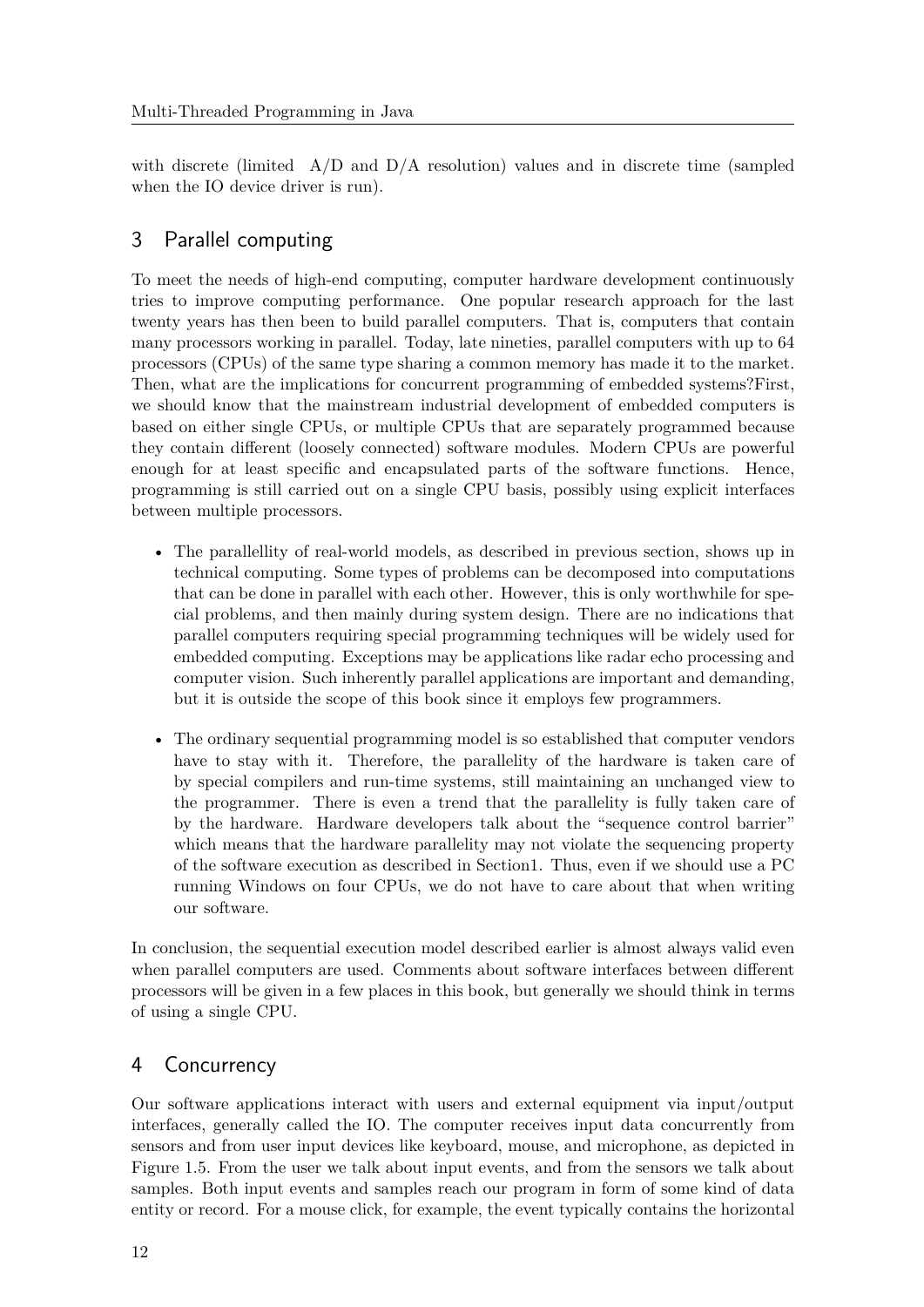

Figure 1.5: Input in terms of user commands/actions and sampled measurements must be concurrently and timely handled by our software. (Re)computed outputs for user perception and control actuation form two feedback loops.

and vertical coordinates on the screen and the time when the click occurred. Sampled physical values for feedback control are usually obtained via dedicated IO interfaces with well defined timing and buffering; extra delays in terms of unforeseen buffering could cause the feedback control to be unstable. There is no clear distinction between the two loops in Figure 1.5 (for instance real-time games only have one type of loop and physics is directly available to the user/driver in vehicles), but it is normally good to be aware of it for engineering purposes. Assume we only know ordinary sequential programming. Even if we use object oriented design and programming, with classes and objects defined according to real-world objects, methods are sequential and called sequentially so we still have the same situation as commented in the beginning of this chapter. Physically, all input may occur in parallel, and we can generally not make any assumptions about the resulting order of the data that is input to our program. The problem with pure sequential programming is that the programmer must define in what order computing should be done, but it is not known in what order input data will arrive, or the program has to waste CPU time on excessive polling and evaluation of conditions that may influence the output.

For example, reconsider the LEGO-brick machine. Assume we have implemented the control program as one loop in which all IO and control is carried out sequentially. Then consider what the changes will be if, say, the sampling frequency of the temperature control is substantially changed. Since the programmer has to manually do the interleaving of the code for the different activities, changes in concurrency or timing have severe impact on the source code. As mentioned, a more attractive approach would be to have the temperature control expressed well separated from the sequencing control of the piston, which also would be natural from an object-oriented programming point of view. The problem is, however, that object orientation by itself does not support concurrency.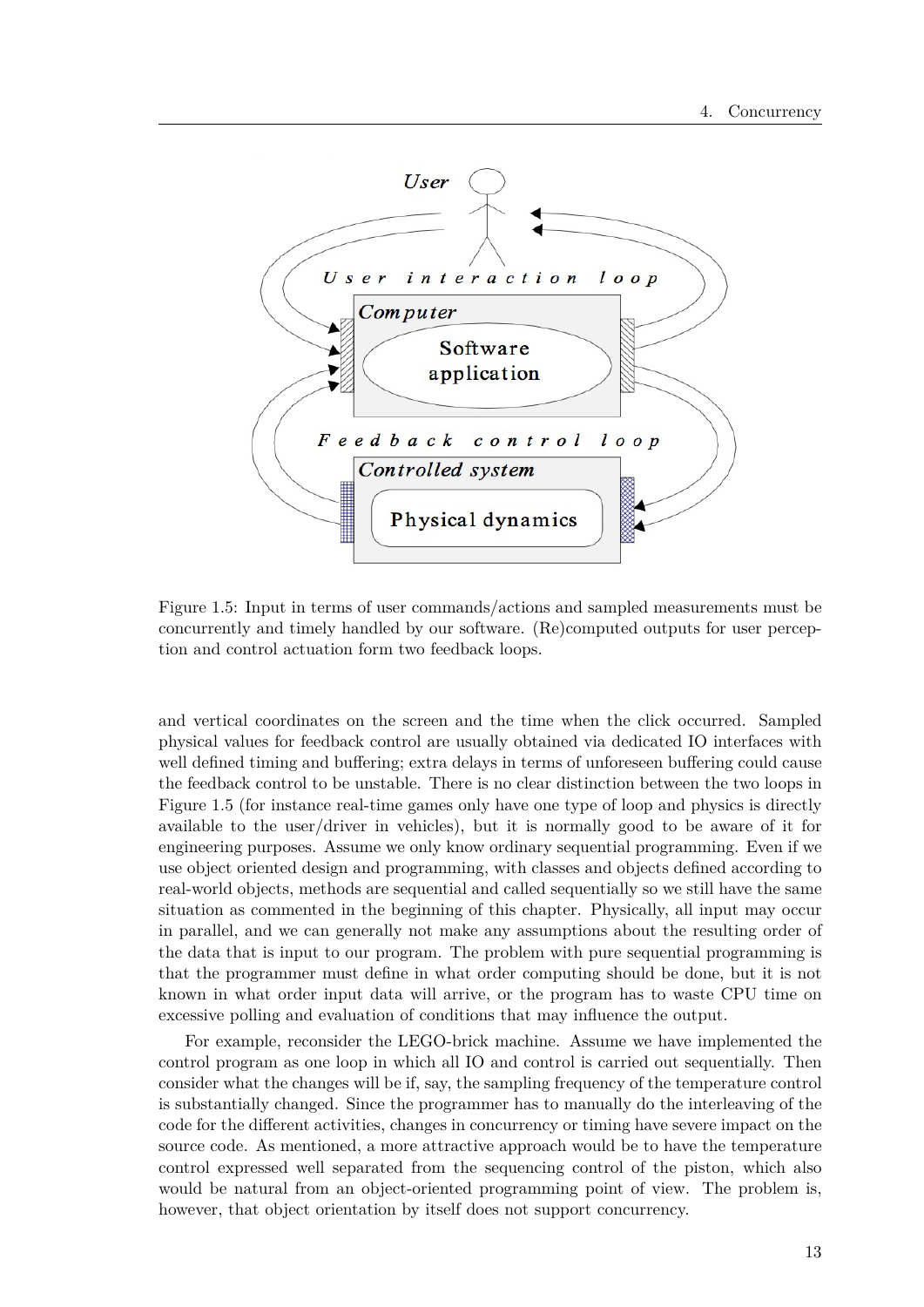The same type of problems show up in interactive software. For example, an applet containing a web animation and a button to select if the animation should be played forward or backward is for the purposes of this treatment equivalent to the LEGO-brick machine. Animation with a certain frame rate corresponds to the periodic temperature control, and handling of the push button corresponds to handling the position sensor. For the purposes of this book, however, we will mainly consider control applications which are subject to more severe demands in later chapters. When we know how to cope with both concurrency and real time for control applications, we will also be able to handle (the simpler) interactive systems.

Behind the term concurrent programming is the fact that our software has to handle concurrently occurring external events. But before making a definition of the term, let us review some alternative approaches to handle the situation.

### 4.1 Event processing

In the simplest case, each input event can be immediately and fully handled before any following events must be taken care of. Then our program may consist of only data structures, so called *event handlers* which perform the processing of each event, and a so called *dispatcher* that calls the appropriate event handler for each incoming event. There would, for example, be one event handler taking care of mouse clicks which then would result in changes of the data structures, usually reflected on the screen. The dispatcher is called in a simple loop which thereby is 'driving' the application.

The loop retrieving the events (or messages) and calling the handlers is (in Microsoft terms) called the message pump. When programming user interfaces using popular class libraries like MFC (Microsoft Foundation Classes), AWT (the Java-based Abstract Window Toolkit providing an interface to native graphics and window systems), or JFC (Java Foundation Classes, now known as Swing), the message pump is hidden inside the class library. Application programming then means writing the event handlers/listeners and registering them to the system.

Event processing is easy to program but in most applications, and particularly in control applications like our LEGO-machine, this execution model alone is not sufficient. The reasons are:

- Our single control loop will consume all available CPU time for the successive testing (called polling, or busy wait if nothing else is being done). This is waste of processing power which prevents the computer from simultaneously being used for other tasks.
- Most control functions, but not this one, need a notion of time to work correctly. For example, if there would have been disturbances on our measurement signal, or if we would need to predict the temperature some time ahead, sampling and computing would require proper and known timing

The straightforward solution now is to convert our control function into a form suitable for event processing, and to have control events periodically generated with a certain time period. This is actually a useful method for very small software systems, like software for so called micro-controllers. For our example application this means that we should:

1. Remove the loop statement around the control algorithm and the waiting for next sample to simply get a function computing one new control output based on one single input event.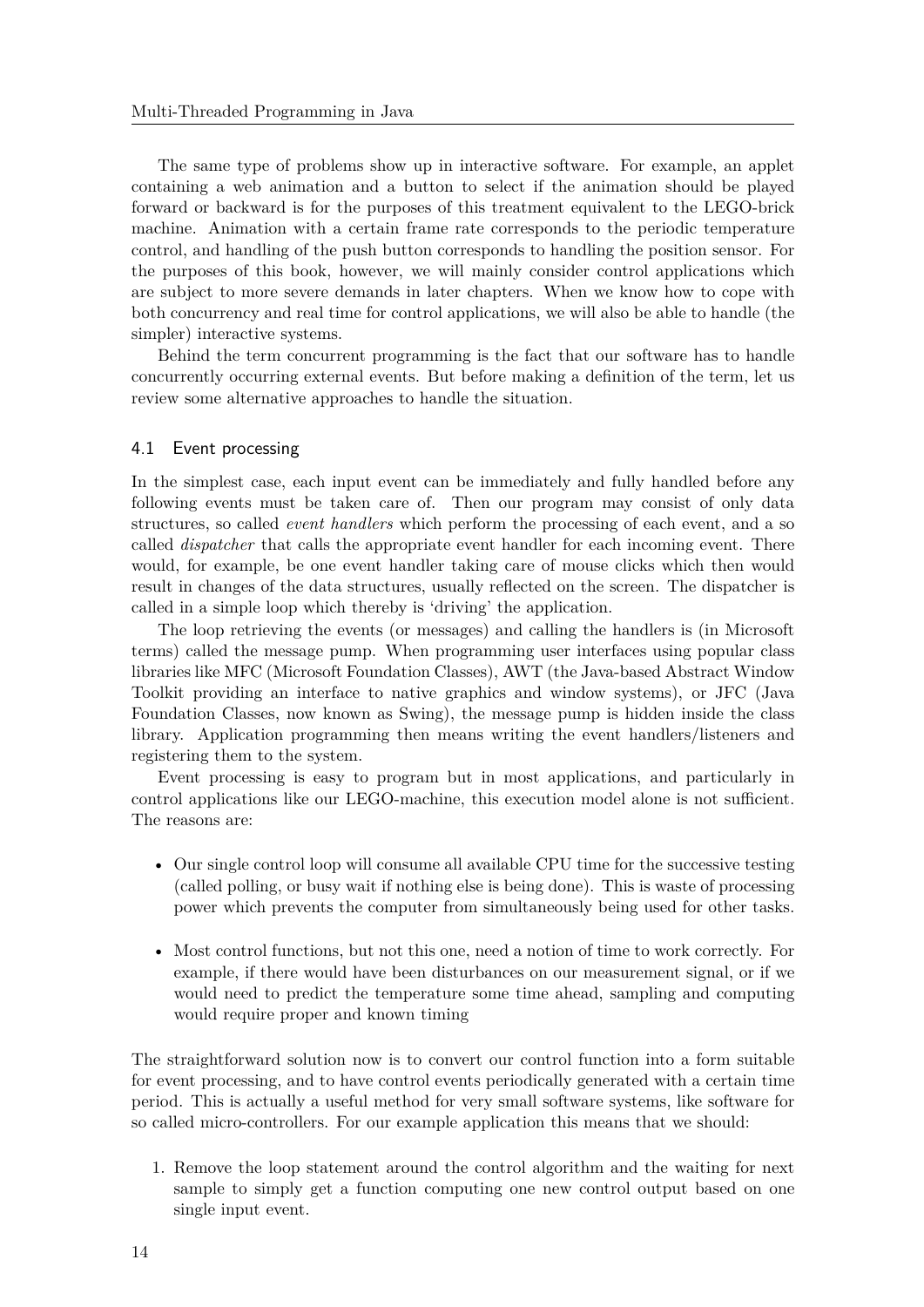2. Connect some external timer hardware generating periodic time events to the program. This is built into so called micro-controller chips, and available on (almost) any computer board. The timer should be set up to expire often enough to obtain good control, but seldom enough not to waste CPU time. (To find an appropriate value is a control engineering task which is not covered.)

However, such an interrupt/event-driven technique does not scale up very well. Imagine a control computer handling many control loops with different sampling periods, that would require non-standard timer hardware, and the dispatching of timer events would be troublesome. Further disadvantages will be mentioned below. Thus, event processing as a general mechanism is mainly useful when developing user interfaces or computing functions that can run to completion and return whenever triggered (by time, mouse clicks, etc.). Here we also need other more powerful concepts.

#### 4.2 Time and encapsulation

The main limitation with purely event-driven software is that the processing must be completed immediately not to delay processing of the subsequent events. When the required computing takes to long time to complete, we need some means to schedule to work to be done. For instance, the user pushing a button in a web-based application may results in a request for information to be downloaded via Internet. Clearly, we need some means to let the event handler start (or give data to) an ongoing activity taking care of the loading. That activity then needs to be interruptible by other events, and possibly by more important ongoing activities issued by those events.

Another reason that we need ongoing, and interruptible, activities is software quality. It is fundamental both within OOP and programming in general to keep information locally whenever possible, and to let the program clearly express the task to be performed. Consider a control loop such as the temperature control of the LEGO-brick machine. Putting the control statements (including timing requirements) in a loop within a method of the control object is clearly better than having the timing requirements registered in one part of the program and the control actions coded in another part. So again, we want to be able to express our computations and control algorithms in an object-oriented manner as we are used to, and have a run-time system that takes care of scheduling the different activities.

In Java applets the event handling is performed in functions like action and handleEvent, whereas ongoing activities are (or at least should be) done in functions like run. But before we learn how to design and program such functions, there are some things we should observe.

#### 4.3 Programming of parallel sequences

The functionality we are aiming at resembles that of an operating system; several programs that run at the same time should be scheduled to share the CPU in order to let each of the programs behave timely. However, the concurrency of complete programs is another topic handled later in this book. For now, we assume that the concurrency stems from the parallelism of a single application or program. It is then a big advantage that separately programmed concurrent activities can share and operate on the same data structures or objects. Otherwise, we would need additional files, pipes, sockets, etc. to exchange data, and that would be slower and much more work to program. Furthermore, assume that our program containing the concurrently executing activities is the only program we are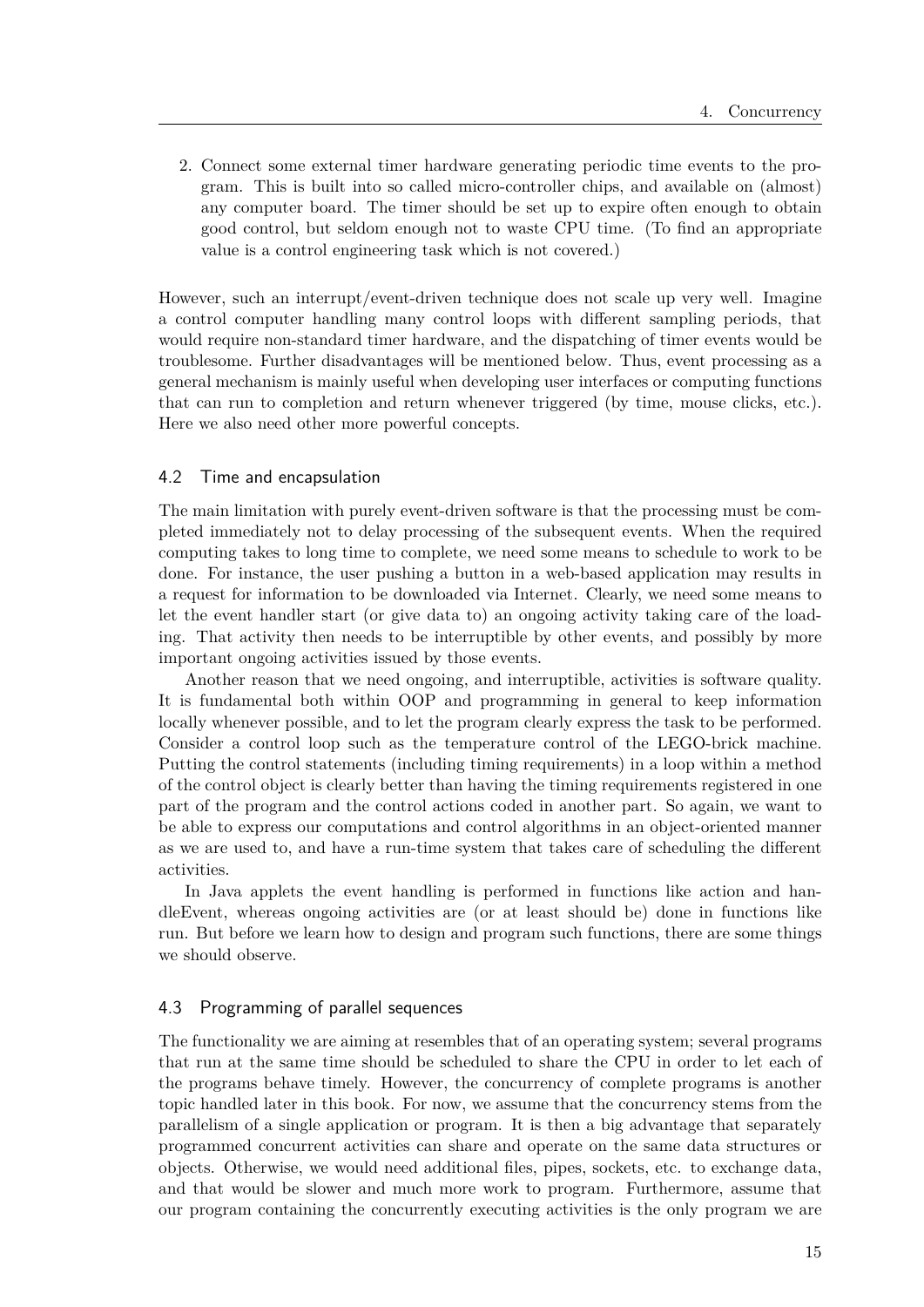running. (We cannot make assumptions about other programs anyway, and when we load our software into an embedded computer this assumption is normally fulfilled.)

When an ordinary sequential program executes, from entering the main program until the final end, there is at each time one specific point of execution. We refer to that point in terms of a program counter (PC). We have so far realized that we require the program to be concurrently ongoing, typically executing in several objects simultaneously. That is, the program has to switch between its concurrent activities in such a way that, with the time scale of the application at hand, it appears (to the user and to the controlled system) to run in parallel (on different CPUs). To achieve this, the run-time system has to provide:

- 1. A function for creating a new concurrently executing activity, i.e., an additional PC and the states comprising the context associated with the point of execution.
- 2. A scheduler that provides sharing of the CPU in common by interleaving the executions. This should be without requiring the source code to be cluttered with statements not modeling the task to be performed.
- 3. When concurrent activities share the same data or is dependent on each others computational results, there must be some means of synchronization and communication.

The need for a scheduler is related to the obligations of the operating system for running complete programs, but as mentioned, here we are concerned with the parallel behavior of one program. Assuming that our system is equipped with such a scheduler, interlacing the different points of execution, we may define the following requirement for a concurrent program to be correct:

Definition: The correctness of a concurrent program does not only require each programmed sequence of computation to be correct, the correct result must also be obtained for all possible interleavings.

In terms of the bank example this means that money should not be (virtually) lost or created due to the timing of transactions and computer operations. Even if that is an obvious requirement, it is actually a quite severe demand when it comes to verification of the correctness and finding any faults; the task we call test and debugging. Debugging an ordinary sequential program can be done by running the program with all possible sets of input data, and one set of input data gives the same result if the program is run again. For a concurrent program, however, the interleaving depends on external events triggering different sequences of scheduling and execution. With a concurrent program, we can usually not expect to obtain the same execution order twice; an input event occurring just a microsecond later may result in another interleaving which may course an incorrect program to crash. That in turn must not happen for a safety critical application. Hence, we may have severe requirements on correctness but complete testing is almost never possible.

It is interesting to note that the definition of correctness does not say anything about time or timing, but timing is both the main reason for introducing concurrency and the key aspect for the behavior of an incorrect program. Considering the difficulties writing and testing concurrent software, our hope now is that we can find and follow certain rules for development of such software.

### 5 Interrupts, pre-emption, and reentrance

Just like we did not allow the user program to poll the inputs for possible events (which would be waste of computing power when no new event has arrived), the same applies to the scheduler or scheduling. The invocation of the scheduler and its implications for the software application deserve some comments.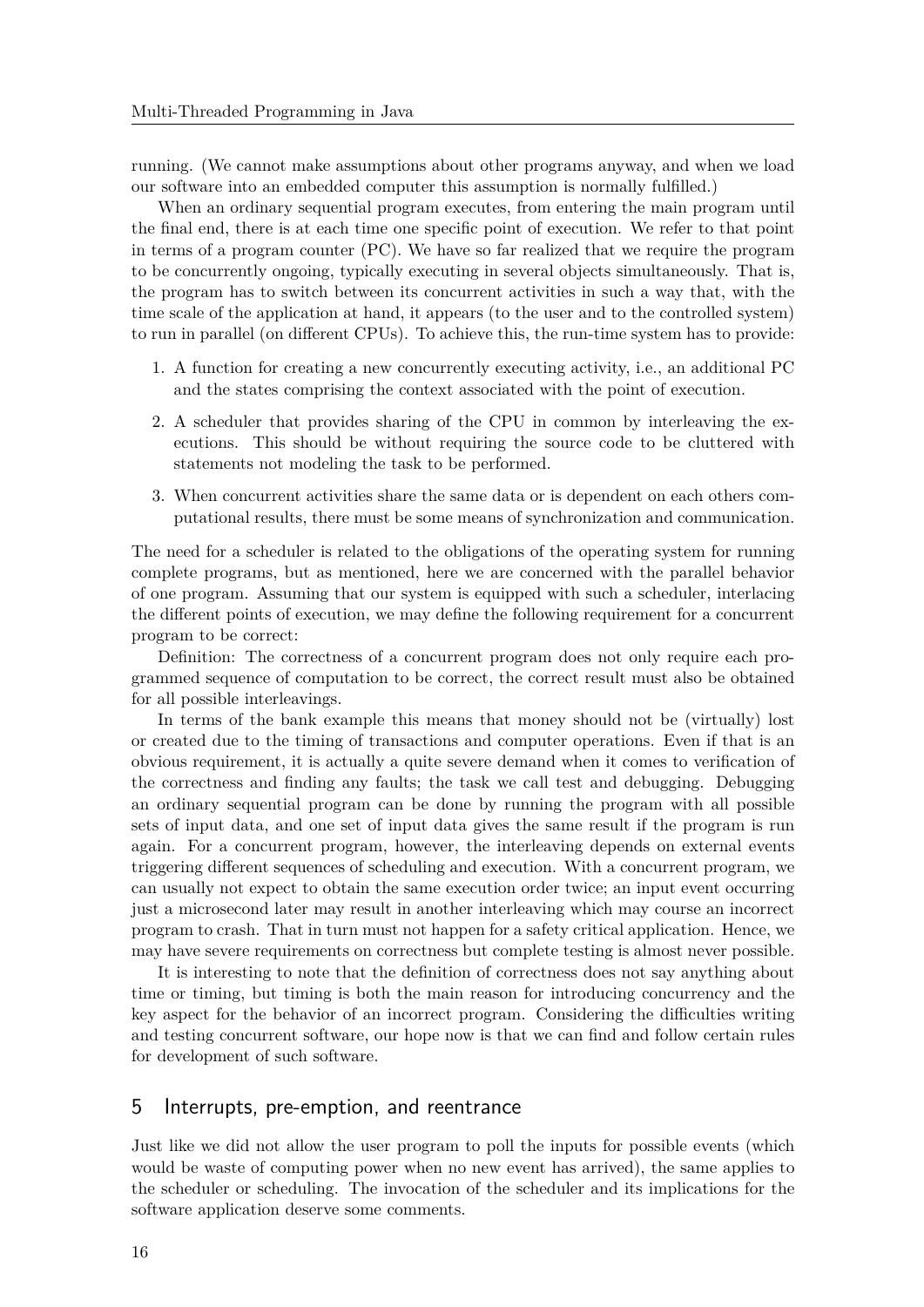#### 5.1 Obtaining the time base

As mentioned, we resort to using hardware interrupts to trigger our software functions, even if the interrupt service routines as such are hidden inside the operating system and device drivers. Of course, we may have input signals which do not generate any interrupt, but then we read that value at certain times, usually periodically when the data is used for feedback control. Therefore, the scheduler should also be able to handle time requests, such as "sleep one second" which then should suspend execution for that activity during that period of time.

Hence, our computer must be equipped with some kind of timer interrupt occurring periodically, thereby providing a time base for the software. Of course, the time in software will then be discrete (incremented one step for each timer interrupt) opposed to the true time which is continuous. Discrete time is, however, inherent to computer control anyway so it suits our purposes well.

Note that if we were only simulating our system, the time variable could be stepwise increased by the scheduler; when all processing is done for one point of time, the scheduler simply lets time jump to the next time referred to by the application. But here we aim at software that interacts with the physical environment which (by the laws of nature) has time as an independent and continuously increasing variable. The time variable in our software is the sampled value of the real time.

The timer interrupt actually turns out to be a general and minimum requirement for both desktop and control computers. Additionally, there are some low-level and systemspecific events that require particularly timely service. For instance, the Windows-95/98 user may review his/her IRQ settings, typically finding them allocated by the sound card, the game port, the hard disk, etc. (The settings are found by selecting IRQ in the panel found by clicking on Control panel -> System -> Device Manager -> Computer -> Properties.) Then note that the first interrupt (IRQ 00, having the highest priority) is used by the "System Timer" which then provides the time base for the entire operating system. Giving the timer interrupt the highest priority, allowing it to interrupt other interrupts, is to ensure maintenance of the time variable. Otherwise, a too excessive number of interrupts could not be detected.

In embedded computers there are usually also some kind of time-out or stall-alarm interrupt connected to the very highest (unmaskable) interrupt level. It is then the obligation of the so called idle loop (the loop being executed when there are nothing else to do) to reset that timer so it never expires. But if that should happen, the CPU is overloaded and the controlled machine must be shut down because without enough time for the feedback control the system may behave very badly (crazy robot, crashing airplane, etc.). To prevent this, we will use special programming techniques in later chapters. In desktop applications, on the other hand, the user simply has to wait.

#### 5.2 Pre-emption

When the scheduler, as a consequence of a timer interrupt, suspends execution of one activity and lets the program resume execution at another point (where execution was suspended at some earlier stage), we call it pre-emption. The term is used also in connection with operating systems; pre-emptive multitasking. Pre-emption means that execution may be suspended even if there is nothing in the executing code that explicitly admits the change of execution point. We may say that the system forces the application to give up the use of the CPU.

The opposite to pre-emptive scheduling is non-pre-emptive scheduling, which means that execution is only suspended when there is some call of scheduling functions or resource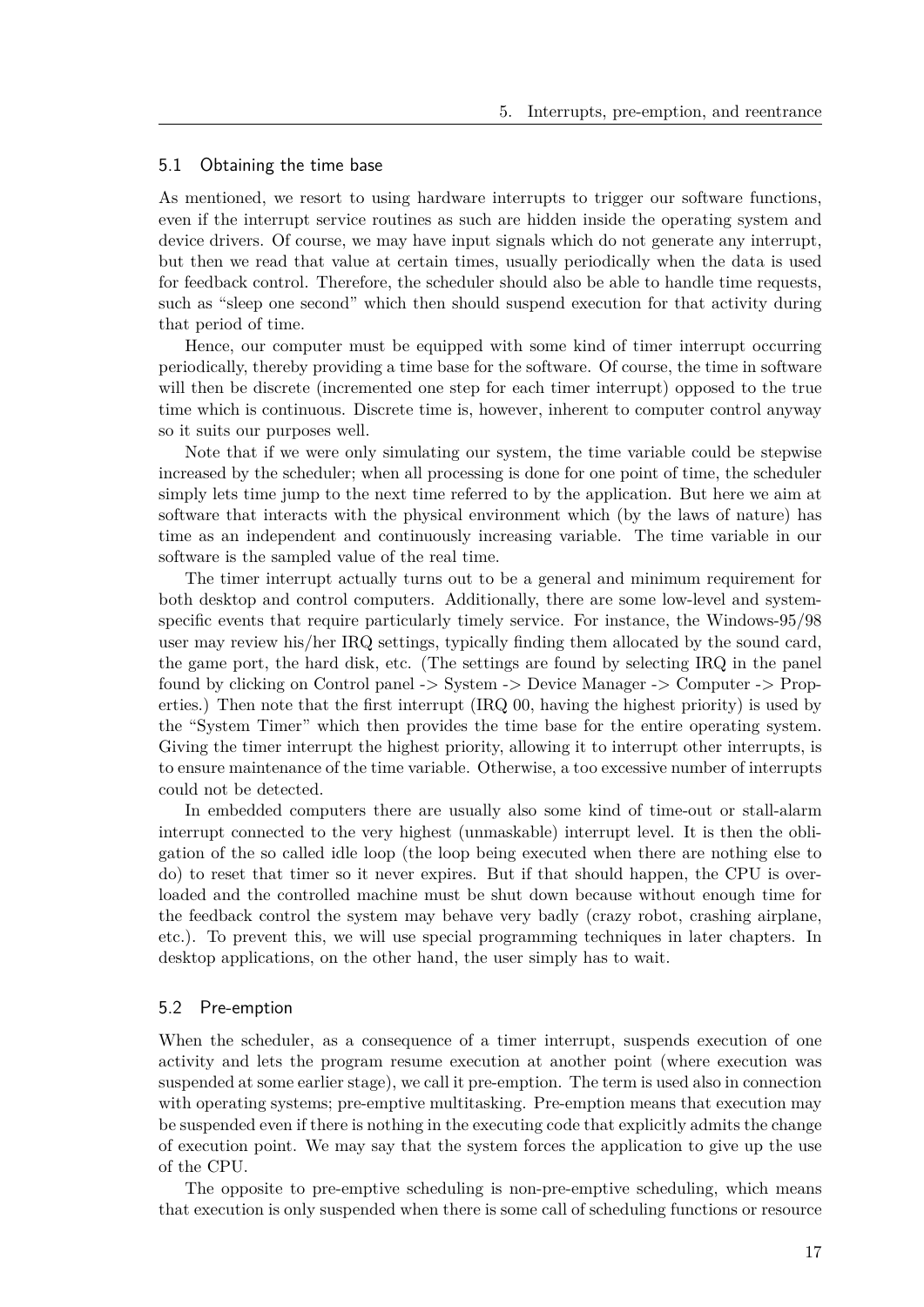allocation. For instance, an attempt to open a network connection may include waiting for name-servers and remote computers to reply. Even if it is not desirable to wait, we know (and the compiler and run-time system knows) that execution may very well be suspended. These so called blocking operations are handled the same when pre-emption is used, but with pre-emption the suspension may also be enforced.

Different types of pre-emption exist. In general terms, there are three alternatives for the granularity of execution suspension:

- 1. The most primitive case is when pre-emption is not supported; execution is only suspended when certain system calls are made. The advantage is efficiency since the state of the execution is well known by the compiler and run-time system. For instance, all temporary registers that by the compiler are assumed to be destroyed by a function call, need not be saved. The disadvantage is that an application (or function) written without considering the need for other activities to execute concurrently will not give up the right to use the CPU, and may therefore lock the system or make response times too long.
- 2. Execution may be interrupted/suspended between each line of source code. From a programming point of view, it is very convenient to know that each statement gets fully executed without interrupt. Early-days Basic interpreters often worked this way. One disadvantage is that complex statements may delay change of activity too long. Not to interfere with other interrupt services, interrupts such as the timer interrupt is served immediately and ongoing execution may be marked for suspension. Another disadvantage is then that the checking between each statement costs processing power. An interesting version of this technique is implemented in the Lund Simula system which by utilization of the hardware (Sun Sparc) performs the check at almost no cost. The key drawback is, however, that concurrency requires support from compiler and run-time system, which means that most available code (written in  $C/C++$ ) cannot be used when timing requirements are severe.
- 3. Execution may be interrupted/suspended between each machine instruction. The advantages are that any sequential code (without compiler support) can be interrupted, and that the interrupt and possible rescheduling will be started immediately. There will, however, be some delay since we must save the entire status of the execution (all registers etc.), and that may for some types of hardware be slower than case 2. Another disadvantage is that programming gets more complicated since it may be hard to know from the source code if a statement is atomic or not.

Summing up advantages and disadvantages, and considering the importance of timely operation also when non-concurrent code is used, alternative 3 is the best choice. That solution is assumed in the sequel. In the Java case, it is not clear what we mean by machine level. There are three cases:

- The Java program has been compiled into byte code which is then executed on a Java Virtual Machine (JVM) hardware. Then, the machine instructions actually used are the byte codes, and the program may be interrupted between each byte code which implies that a statement in the source code may be partially evaluated.
- The Java program, again represented by its byte codes, may be run on a JVM implemented in software. Internally in the JVM, there may be a so called JIT (Just In Time) compiler which compiles the byte codes into native machine code. The JVM may then permit pre-emption between byte codes, or between machine instructions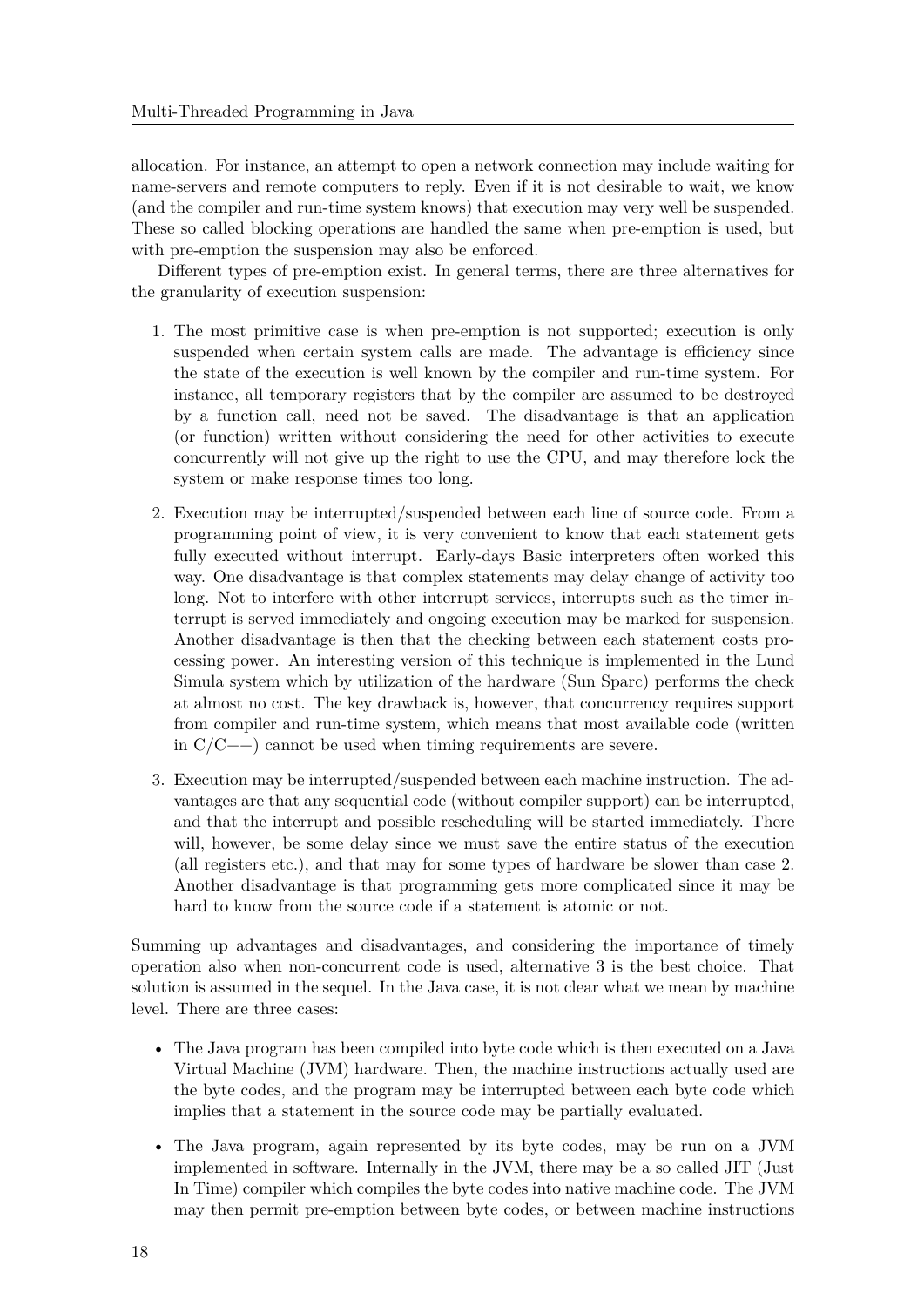when performing a byte code, depending on implementation. In both cases, the Java statements may be partially evaluated.

• If we know what hardware (and OS) we will run our program on, there is also the possibility to have a conventional compiler that compiles the Java source directly into machine code. Also in this case, pre-emption on machine level implies that expressions may be partially evaluated. For example, assignment of a double variable may be performed partially, resulting in one half of the bytes from the old value and one half from the new value for another thread.

Thus, from a programming point of view, it does not matter which of these cases that describe the actual situation. The fact to consider is that our sequential execution may be interrupted also in the middle of one Java statement. We will, however, in some situations know that an operation is atomic (one byte code or one machine instruction depending on the case) and then utilize that to simplify the program.

## 5.3 Reentrance

Now when we have multiple points of execution in our program, and we realize that access of shared data requires special care (which will be covered in the next chapter), a good question is: What about shared functions? In other words: what happens if the same function is being called concurrently from several points of execution? We say that we re-enter the function, and if that is permitted and working, we say that the code/class/function is reentrant.

Lack of reentrance is common problem in badly written C programs. The reason is the use of static variables, i.e., variables that are allocated on a fixed place in memory instead of on the stack or on the heap.

In most run-time systems, local variables in functions and blocks are allocated (pushed) on the stack, which means that they are deallocated (popped from the stack) when the PC leaves the scope. Data created dynamically, using operator new in Java or C++, are allocated on the heap which is sometimes called the free store. But also for heap allocation we usually have the reference to the object declared locally in some scope which means that it is put on the stack. This is a proper programming style which means that all data is pushed on the stack of the caller. If, on the other hand, we use static variables, two callers of one function will access the same local data (referred to by absolute addresses in the compiled code of the function).

The real problem is when the one who wrote the function is not aware of concurrent programming. Example: A numerical equation solver was implemented in C, and then it was packaged together with other routines in a library. To optimize the code for the hardware at that time, the temporary variables of the algorithm were declared static. The function was then successfully used for years on an old-style UNIX machine, where each program only contains one point of execution (except for the signal handlers). Then, the library was compiled and linked with applications running on the newer so called multithreaded UNIX dialects, such as Sun Solaris, HP-UX 10 and later, and later versions of IRIX from SGI. It was also used on the Microsoft Win32 platform. In all these cases, when using the equation solver concurrently from different parts of the application, the results were sometimes wrong. In this case, the function was correct as a program, but not correct when used in a concurrent program where some interleavings resulted in undesired mixing of temporary data from different equations.

Also in Java it is easy to declare static variables, but we should only do that for so called class variables needed for the structure of our program, and in that case we should treat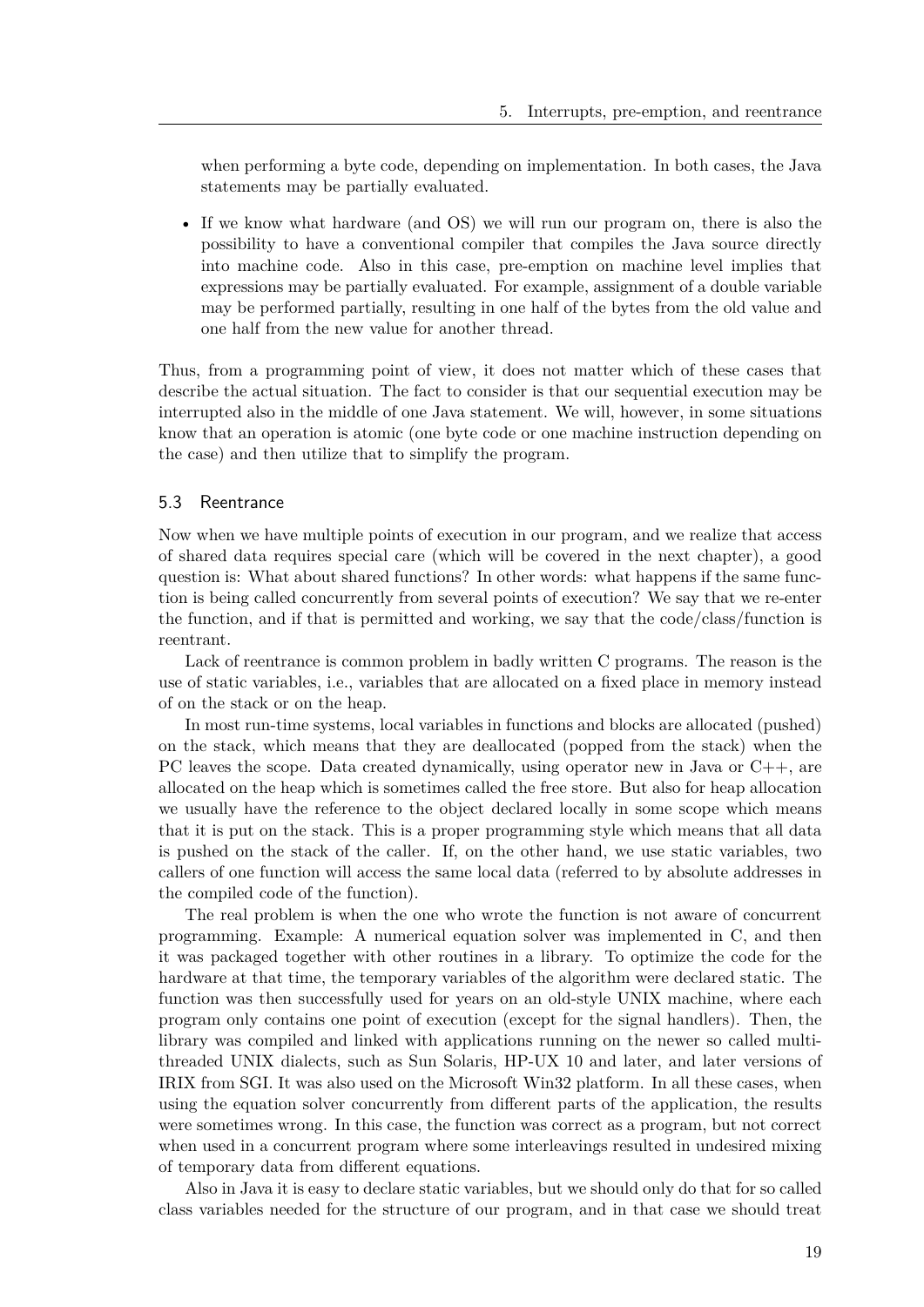them as other types of shared data (which we will return to). Note that when you write an ordinary function, you cannot know if it later will be used concurrently. In conclusion, one should learn concurrent programming before doing any type of professional programming.

# 6 Models of concurrent execution

The concurrency issues made our simple sequential execution model (from Section 2.1) more complex because we now have several sequences that interact with each other. With each sequence, there are:

- A PC (the Program Counter) which according to the previous section refers to the next machine instruction to be executed.
- An SP (the Stack Pointer) which refers to the stack of that particular execution sequence. On the stack, there are the activation records of all blocks/functions that are currently entered, as required for reentrant code.
- The machine state (of the CPU or some virtual machine depending on the implementation of the run-time system) holds part of the status of our execution sequence.
- If common resources (like shared data) are reserved in one sequence, that affects the others and should therefore be dealt with somehow.

Continuing our attempt to bring order in the complexity by exploring fundamental properties, some basic terms will now be described. First we have the following two definitions:

*Definition: A context is the state of an active program execution, which includes PC, SP, and machine state. From an operating system point of view, execution may also be associated with permission and user privileges which then may be included in the context. In such a case we call it a process context or a heavy-weight context. From this point on, we will use the former minimal definition which is also called a light-weight context.*

*Definition: A context switch refers to the change of context typically performed by some scheduler or operating system.*

Since we aim at appropriate programming methods, there is the question about what support we have from the language and from the programming interfaces (libraries of available classes). This has a great impact on the way we have to write our code. For instance, when programming in C, the language itself does not give any support for handling concurrency which makes the use of special libraries important (and tricky). In Ada there is language support in terms of tasks and *rendezvous*, but using that support has a significant impact on both design and implementation. A language with extensive support, like Occam, is in danger of being too special and therefore not being widely used.

# 6.1 Fundamental abstractions

The question now is, to what extend should a general purpose programming language support concurrency? As suggested by Buhr in a proposed extensions of  $C_{++}$ , it is appropriate to separate the context from the execution sequence as such, and the following execution properties should be supported by the language:

Thread - is execution of code that occurs independently and possibly concurrent with other execution. The execution resulting from one thread is sequential as expressed in ordinary programming languages such as Java. Multiple threads provide concurrent execution. A programming language should provide features that support creation of new threads and specification of how these threads accomplish execution. Furthermore, there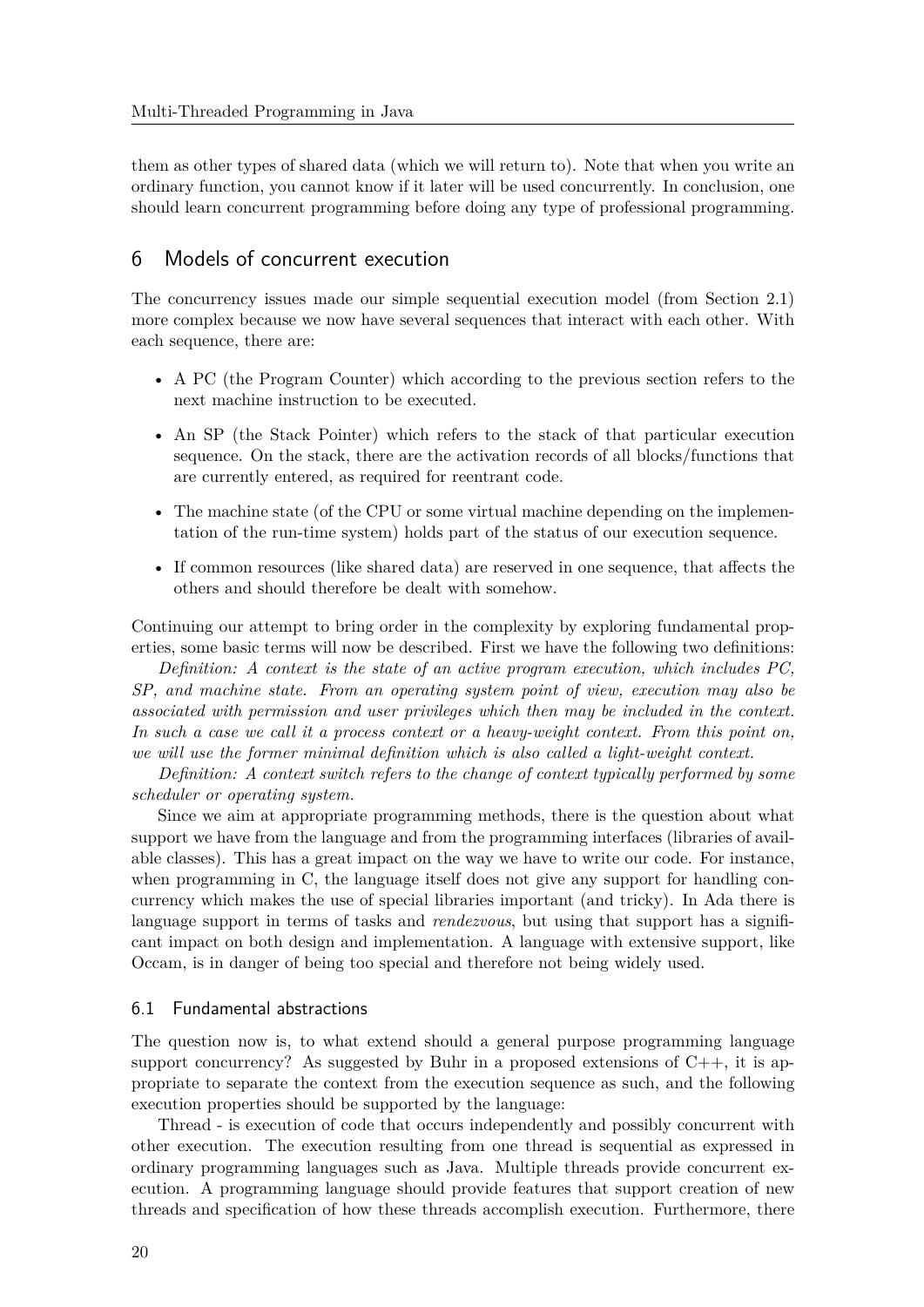|        | Object properties | Implicit mutual exclusion of methods |  |              |  | Comment         |  |
|--------|-------------------|--------------------------------------|--|--------------|--|-----------------|--|
| Thread | Exec. state       | No                                   |  | Yes          |  |                 |  |
| No     | No                | Object                               |  | Monitor      |  | Passive objects |  |
| No     | Yes               | Coroutine                            |  | 'Co-monitor' |  | Not in Java     |  |
| Yes    | No                |                                      |  |              |  | Not useful      |  |
| Yes    | Yes               | Thread-object                        |  | Task         |  | Active objects  |  |

Figure 1.6: Fundamental properties of software execution. Language support for an execution property is marked with "yes". For mutual exclusion to be supported, it must be implicitly obtained from the types or declarations.

must be programming language constructs whose execution causes threads to block and subsequently be made ready for execution. A thread is either blocked or running or ready. A thread is blocked when it is waiting for some event to occur. A thread is running when it is actually executing on a processor. A thread is ready when it is eligible for execution but is not being executed.

Execution state - is the state information needed to permit concurrent execution. An execution state can be active or inactive, depending on whether or not it is currently being used by a thread. An execution state consists of the context and the activation state. These are typically stored (internally in the run-time system) in a data structure, which traditionally has been called process control block/record (PCR). An inactive execution state is then completely stored within the PCR, whereas the hardware related parts (registers, interrupt masks, etc.) of an active execution state are stored in the hardware/CPU. Referring to the context as the main item, we call the change between the active and inactive states a context switch. The switch includes storing or restoring the hardware state, and it occurs when the thread transfers from one execution state to another.

Mutual exclusion - is the mechanism that permits an action to be performed on a resource without interruption by other operations on that resource. In a concurrent system, mutual exclusion is required to guarantee consistent generation of results, and it should therefore be supported in a convenient way by the programming language. Furthermore, for efficiency at run time, it needs to be provided as an elementary execution property.

In an object-oriented framework, these three execution properties are properties of objects. Therefore, an object may or may not have/be a thread, it may or may not have an execution state, and it may or may not have/provide mutual exclusion. The latter means that it may or may not exclude concurrent access via call of methods of that object. The next issue is to know: What are the possible and useful combinations of the execution properties? All eight combinations (which would make up a 2 by 2 by 2 cube) is depicted in Figure 1.6. The numbers in that table refers to the following items:

1. This is an ordinary object as known from object oriented programming, or an ordinary piece of code in the case that object orientation is not supported. This is the only case that programmers not acquainted with concurrent programming use. A class programmed in this way can still be useful in an concurrent environment if its member functions are reentrant, which they are if only local data is used and the if language/execution supports recursion (direct or indirect). Since there is neither a thread nor an execution state, we say that the object is a passive object.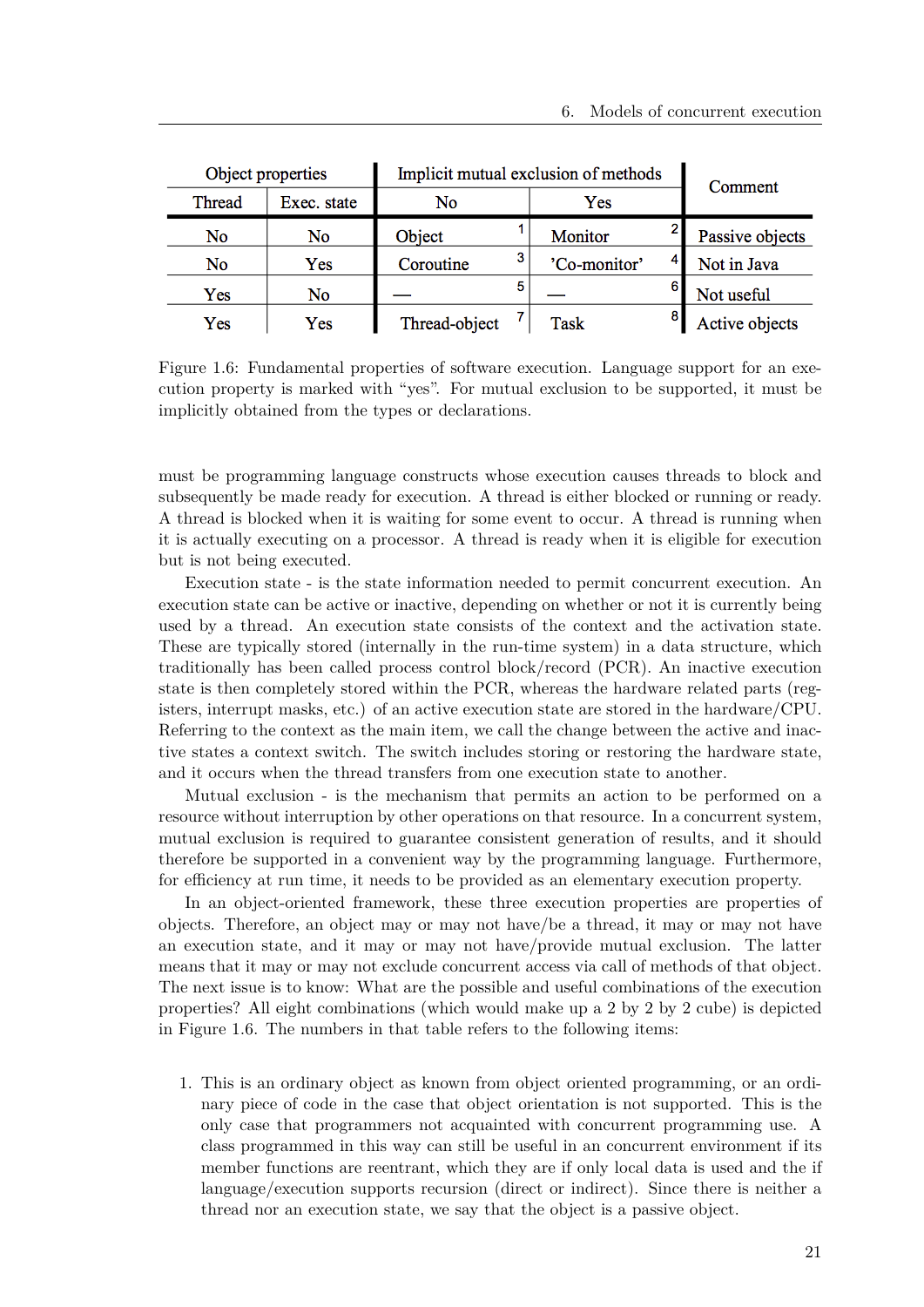- 2. It is still a passive object if we add mutual exclusion, but only one thread at a time may run the code of the object. This abstraction is called a *monitor*.
- 3. Having an execution state without having a thread permanently associated with it forms an abstraction called a coroutine. A coroutine must be used by a thread to advance its execution state. If you have multiple coroutines but only one thread, only one coroutine at a time may execute. This is useful to handle parallellity issues in algorithms or in simulations because there the (virtual) time of the model can be held or advanced arbitrarily. That is, the real time used by a specific thread for its execution is unimportant, and a single thread using multiple coroutines is appropriate. An implementation based on coroutines can always be rewritten to work without them, but that may require more complex data structures and code. In combination with timer interrupts triggering a scheduler, coroutines can be used to implement thread objects.
- 4. Adding mutual exclusion to coroutines is not really necessary in the case of just one thread, and in the case that a group of coroutines run by one thread interacts with other threads, this alternative leads to difficult and error-prone programming. The name co-monitor is not established and this case is neither used nor commented in the sequel.
- 5. A thread without an execution state cannot execute on its own, and borrowing another thread for its execution does not provide concurrency. This case it therefore not useful.
- 6. Also with mutual exclusion, this case is not useful for the reasons mentioned in item 5.
- 7. An object with both thread and execution state is capable of execution of its own. We call this an active object or a thread object. The problem is that access to the attributes requires explicit mutual exclusion. That has to be simple to express in the program in order to make this alternative useful. Note that even if an active object calls member functions of other (active or passive) objects, the execution of those functions is driven by the calling thread, and the stacked activation records are part of the callers execution state.
- 8. A thread object with implicit mutual exclusion is called a task. This abstraction can be found in the Ada language.

The abstractions supported by different programming languages differs. Concurrency in the Ada language is based on the task, which in that language is augmented with a specification of how such objects interact. Modula-2 provides coroutines with pre-emption which allows a pre-emptive scheduler (supporting threads) to be built. Simula provides coroutines that, together with interrupts checked between each statement, can be used to build a scheduler and thread support. Neither Simula nor Modula support implicit mutual exclusion, which means that shared data must be explicitly reserved by calling certain functions for locking and unlocking. In C and  $C_{++}$ , there is no concurrency support at all.

# 6.2 Concurrency in Java

So, what are then the design choices for Java? As with other parts of Java, we find fair engineering choices rather than new unique features.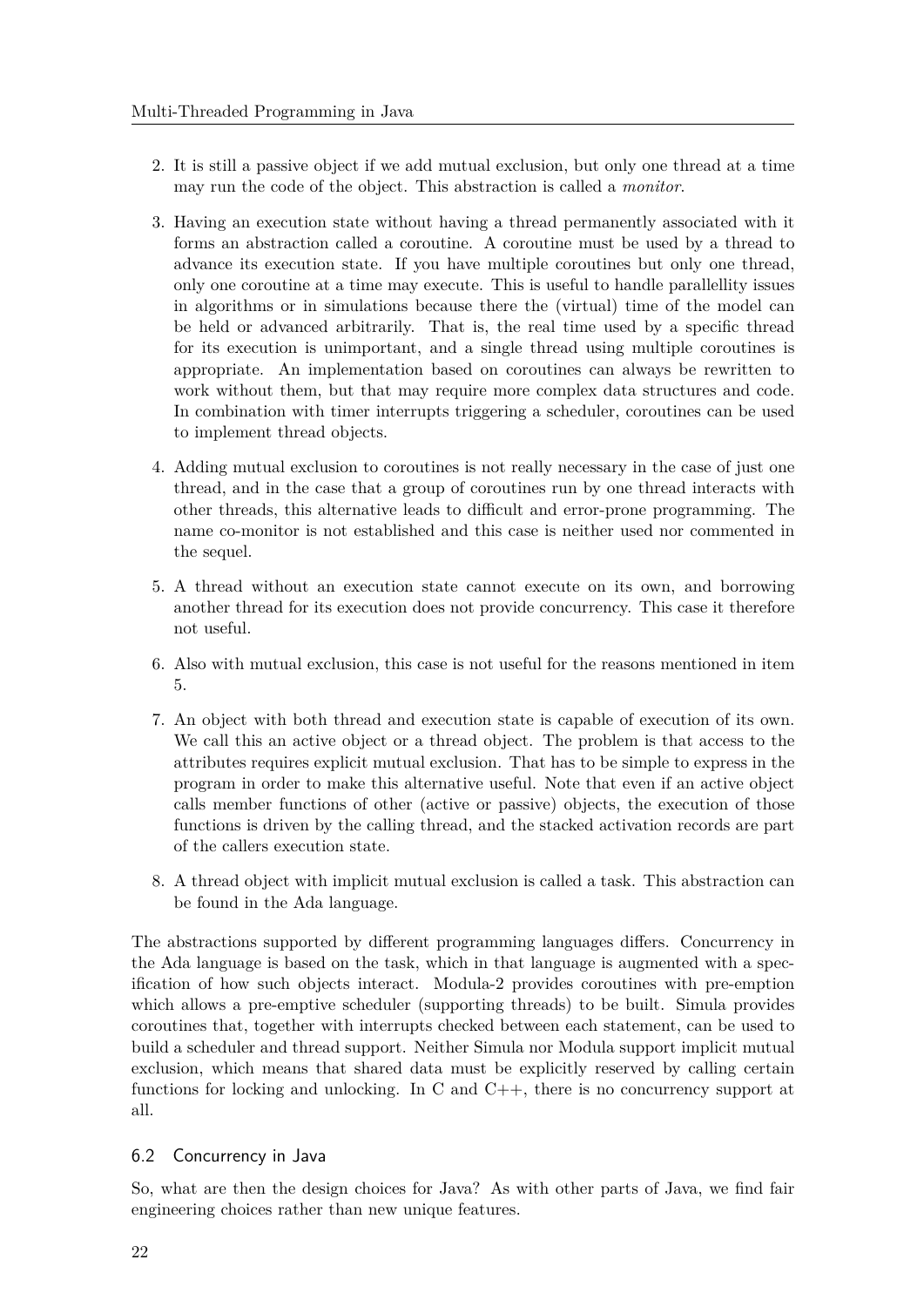- There is no implicit mutual exclusion on object level, but individual methods (and even blocks) implicitly provide mutual exclusion by the explicit use of the synchronized keyword. Unfortunately, only code and not the accessed data is synchronized. Some extra programming discipline is therefore still required. Compared to having implicit mutual exclusion fully built into the language, the advantage is that the programmer is more free to tailor his/her code for specific application needs (such as efficiency).
- The notion of a thread object is supported via the object orientation by inheritance from the Thread base-class. When inheritance is rather used for other properties (recall that Java only provides single inheritance), the interface Runnable can be used to add the thread property to an object.
- Coroutines are not supported. Normally, threads are used to achieve the parallel behavior of coroutines. Therefore, large-scale event-driven simulations may be very inefficient/slow.<sup>2</sup> In normal applications, including embedded systems, thread objects provide almost the same execution efficiency. The major reasons for omitting the coroutines in the Java language are: 1) The language can be kept simpler. 2) Most programmers do not know how to utilize coroutines anyway, particularly not in combination with threads. 3) Having the programmer to use threads instead means that the run-time system is free to let activities run in parallel if there are multiple CPUs available.
- The threads are based on so called native methods, i.e., functions that are implemented external to the JVM. In the case of thread support, native methods may be implemented by the operating system. Thread creation, interaction, and scheduling are then handled by the system functions which are optimized for the actual hardware used (and run in parallel as mentioned in the previous item). Of course there is a lack of elegance compared to a system based on coroutines, having the scheduler implemented as in the language itself. However, for the majority of applications running on an operating system such as the Solaris operating system (the Sun UNIX which supports up to 64 processors), using the native threads boosts performance (without changing the source code).

In conclusion, Java provides passive objects and active objects. A passive object is either an ordinary object, or it can be an object with no data exposed and all methods synchronized which then functions like a monitor. There are, however, no real monitors in the language; the programmer may expose data to concurrent access and some methods may be left unsynchronized. Active objects are those with the thread property, but we do not have (and we will not talk about) tasks since we do not have threads with implicit mutual exclusion. We will therefore only speak about classes, objects, synchronized methods, and threads. These are our building blocks for concurrent and real-time programming. There is, however, very little support for handling timing requirements, which we will return to in the final chapters.

# 6.3 Processes and interrupts

In the above treatment of programming language support for concurrency, we neglected two aspects, processes and interrupt service routines. In short, a process is the type of

<sup>2</sup>To overcome this (unusual) problem, a superset of the Java language and a dedicated compiler and run-time system (replacing the JVM) could be developed. By implementing the language extensions as a translator implemented in Java, generating ordinary Java-code, the application would still be 100% Java when not optimized.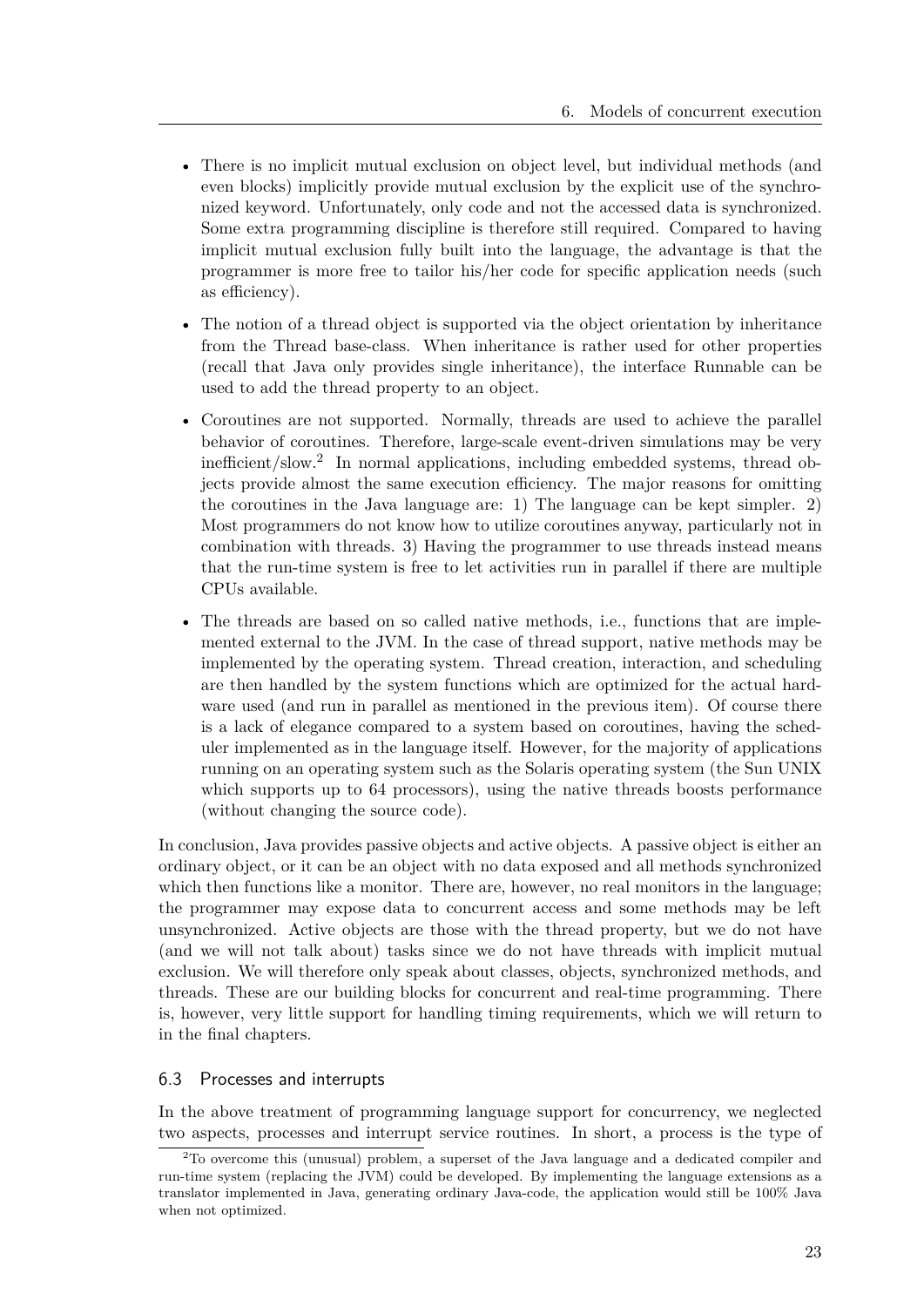concurrent execution we have when we run some program under an operating system such as UNIX or Windows NT, and an interrupt service is the concurrent execution we have when a hardware interrupt starts a new thread of execution. These have to do with the interaction between the Java program and its environment in terms of hardware or other programs. Since this is quite dependent of the specific environment, it is probably a good idea not to provide any language support. Instead, we use classes that provide certain programming interfaces. Here, we will use the term interrupt to denote the execution carried out to service the actual hardware interrupt.

Both a process and an interrupt contain threading and some kind of execution state, but a process is more powerful than a thread whereas an interrupt is less powerful. In more detail:

• A process may contain one or several threads which we then say are internal to the process. The internal threads share a common address space in which they can share data and communicate without having to copy or transfer data via pipes or files. An object reference (or pointer in  $C/C++$ ) can be used by several threads, but sharing objects between processes requires special techniques. The same applies to calls of member functions. All threads of one process have the same access rights concerning system calls, file access, etc. Different processes, on the other hand, may have different access rights.

The concept of a process makes it possible to isolate execution and data references of one program. By controlling the MMU (Memory Management Unit) accordingly, an illegal data access (due to dereference of a dangling pointer in a C program for instance) can be trapped and handled by the operating system. To the UNIX user, there will be something like a "segmentation fault" message. In Windows 95/98, which lacks this support, one application programming error may crash other applications or even hang the operating system.

• An interrupt starts a new execution thread, but it is subject to special restrictions. First, it must complete without blocking because it may not change execution state (switch context). Second, the interrupt may only start in a static function/method because this type of hardware call does not provide function arguments such as the implicit this pointer. Third, an interrupt may run within the context of another thread because the final restore of used registers and the requirement of "execution until completion" ensures that the context of the interrupted thread will be restored. The priorities of interrupts are managed by the hardware.

Thus, whereas threads will be the most common way to accomplish concurrently executing software entities, an ISR is sometimes more appropriate or even necessary (device drivers), or there may be reasons for using (OS) processes instead of threads. Device drivers cannot be (purely) implemented in Java, and such machine-level programming is outside the scope of this book; it is well known how to do that and there are several hardware/OS-specific manuals/books on the topic. The issue of multithreading versus multiprocessing is more relevant, in particular for large complex systems, deserving a more detailed treatment.

# 7 Multi-process programming

Programming languages include constructs for expressing the execution of one program, while interaction between programs are handled via library calls. Exercises in basic programming courses are solved by writing one program, possibly in several files that are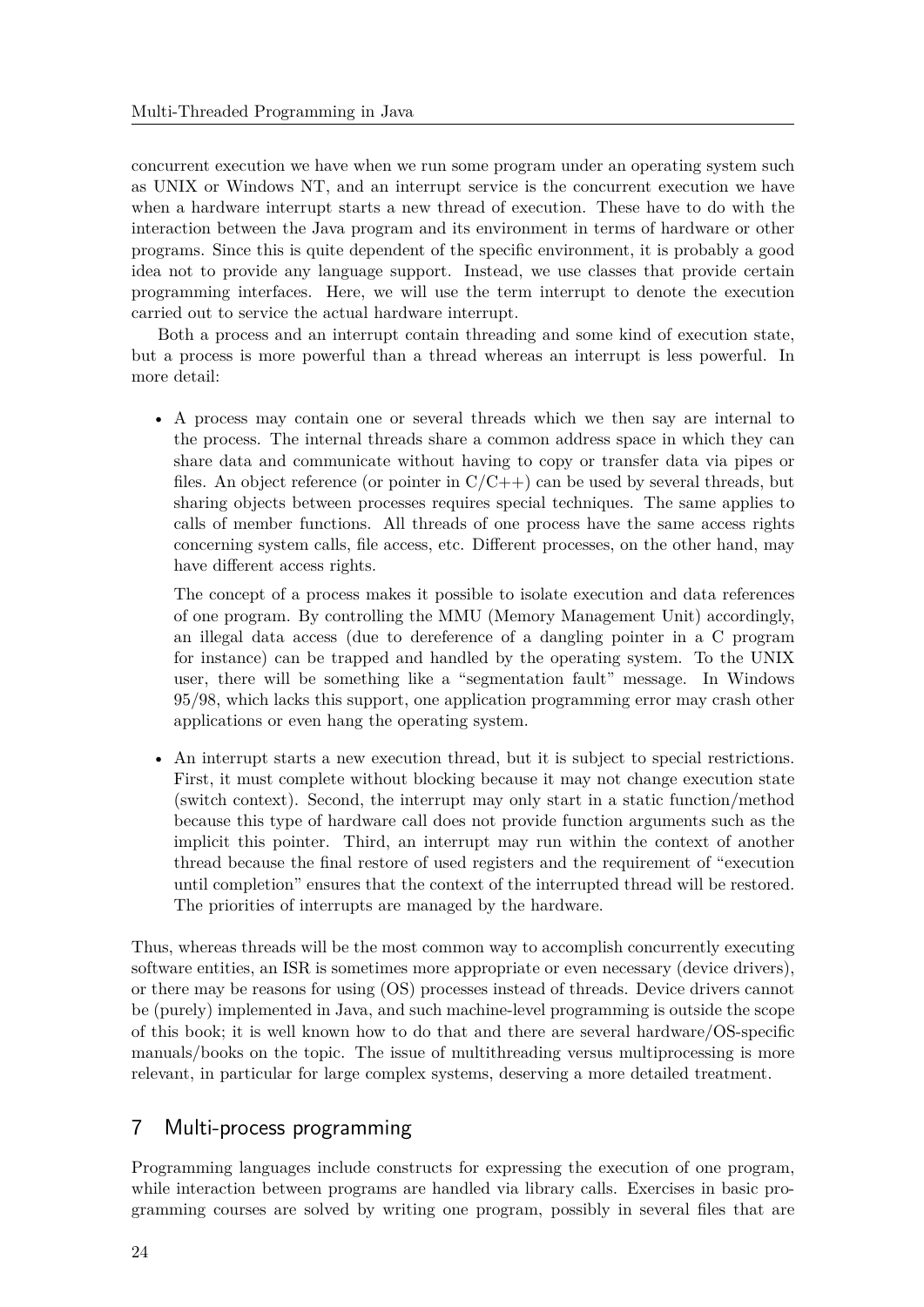compiled separately, but linked as one executable unit which is executed within one OS process. Possibly, event handlers (in terms of event listeners or callback routines) or multiple threads are used, but it is one program and one process sharing a common memory space. Note that even if we let different OS processes share memory (via system calls such as mmap in UNIX), we have no language support for signaling and mutual exclusion; that too has to be handled via system calls.

Using multiple threads (multi-threaded programming) can, in principle, as mentioned, be used to create any concurrency. Also for utilization of multiple CPUs (with shared memory), threads are enough. So, in real-world systems, what are the reasons for using multiple processes instead of just multiple threads? In short, reasons for dividing a software application into multiple OS processes include the following:

- 1. Different parts of the applications need to run on different computers which are distributed (not sharing memory).
- 2. Different parts of the application need different permissions and access rights, or different sets of system resources.
- 3. In the Java case, different virtual machine properties (such as GC properties) can be desirable for different parts of the system, depending on timing demands etc.
- 4. If the application consists of (new) Java parts and other (typically old, so called legacy) parts written in other languages like C, these parts can be interfaces and linked together using the Java Native Interface (JNI). However, if the virtual machine and the legacy code requires specific but different native threading libraries, this may not be possible (resulting in linkage errors). This is solved by using multiple processes.
- 5. Licensing terms for different parts of the application can forbid execution as one process. For instance, GNU-type of free software (GPL) may not be linked with proprietary software.
- 6. A large application including code written in an unsafe language (such as  $C/C++$ ) will be more reliable if it is divided into several executable units, each with its own memory space and with memory accesses checked by the MMU (memory management unit) hardware. Instead of a 'blue-screen' due to an illegal access, just one part of the application may stop. The use of protected memory is a main reason why large systems have been possible to develop despite unsafe languages. Still, any program may contain fatal bugs, but a safe language such as Java ensures that at least the errors are kept local and exception handling works.
- 7. Libraries, subsystems, or legacy software in general may not be thread safe. That is, variables (or attributes or fields) for storage of local data within a function (or method or procedure) may be declared static. That used to be a way to speed up programs and to save stack space, but the result is that the function can only be called by one thread at a time. By obtaining concurrency only via OS processes, we do not have to require the software to be thread safe since each process has its own memory allocated by the OS.

Sometimes you may want to develop classes and active objects which can be run either as threads or as a processes, without changing the code. Such issues and the principles of how to design and implement multi-process applications are topics of Chapter 7.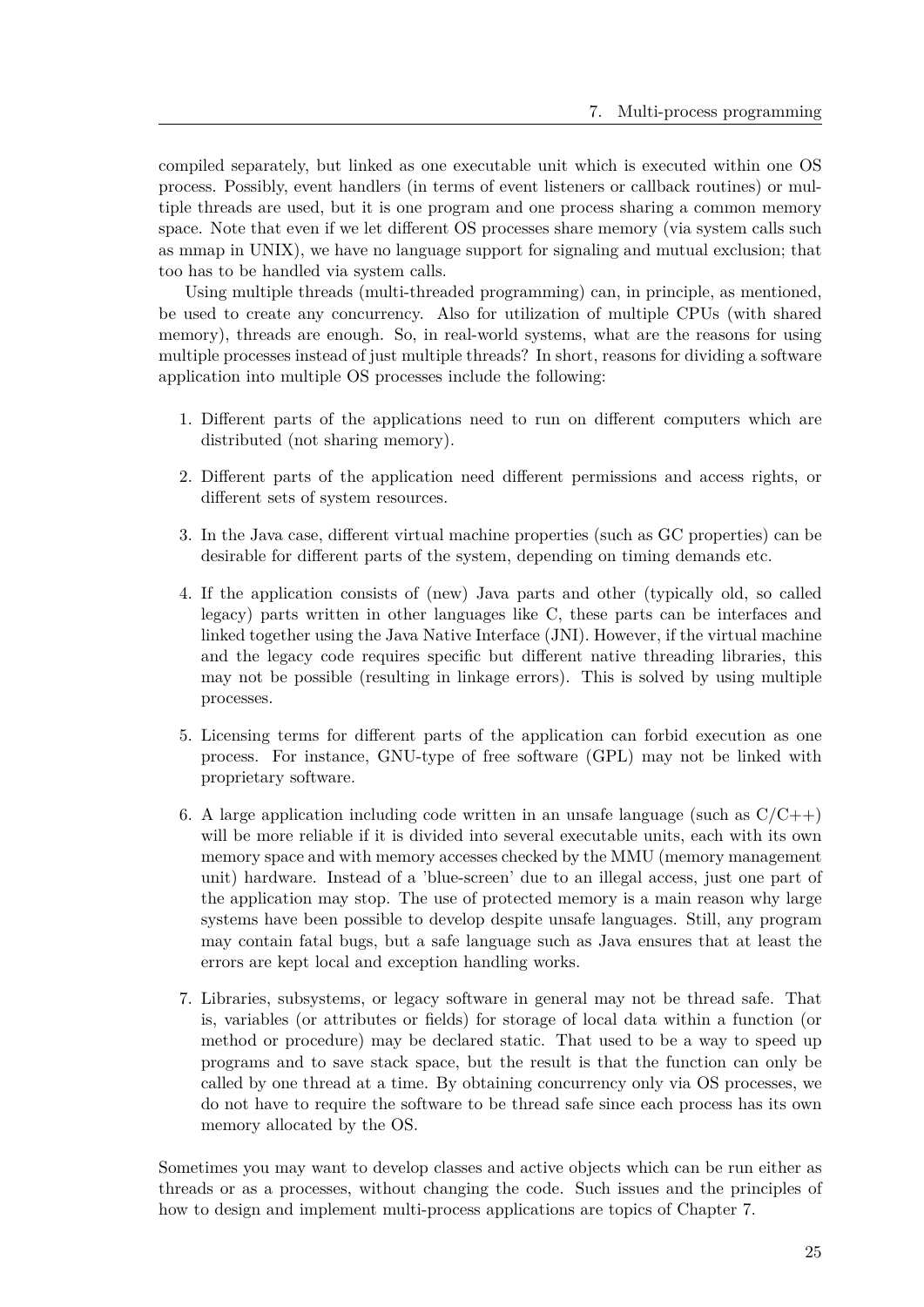Note that from a *concurrent design* point of view, neglecting implementation issues such as if concurrency should be accomplished by threads or processes, we usually use the term *process* to refer to a (concurrently executing) activity. This is in line with non-technical vocabulary where a process refers to some ongoing activity that cannot be completed immediately. (Pay attention to how the word is used in the news, in economy, and in management principles.)

# 8 Object interaction and encapsulation

The interaction (information exchange) between objects may be synchronous or asynchronous. It can be built into the programming language, and/or it can be programmed. Synchronous communication can be implemented on top of asynchronous communication, or vice versa.

Here, we consider synchronous communication as more fundamental. With the execution properties of Java this simply means a method invocation, which is based on ordinary function calls (works exactly as in  $C/C++$  and most other languages). Thus, it is built into the language. This is the most computing-efficient way to achieve object interaction in compiled languages.

The asynchronous communication means passing some kind of message without requiring the sender/caller to wait until the receiver/callee replies; the caller performs its communication asynchronously with the callee. The messages are often referred to as events. But note, however, most of the event processing done for instance in Java's AWT or Microsoft's MFC actually constitutes synchronous communication because there are no buffers providing the asynchronous behaviour. It depends on the application demands if we want buffering or not. We will take a closer look at this issue in later chapters.

In this chapter we have reviewed the properties of software execution, as expressed in the source code. The issues we are about to study are about software development, assuming that the underlying (virtual) machine machine (and system software) is correct. Assuming also that the compiler is correct (producing binary code, preferably efficient, that behaves as expressed in the source code), we might believe that we could do the programming in any (convenient) language. However, if a program (for instance during testing) works correctly, and is correct from the concurrency point of view, we cannot know that the program works correctly in another case, even if it was tested with all combinations of input data. The reason is that most languages do not prevent programs with undefined behavior, which may result in damaged data within the same object or at any other location within the program, or even outside the program if the OS does not provide memory protection. Undefined behavior can stem from use of uninitialized data, dangling pointers, unchecked typecasts, etc. Therefore, in order to be able to build systems that scale up for complex applications, we should use a language that only permits well-defined programs. We call such a language safe.

*Definition: A programming language is safe if and only if all possible executions of any program written in that language is expressed by the program itself.*

In particular, Java is safe (but native/unsafe code can be called),  $C#$  is not quite safe (safe except where the keyword unsafe is used, or when native code is called), Ada is unsafe, while C and C++ are clearly unsafe. Every language must permit unsafe code to be called, otherwise device drivers could not be used. You may consider it as a deficiency that neither viruses nor device drivers can be written in Java; some implementation has to be done in some other language. One could also consider it as an advantage; hardware access (which will not be portable anyway) has to be written well separated from the rest of the application. Those (usually small) pieces of software also have to be more thoroughly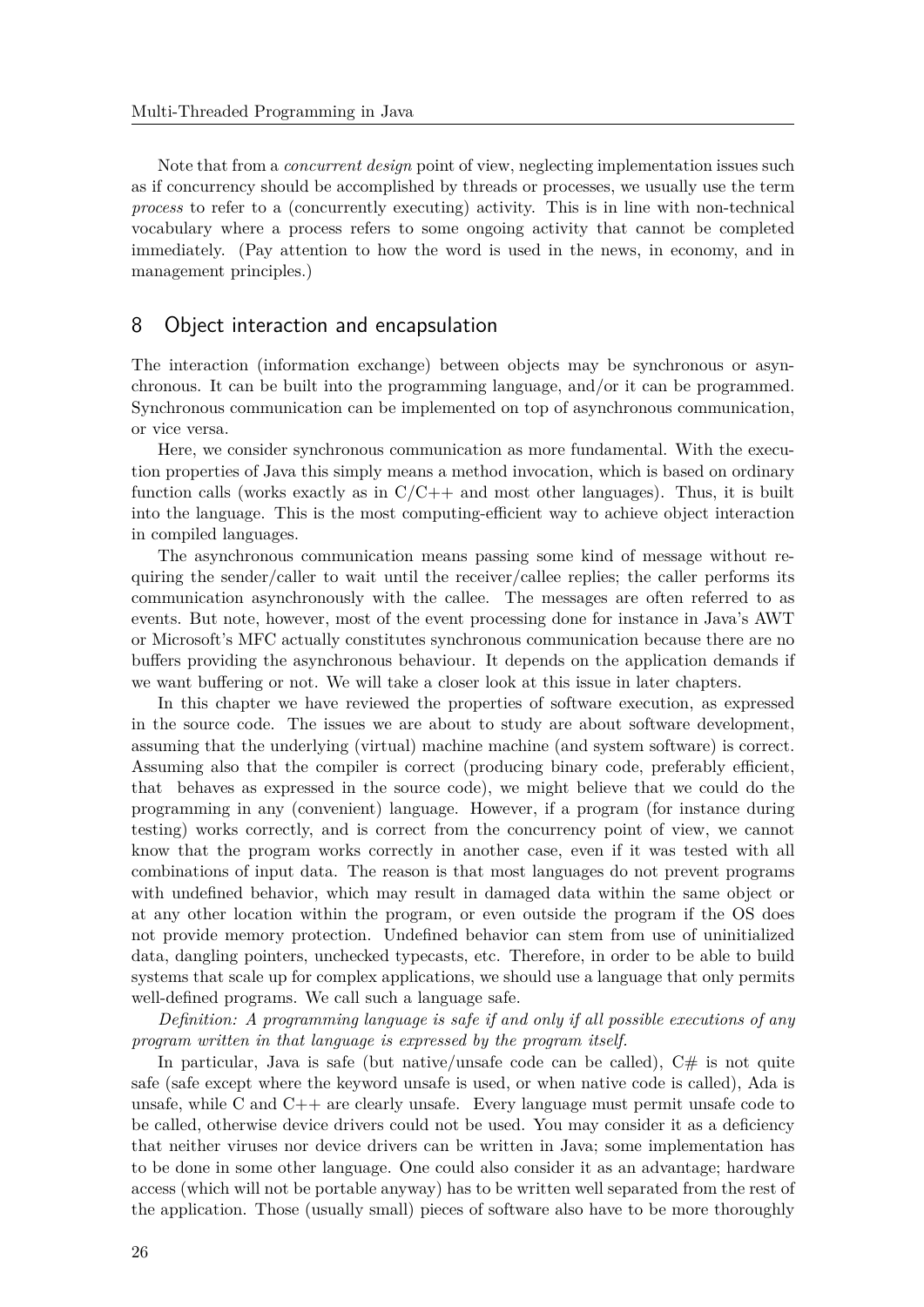debugged since a programming error could crash the entire system without exception handling of system shutdown working, opposed to safe programs which terminates in a controlled way with supervisory functions and recovery systems still running. We use a Java-based approach to embedded systems programming since we need to trust their behavior.

# 9 Software issues

Based on the properties of software execution in general, and on the, for our purposes, quite good design choices made in the Java language, we are now ready to tackle the issue of concurrent and real-time programming. To sum up, we should be able to develop software such that the following is obtained:

- Correctness from a concurrent point of view; all allowed interleavings as expressed in the source code should result in the same correct result independent of the underlying scheduler or operating system.
- Correctness from a real-time point of view; the timing requirements are considered so that control output is computed in time.
- Proper object oriented design and implementation; we use the established principles of object orientation to improve structure, readability, maintainability, etc. of embedded software.
- Appropriate trade-off between active and passive objects; the thread class should be used where appropriate but not too excessive for efficiency and readability reasons.
- Proper protection of shared resources; the concepts of semaphores, synchronized methods, and messages (events) should be used appropriately.

Since software development tends to take a bigger and bigger part of system development resources, it is very important that we are able to handle the above items. In a wider perspective, there are different approaches to development of embedded systems. The focus could be on hardware, control theory, and/or software issues. All of these focuses are important for industrial development of control systems. Here we approach the development of embedded software from a programming point of view, leaving the rest (like selection of computing and IO hardware, discretizing control algorithms, etc.) for other books.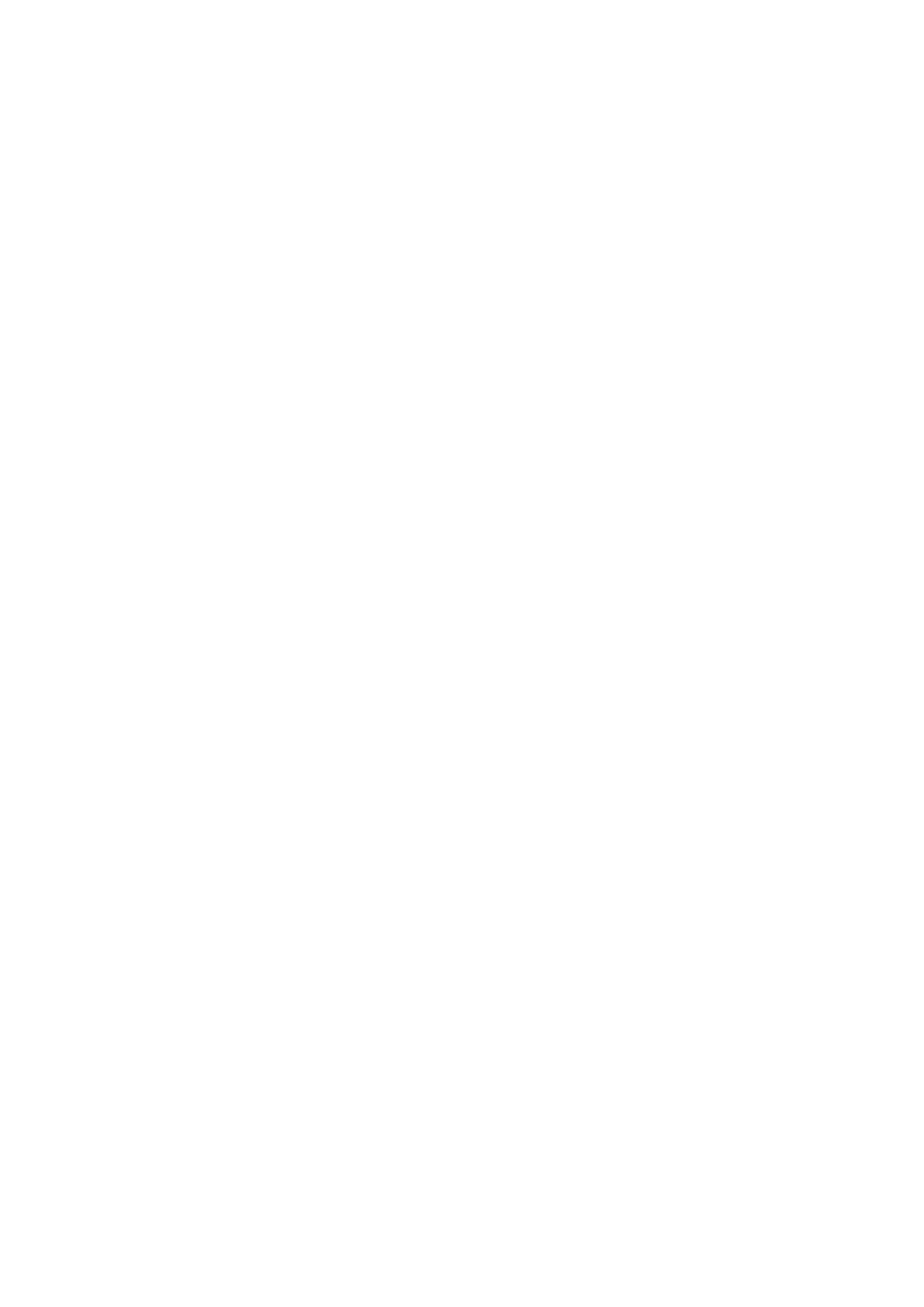# 2 Multi-Threaded Programming in Java

# *Goal: To know concurrent object-oriented programming using standard Java*

With understanding of general application demands and concepts presented previously in the course material, we will in this chapter look into the issue of handling concurrency within one program, utilizing the features of the Java-platform. Acquaintance with both (sequential programming in) Java and object oriented programming (OOP) is assumed. The following properties and restrictions should be clear to the reader:

- One program means one executable unit in which different objects (possibly concurrently) can address data in a common memory space. The program is run either as one process using an Operating System (OS) or as an embedded application linked together with a so called real-time kernel (or RTOS).
- As should be clear from the application examples, the software needs to respond to concurrently occurring external events. Sequential computing and handling of sequences of such events, expressed as ordinary sequential programs, then has to be executed concurrently.
- By simply using the concept of thread objects, we assume that the underlying OS/kernel (which includes a scheduler) schedules the concurrent threads (normally many) for execution on the available CPUs (normally one). Hence, the system interleaves the code at run-time based on system calls which have been programmed according to this chapter.
- For the software to be correct, it should produce the correct result regardless of the actual interleaving. That is, the correct result should be obtained for any interleaving (for given input sequences) that comply with the programmed system calls. The correct result may depend on time, and different actions could be taken depending on time, but there is no guarantee concerning the time of execution.
- Specifically, priorities are suggestions for the scheduling (and thereby the timing) but the correctness must not depend on priorities. Furthermore, waiting a specified time (sleep) or until a specified time (sleepUntil) only means that execution is suspended for at least that long. That permits the scheduler to have other threads running during the specified amount of time, but the software alone does not specify any upper limit of the real-time delay.

These are basically the preconditions for the Java platform. It agrees well with concurrency for Internet applications; the network exhibits unpredictable timing anyway. It also agrees with the properties of the most well-known operating systems. Without any further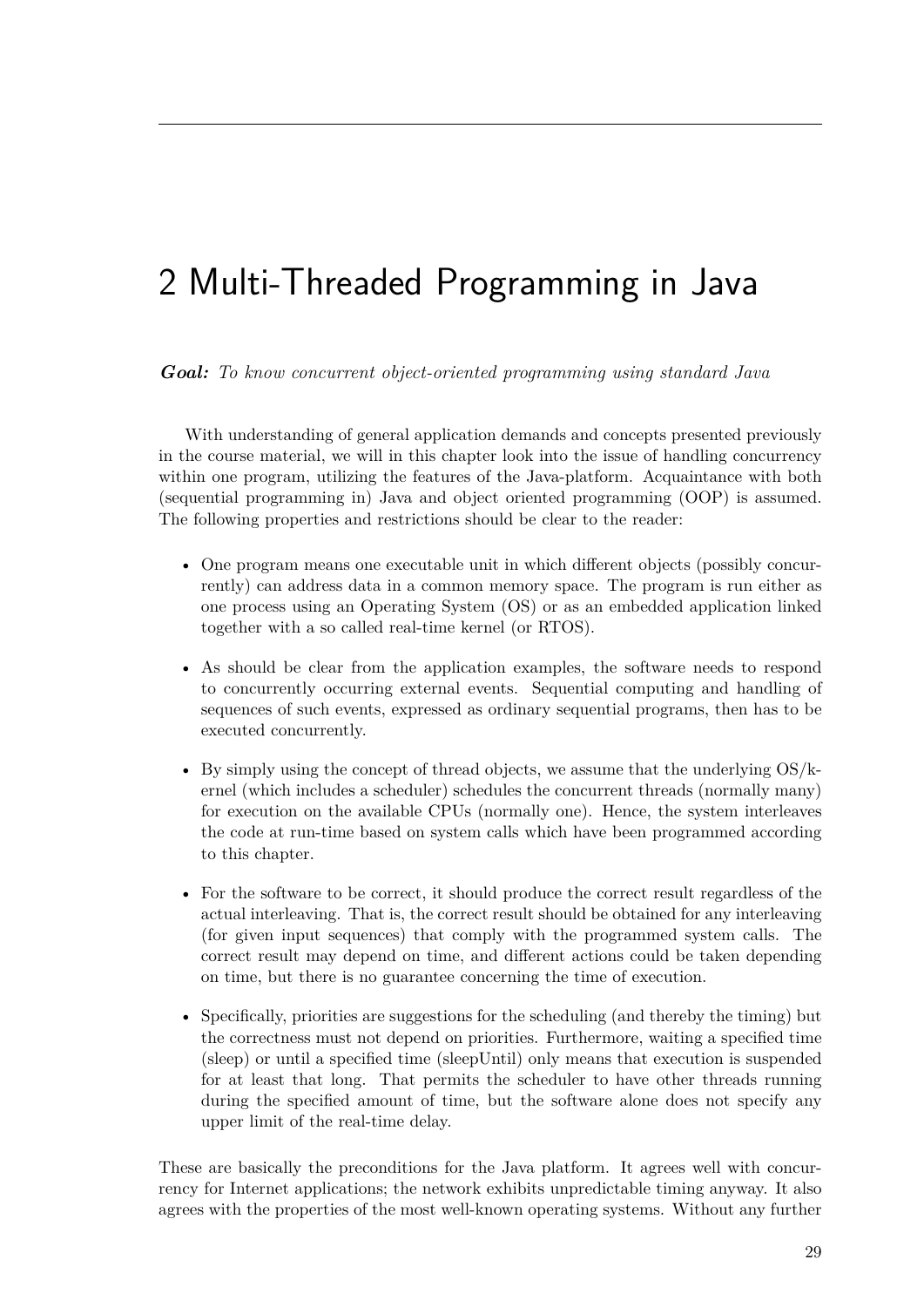assumptions, our concurrent system is not a real-time system. By simulating the environment we can, however, simulate a real-time system and carry out almost all of the software test and debugging.

Hence, multi-threaded programming (i.e., concurrent programming based on threads) should therefore not be confused with real-time programming!<sup>1</sup>

In the following sections, the basics of concurrent programming in Java are explained.

<sup>&</sup>lt;sup>1</sup>Some further comments on that: In order to obtain correctness from a real-time point of view, a concurrent program has to be run on a real-time platform. Such a platform must fulfil additional requirements concerning CPU-speed, available memory, IO and interrupt handling, scheduling algorithms, and the input to the scheduler from the application software. Even on a non-real-time platform we may obtain a system behaviour that appears to be real-time. A common approach, for instance when using PCs in industrial automation, is to only let one or a few well-known programs/daemons/ services run, to have some activities run in some kind of kernel or driver mode, to tailor the application software for improved handling of sporadic delays (for instance by temporarily adjusting parameters and decrease performance), and by using a powerful computer. Still, since the system is not guaranteed to produce a quite correct result at the right time, it is not real time. But from an application point of view, the system behaviour can be good enough. Therefore, in a practical industrial context the borderline between real-time and concurrent programming is not that clear.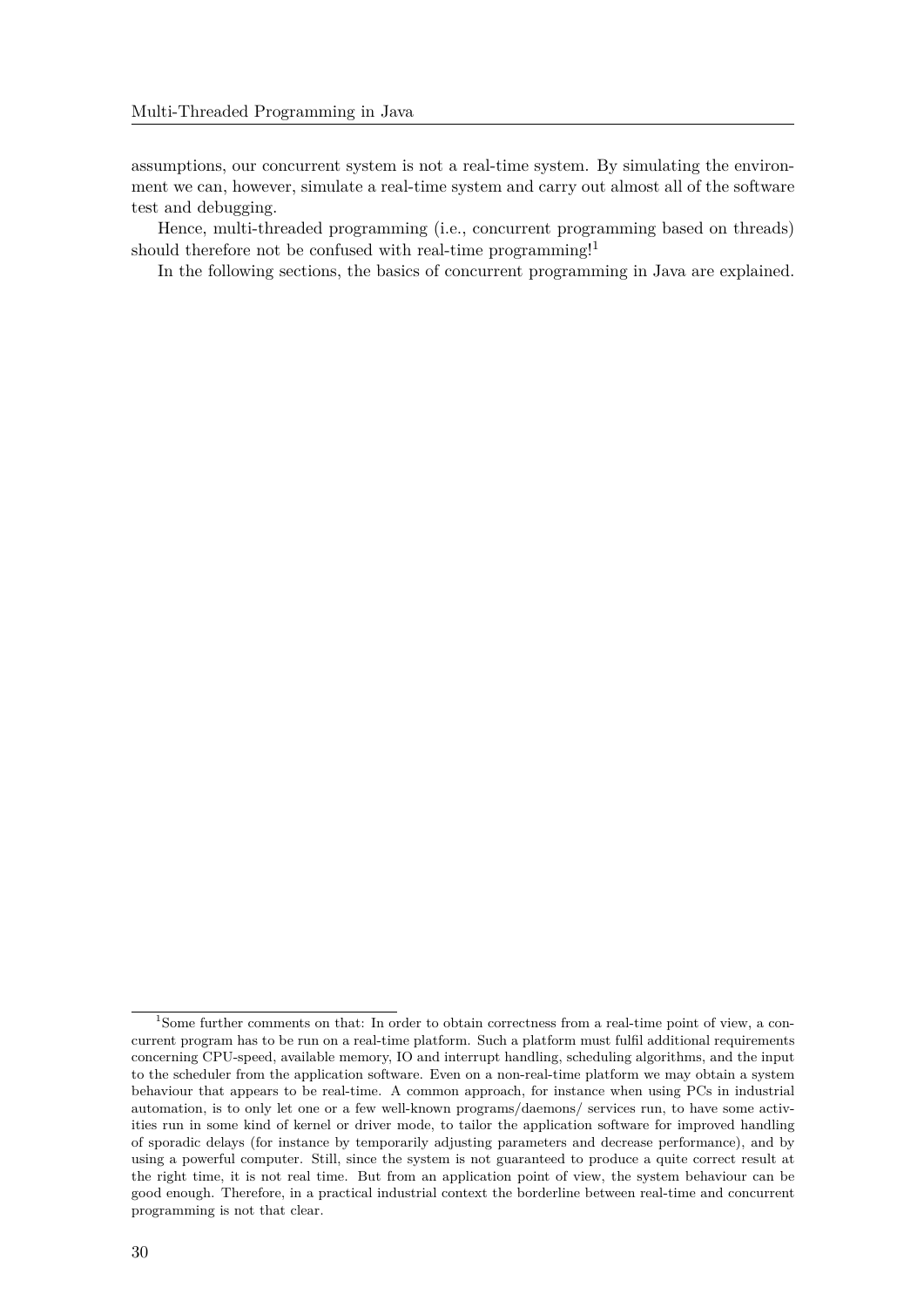# 1 Threads

For now we assume that our concurrent activities can run independently of each other, with no need for synchronization and mutual exclusive methods.

### 1.1 Thread creation

At start of a Java Virtual Machine (JVM), the so called main thread starts executing the Java program by calling the main method of the class given to the JVM. To have another thread running, a system call has to be done (within the JVM or to the OS, at this stage we do not care which).

In most programming languages there is no built-in support for concurrency, and creating new threads has to be done via a platform and language specific system/library call. In the Java platform, we have to create an object of type java.lang.Thread and call its method start (which is native, i.e., not written in Java). The caller of start returns as for any method call, but there is now also a new thread competing for CPU time. The newly created thread must have an entry point where it can start its execution. For this purpose there must be a runnable object available to the thread object. A runnable object provides a method run according to the interface java.lang.Runnable; that interface simply declares a public void run() and nothing more. It is that run method you should implement to accomplish the concurrent activity.

What run method to be called by start is determined at thread-object creation time, i.e., when the thread object constructor is run. There are two alternatives depending on what constructor that is used, extending a thread object or implementing a runnable object:

• By *extending* class Thread, Runnable will be implemented since public class Thread extends Object implements Runnable. In other words, this will be an instance of Runnable. The default constructor will select this.run as the beginning for the new thread.

Advantages with this alternative is that you can override also the start method (to do some things before/after thread creation/termination, calling super.start in between), utility methods of class Thread can be called without qualification and asking the run-time system for the currently executing thread (described in the sequel), and the inheritance is a good basis for developing further threading subclasses .

• By *implementing* the Runnable interface, the object can be passed to the Thread constructor which then will use the run of the supplied object as the beginning for the new thread. The advantage with this approach is that the (in Java single) inheritance can be used for other purposes, such as inheriting graphical properties.

In short, as indicated in the second item, which alternative that is most suitable depends on the primary issue of the software. For instance, a graphical user interface using the javax.swing classes and only some threading for handling the network will probably inherit graphical properties and implement Runnable when needed. For an embedded control application, on the other hand, threading (and timing) is a primary issue and inheritance from class Thread is a natural choice.

Some programmers prefer to always use the Runnable alternative as their standard way of doing things, whereas others always create Thread subclasses (sometimes having an internal thread object when there is a need to inherit from other classes). In the sequel, threading is the primary issue so we will mostly use Thread as a base class, but utilizing interface Runnable is covered as well.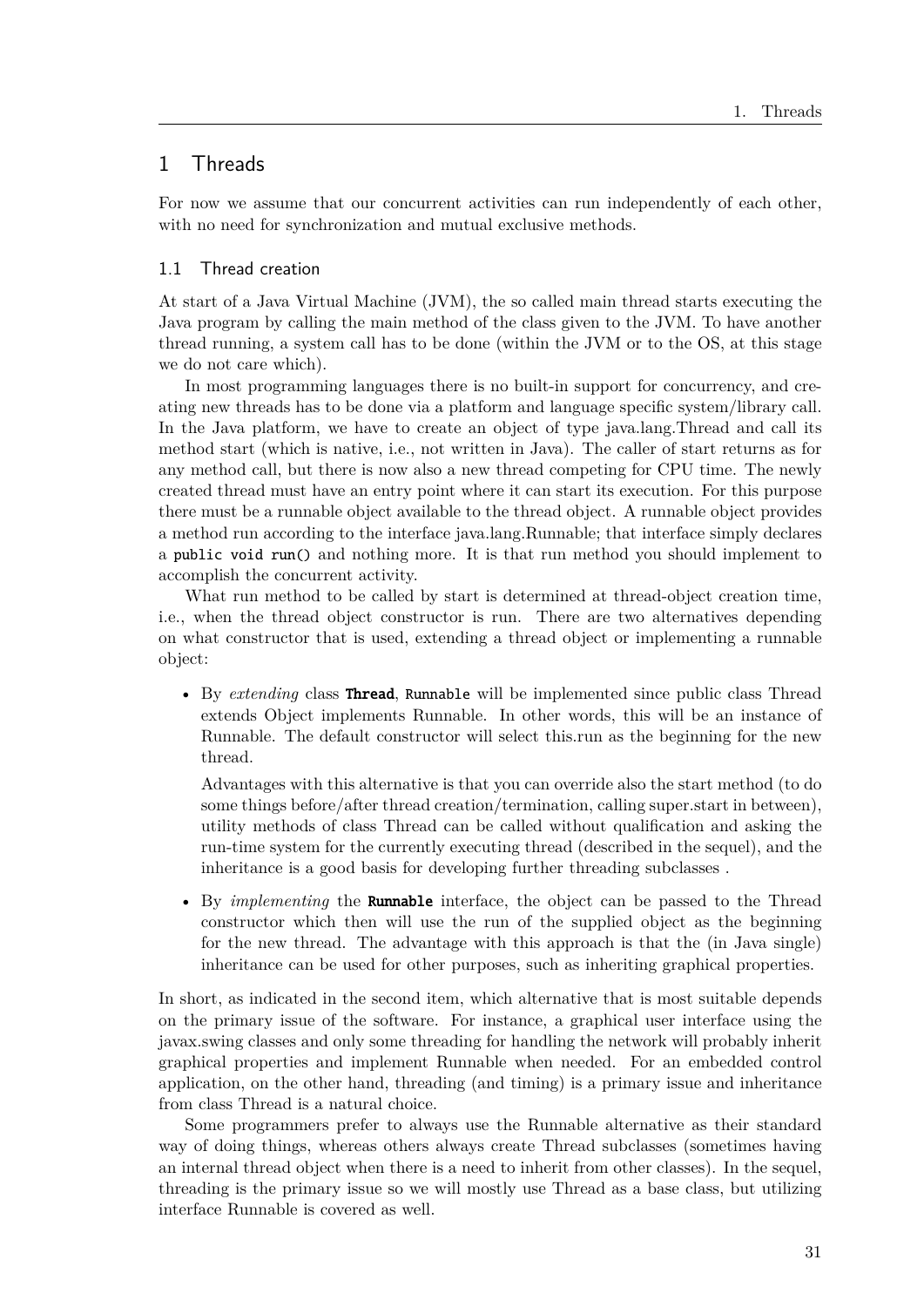# 1.2 Time

Even though concurrent programs do not ensure timing, it is very useful to let actions depend on real time, i.e., reading the real-time clock which is available on any useful computing platform. In Java the default time unit is milliseconds, and the current clock time is obtained by calling System.currentTimeMillis which returns the time in milliseconds counted from beginning of 1970. Since the return value is of type long, the y2k type of problem that comes with the finite time range is quite far in the future (year 292272993, which should mean no problem for most applications).

The advantage with currentTimeMillis stored in a built in numeric datatype (long) is that it can be conveniently used for computations. For human-readable time Java also provides a Date class which also copes with time zones, locales, and the like. That is, however, a matter of formatting and for our needs it is the system time in milliseconds that is relevant.

Assume we want to compute the trend (or numerical derivative) of an analog input signal. Further assume we have a method inValue that handles the AD conversion and returns a scaled value as a float, and let us say that we have an infinite resolution in value. Concerning resolution in time, we have the millisecond time described above. That time is updated via a clock interrupt routine in the JVM or OS. Some embedded computers are equipped with a high resolution real-time clock, but using it would require a native method and loss of portability. Using only the standard 1 ms resolution, an attempt to compute the trend could be:

```
1 float trend () {
2 float x, x0 = inValue(); // [V]
3 long t, t0 = System. currentTimeMillis ();
4 while ((t=System.currentTimeMillis())==t0) {/*Busy waiting.*/};
5 \times = \text{inValue}();
6 return (x-x0)/(t-t0) * 1000; // [V/s]
7 }
```
With an input signal that increases constantly with  $1 \text{ V/s}$  we would like to obtain the value 1.0, but already with such a small piece of software it is hard to foresee the value actually returned. Let us look into a few basic aspects:

- Time quantization: Waiting for the next ms does not mean waiting for 1 ms. In fact, running on a 100 MHz CPU it may take only 10 nano-seconds (1 CPU cycle) until a new clock interrupt is served and the time (in software) is incremented. The real time between the readings will then be only the time to run lines 2 to 5, plus the service time for the clock interrupt, say 0.1 us giving a relative error of 1000000%! Ignoring the (quite small) computation time we see that even with the same numerical time values, the difference in real-time between two time readings (depending on when during the so called tick period each reading was done) can be up to (but not quite) two clock ticks.
- Scheduling: It can on the other hand also be the case that the new clock tick causes another thread to be scheduled and the next reading takes place one second later. So even with a maximum of two ticks (2 ms) quantization error, the maximum trend error will be 0.2%. Note again, the actual schedule (and thereby the returned value) is not expressed in the program; it depends on the system.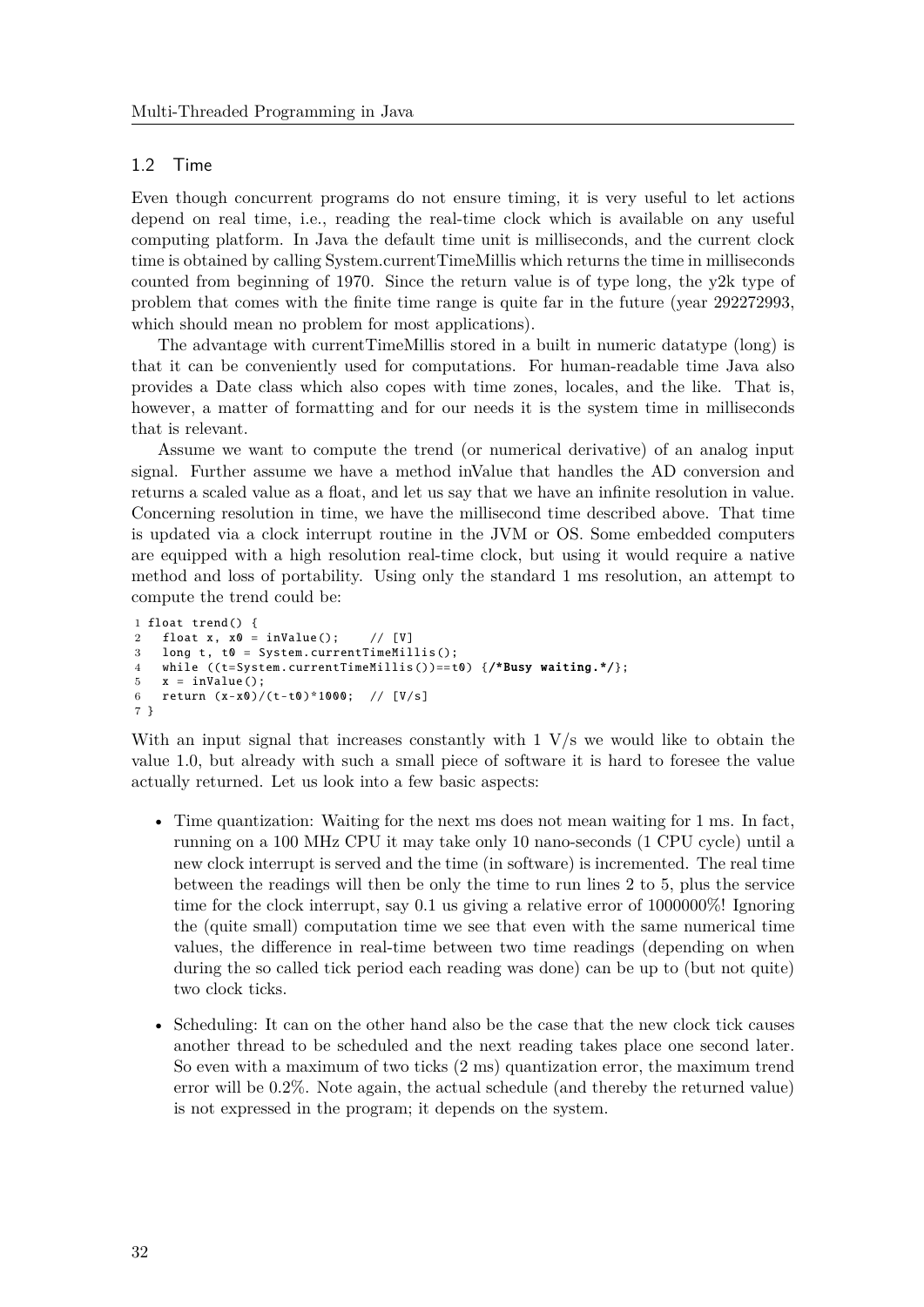- Efficiency: The longer execution is suspended between lines 3 and 4, the better the estimation of a constant trend gets<sup>2</sup>. The waiting for the second sampling time above was done by a so called busy wait. In rare situations this way of waiting for a condition to be fulfilled can be useful, but especially for longer delays it causes efficiency problems (and also response problems if real time is considered). A busy wait actually asks for 100% of the CPU time. A better approach would be to inform the thread scheduling that we permit other threads to run for a certain period of time. That is the purpose of the sleep method treated below.
- Time-stamp deficiency: Suspended execution (and incrementing time) between lines 2 and 3, or between lines 4 and 5, also causes a bad trend error to be computed. This holds regardless of how small the time increments are, that is, even with the high resolution clock mentioned above. Also, if we swap lines 2 and 3, the program should be the same from a sequential computing point of view, but due to the System call it is not; the t can deviate in different directions which creates trend errors in different directions.

The fact that we care about when an input value was sampled can be looked upon as if we would like to have a time-stamped value. That is, the value and the time of sampling it should be correctly packaged in a single object, which the inValue method (in this case) should return. Creating such an object in this example typically requires native or hardware support depending on the system and its timing requirements. In a pure Java and concurrent setting, some improvements can, however, be made. For example the clock can be read before and after sampling:

```
1 long timestamp, t0, t1; float x;
2 do {
3 t0 = System. currentTimeMillis ();
4 \times = inValue();
5 t1 = System. currentTimeMillis ();
6 } while (t1-t0 > eps); // eps is small, possibly zero.
7 timestamp = (t0+t1)/2; // Statistical improvement.
```
The disadvantage is that on a heavily loaded system, with certain scheduling, it can take a quite long time until the do-loop finishes. Limiting the looping by using a for-statement instead would be another solution which can easily be accomplished by the reader.

Despite the ideal setting of this example, we found all these problems. With measurement noise and input value quantization the situation gets even more severe.

### 1.3 Sleeping

By replacing the comment **/\*Busy waiting.\*/** in the above example with a call to sleep(1) (defined in class Thread), the efficiency issue is solved. The purpose of sleep is to provide a way of informing the scheduler that other threads may run during that long time from now, and that the calling thread should not be rescheduled for execution within that time. By calling for instance sleep(500), a minimum discrete time delay of 500 milliseconds is obtained, which means (due to the quantization in time as described above) a continues/real-time delay that is greater than (but not equal to) 499 ms.

<sup>&</sup>lt;sup>2</sup>For a changing input value, however, we need a short delay to get a fresh estimation. In real-time software we need to manage such trade-offs and preferably express the required execution timing in the source code, or we have to impose requirements on the run-time system. For now we only deal with time-dependent software which should not be confused with real time.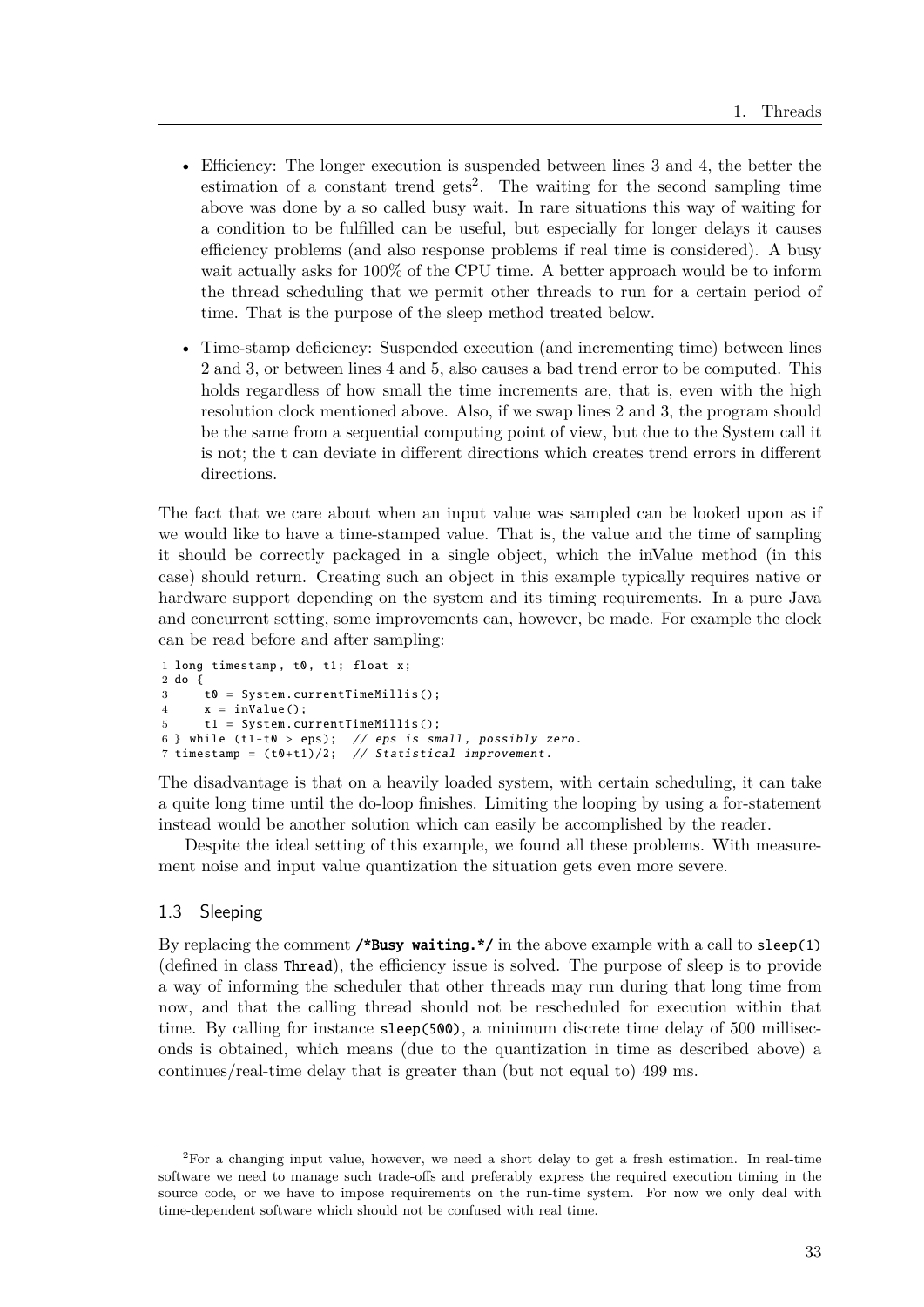Assume you want to do something approximately every new second, such as updating a progress bar while downloading a file from Internet. We may have a piece of code like

```
1 long t, t0 = System. currentTimeMillis():
2 while (!transferFinished()) {
3 t = System. currentTimeMillis ();
4 displayProgress(t0, t);
5 Thread.sleep(1000);
6 }
```
If this code is in a subclass of Thread, the Thread qualification before sleep can of course be omitted. Since sleep is a static method, it can be called without having an instance of a thread object. In fact, even if you have a thread object threadOne, and call thread-One.sleep(1000) from another thread object (or any object), the calling thread (i.e., the thread of execution, not the thread object) will be put to sleep while threadOne is not effected. This is because sleep first obtains the currently executing thread, which you can also do by calling Thread.currentThread(), and then that thread (the caller of course) will sleep. In other words, Thread.sleep(t) is the same as Thread.currentThread().sleep(t), and a thread can put itself to sleep but *cannot put another thread to sleep*. If that should have been possible, certain restrictions on run-time systems and code optimizations would need to be imposed, resulting in decreased (possible) performance.

Note that sleep(1000) above does (in most cases) not give an update every second; the 1000 is a minimum sleeping time but there is no strict upper limit. The actual time before execution continues after sleep typically depends on the processor load. Most often, especially in control applications, it is a periodic behaviour that is desired, though.

We have a similar situation if we in our example wants to call displayProgress every second. Still we do not impose any upper limit on the waiting for each new second (which would be a real-time requirement), we just require no long-term drift as long as the computer is not permanently overloaded. This is accomplished in the following:

```
1 long t, t0, diff;
2 t = t0 = System.currentTimeMillis():
3 while (! transferFinished ()) {
4 displayProgress(t0, t);
5 t += 1000;
6 diff = t - System.currentTimeMillis();
7 if (diff > 0) Thread.sleep(diff);
8 }
```
Note that t now is ideal, not reflecting temporary excessive delays. To facilitate implementation of periodic activities, there should of course have been a method sleepUntil in class Thread, but there is not. Even if it can be emulated as shown, an increment of the real time after assignment of diff but before calling sleep results in a requested sleeping time that is too long. That does not really matter since we can be delayed after the sleeping anyway. (But from a real-time systems point of view, it would be preferable to correctly inform the real-time scheduling.)

#### 1.4 Scheduling – Priorities

The number of concurrently executing activities (threads or processes) is in practice always greater than the number CPUs available, which implies that all work cannot be worked on immediately. The support for concurrent execution (multi threading etc.) solves this problem, if we have no demands on timely response. In other words, for purely concurrent software, we can let the run-time system schedule our activities in any feasible way that lets all activities run. However, if the application requires certain response times or performance, in particular when the CPU load is high, we may need to tell the run-time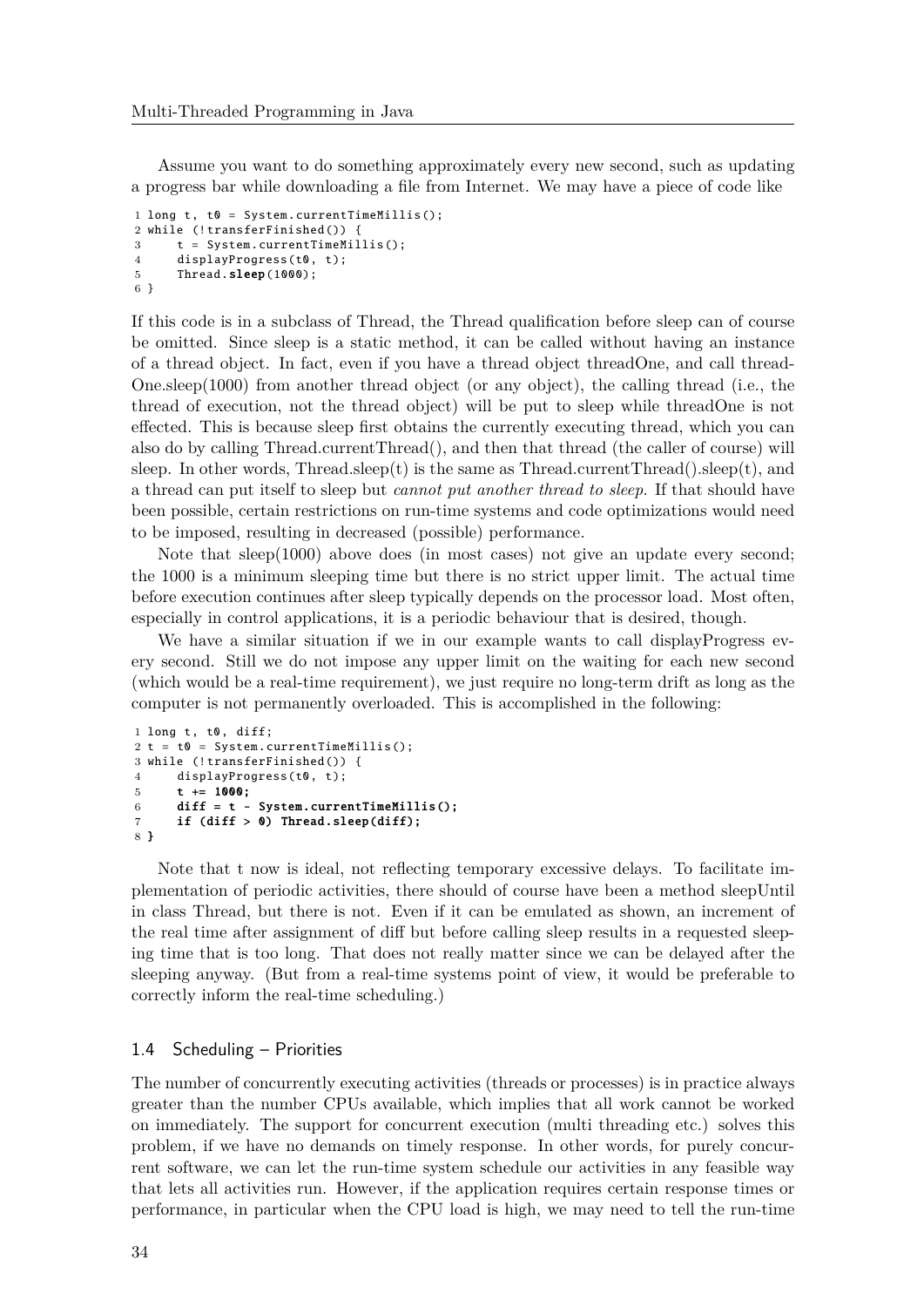system (that is, the scheduler) what work should be done first, and what activities that can wait.

Consider the case with a single processor, and compare with every-day life at home, in school, or at work. Being just one person but with many things to be done, is a situation that all readers should be familiar with. People differ in their principles of 'what to do first'; they are using different sorts of scheduling. The same applies to operating systems. In both worlds, the way of selecting 'what to do next' is closely related to the externally experienced properties of the person/system. Doing the right thing first is often more important than doing it in a superior way.

For now, we restrict the discussion to a single multi-threaded application running on one JVM. For embedded computers, that corresponds to the software running on one processor, not necessarily using a JVM since cross compilation is often more efficient but from a programming point of view that does not matter. Thus, we need some method to inform the scheduling (in the OS, RTOS, kernel, or JVM) about the preferences of our application.

#### **Expressing importance**

In a company you may hear things like: "This is a high priority project...", "We have to put priority on...", or "That bug has to be fixed, with the highest priority.". Likewise, the by far most common way to influence the scheduling in operating systems is via priorities. Since Java is designed to be portable, providing the ability to set priorities on threads is a natural and understandable choice.

In the java.lang.Thread class there are set- and get-methods for the priority of the thread. Additionally, there are three integer constants named MIN\_PRIORITY, NORM\_PRIORITY, and MAX\_PRIORITY, which can be use to set typical levels of importance. The actual values of these constants are not defined and the number of priority levels are not defined either in the Java specification; you can only assume that

MIN\_PRIORITY < NORM\_PRIORITY < MAX\_PRIORITY.

The rest is up to each platform and Java implementation. On, for instance, Linux the constants have values 1, 5, and 10 respectively. Thus, a higher number means a higher priority. A new thread by default gets the priority NORM\_PRIORITY but that is not required in any standard.

The lack of a well defined meaning of priorities in Java may give the impression that they are almost useless. We should, however, be aware of:

- 1. The correctness of our software, except for timing which is what priorities are for, should never depend on priorities. For instance, it should be considered as an error to accomplish mutual exclusion by utilizing the knowledge that one thread will have a higher priority than another. Even if that always is the case, there is no guarantee that priorities are strictly obeyed on all platforms. That is, using an RTOS a higher priority thread always given precedence in favor of a low priority thread, but on Solaris, Linux, Windows, and other desk-top and server platforms, you cannot know. Those types of systems are optimized for overall performance and can in principle not be trusted for hard real-time systems. So, if embedded software requires a certain RTOS anyway, additional requirements on the number of priorities etc. go along the the system requirements. Still, the logical and concurrent behavior of the system should remain on any Java-enabled platform.
- 2. An application that depends on scheduling principles and the number of priority levels can obtain the type of OS and other properties at run time (e.g., by calling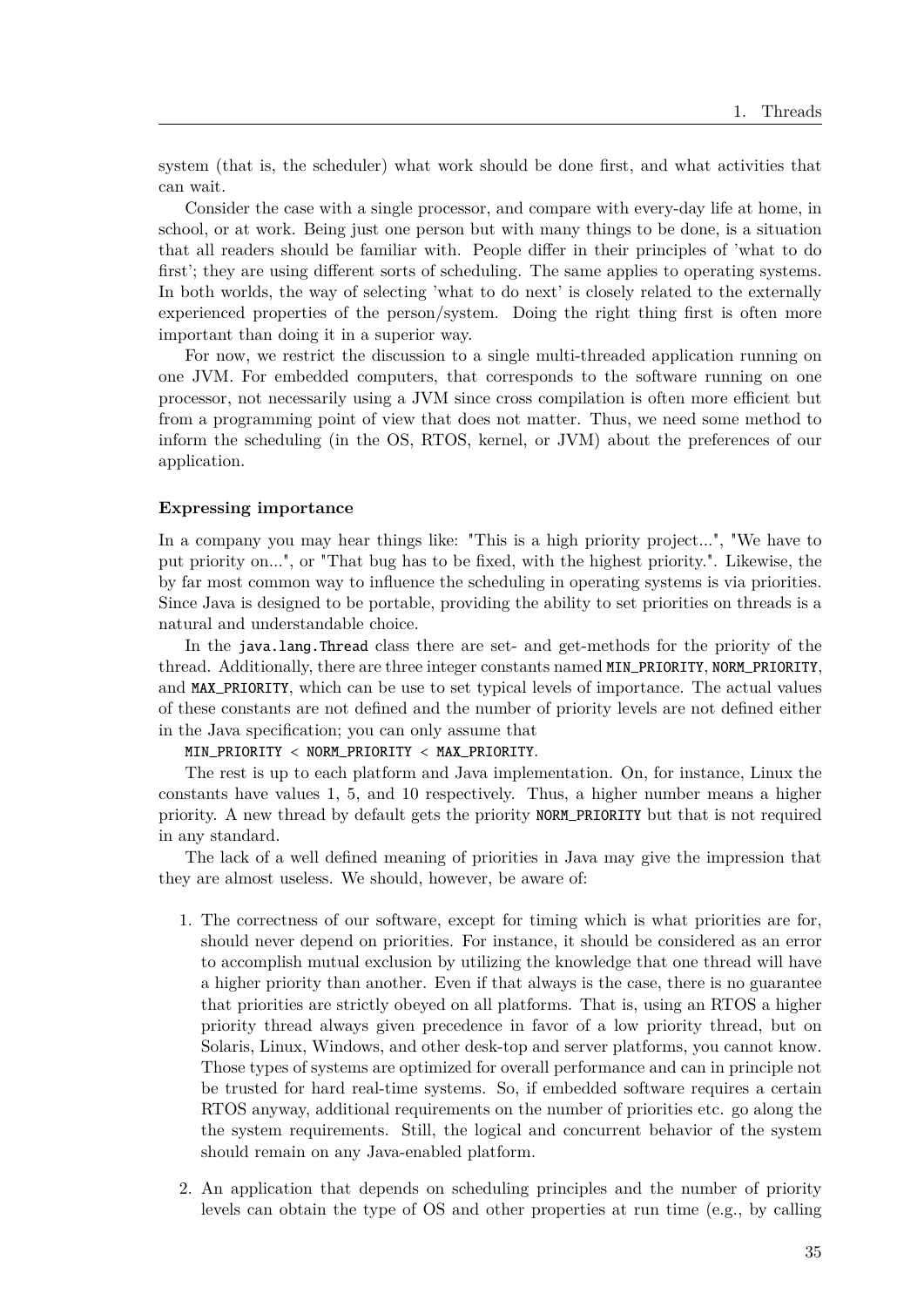System.getProperty("os.name");), and behave accordingly. A OS-dependent but portable application simply has to cope with reality (rather than Java principles).

3. Priorities are managed globally for the software application and they influence the global properties of the system. However, a certain thread created in a class library or in a third-party component too often gets a (usually hard-coded) priority that does not suit the rest of the system. Furthermore, the desired system properties are not necessarily easy to express using priorities. Response time, control performance, quality of service, etc. are more related to end-user values. Obtaining priorities from such properties is outside the scope of this chapter. Another approach would be to have a real-time platform with built-in timing and/or performance optimization, perhaps not using priorities at all. The classical approach, found in almost any OS is to use priorities, and that is also what Java provides.

# 1.5 Thread interruption and termination

There is much to say about thread termination, but in short there are some simple rules to follow:

- 1. Return from the run method terminates the thread. After the run method (which was called by the thread) returns or runs to its end, control is back into the system call that started the thread (due to the call of start). That call then completes by terminating the thread. Thereafter, calling the isAlive of the terminated thread object returns false.
- 2. If one thread wants to terminate another thread, that other thread has to be prepared to commit suicide. Since there is no predefined methods for doing this, it has to be accomplished by the programmer, either by changing some state variable (such as a field/attribute named terminate), or by interrupting the thread which then (by convention) knows that it should die whenever interrupted.
- 3. The interrupt method is called in the manner "otherThread.interrupt();" to interrupt another thread. However, unlike hardware interrupts, the other thread is not really interrupted; it continues its execution as usual, except that a predefined internal state variable has registered the interrupt request.
- 4. Each thread that should be possible to interrupt has to explicitly test if it has been interrupted. For this purpose, there is a static method Thread.interrupted() that returns true if interrupt has been called for the currently running thread. Note that this method also clears the interrupt flag. To check if another thread (i.e., not the currently running one) has been interrupted, isInterrupted() has to be called for that thread *object*. That does not effect the interrupted status.
- 5. If a thread was interrupted when blocked on a blocking system call, such as sleep, it is scheduled immediately for execution but throwing an InterruptedException. In this case the interrupted flag is not set, but by catching the InterruptedException we can determine that the thread was interrupted. Thus, it is the execution of the catch clause that tells that the thread was interrupted, and the exception handling decides if the thread should resume its work or terminate (by returning from run).
- 6. In accordance with the previous item, if a thread already has been interrupted when a system call (that throws InterruptedException) is issued, the exception is thrown immediately without blocking.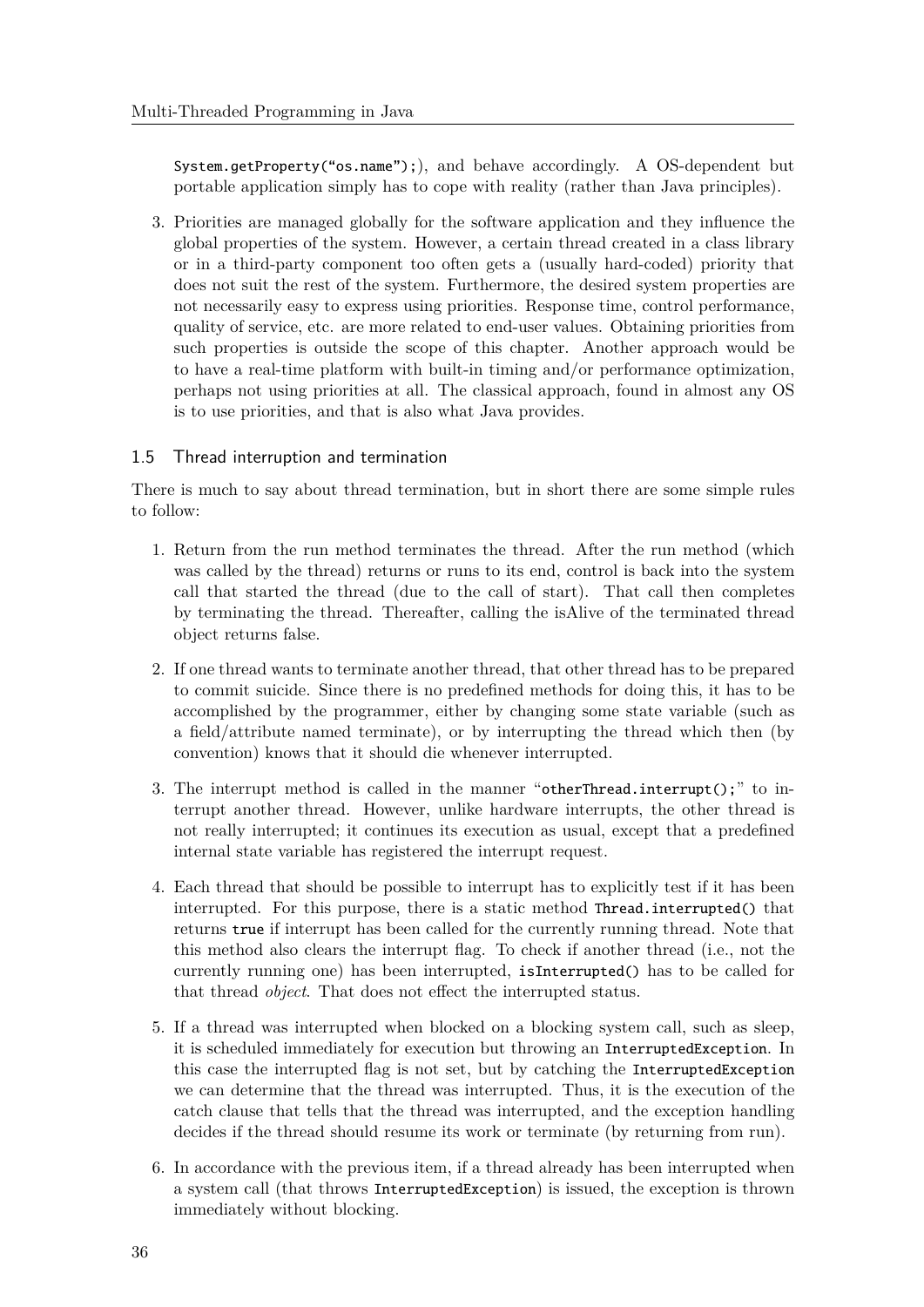Due to these rules, the standard way of implementing a thread is to have a run method looking like:

```
public void run () {
    while (!isInterrupted()) { // !interrupted() OK in most cases.
        // here is where the actual code goes....
    }
} // End of life for this thread.
```
After the loop, isInterrupted can be used to check how the loop was exited. Instead of terminating after an interrupt, you can have an outer loop to restore the state and continue execution. Additionally, you may need to catch InterruptedException, or other Throwable objects such as those of type Error, either outside the while loop above or at several places inside that loop depending on the code. Note, however, you should normally *not try to catch and recover from an* InterruptedException thrown from a blocking call that have to do with access or allocation of shared resources/data, if resources are not left in a consistent state (bank transaction not half made, etc.). When resuming normal operation after such a call has been interrupted, there is a big risk that execution continues as if resources where locked even if that is not the case. Having each method to pass the exception (instead of catching it locally) to the caller, by appending throws InterruptedException to its signature, messes up the code too much. In practice, the result is often empty catchclauses with an intention to add the code later, which then never is done and the application silently compiles and runs, but interrupting it may result in disaster. The recommended approach therefore is to always convert an InterruptedException to a suitable subclass of Error. In the example below we throw a general error:

```
try {
    argout = methodThrowingInterruptedException (argin );
} catch (InterruptedException exc) {
    throw new Error(exc.toString());
}
```
which means that the method containing the above code is not defined to throw any InterruptedException, and the caller(s) of that method do not need to be cluttered with try-catch clauses. Recall that the intended use of the Error class is for throwing severe exceptions that the user is not expected to catch, but he/she can catch them if that is needed. Hence, throwing an error when a resource allocation request is interrupted agrees well with the Java API conventions.

A different case is when an independent sequence of operations is to be interrupted. Sequencing on an application level (that is, advancing the state of the application, not caring about advancing the program counter for each instruction) is typically done by waiting for time to pass, or on certain conditions to be true. Interrupting such a thread, and letting the interrupted thread handle the Exception/Error, can be a perfectly acceptable thing to do:

- If the interrupted sequence is a web-server transaction, closing files and returning any resources in their initial state should be possible and straight forward.
- If the operation of an industrial robot is interrupted because it detects a human worker within its working range, ongoing motions have to stop but the work-piece should not be dropped, which requires engineered exception handling and not simply termination of the thread.

Still, it is better to throw an Error which is much more likely to reach the outer level of error handling despite 'lazy' (or 'too busy') programmers. Do like in the code example above.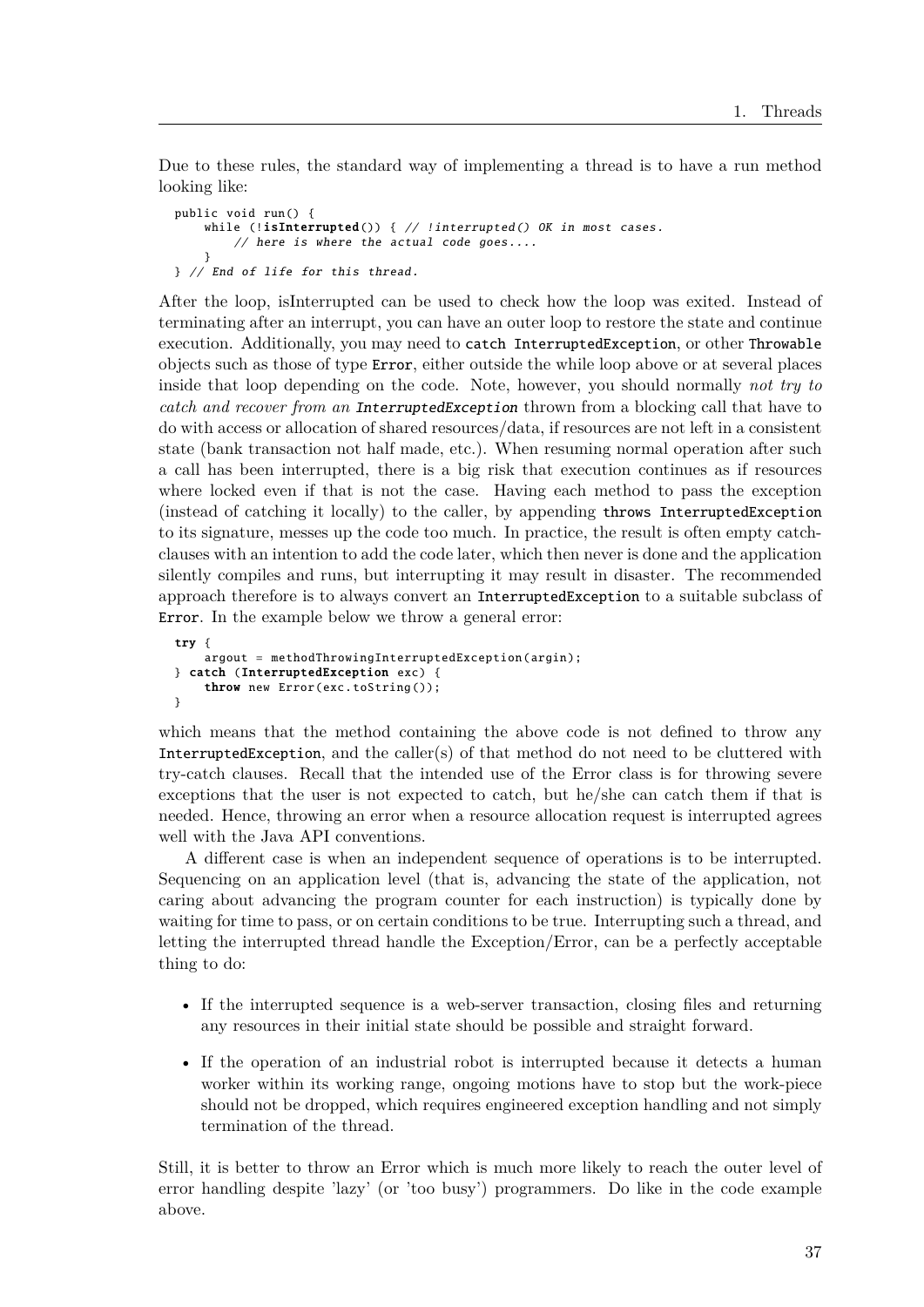### **Aliveness**

Since interrupt is more of an order to commit suicide than actually interrupting, the interrupted thread may continue for quite a while before it is terminated/dead. It is sometimes useful to know when the thread really has stopped its execution. That is done by calling the isAlive method of the thread object. A live thread object is what we call an *active object*.

Notice that even if a thread has terminated, the object as such remains (as the remains :-) but after termination, even when isAlive returns false, it cannot be brought back to life by calling start again. Thus, a thread object can only be started once. However, trying to restart a terminated thread is silently accepted with no errors or exceptions; you have to keep track of the thread status yourself.

If calling isAlive returns true, the thread was alive at the time of the call but it could be dead right after if it was just about to terminate; we would need to lock the object and check both aliveness (via isAlive) and termination status (as determined by isInterrupted and user code) if we need to be sure that the thread still is running (accepting new orders etc.). If calling isAlive returns false, the thread either has not been started, or it has terminated. If a call of start results in isAlive returning true, it was not started. Otherwise, it was terminated.

# **Joining**

You normally do not call isAlive because normally a thread is started right after the thread object was created, and if you need to await the thread termination you preferably suspend execution until that happens (not wasting CPU-time on polling the aliveness status). For this purpose, there is a method join which blocks the caller until isAlive of that thread object returns false. Details:

- Calling join of a thread object which already has terminated simply returns without blocking.
- A thread object calling its own join method (this.join() or currentThread().join()) will put itself into a state that we could call 'coma'; alive sleeping until the death, unless interrupted which will permit recovering.
- Joining a thread object that has not been started returns directly (without errors) since it is not alive (yet).

In practice, in your own code if you are aware of the limitations, thread termination is not a problem. To specify a time-out for joining a thread, there are versions of join with time-out arguments.

# **Inappropriate thread methods**

Among the useful and well designed methods of class Thread, there are also some 'features' that resembles 'bugs' and should be avoided.

First there is a method destroy which is supposed to actually interrupt and kill the thread. However, allocated resources could then not be returned since that (for run-time reasons) has to be done by the thread that is going to be killed. Since destroy most likely would leave the application in a badly working state, it should not be called. It is even written in the Java2 documentation: "This method is not implemented".

There is also a method stop which in the Java2 API documentation is described as "*inherently unsafe ..., potentially resulting in arbitrary behavior*". Its purpose is/was to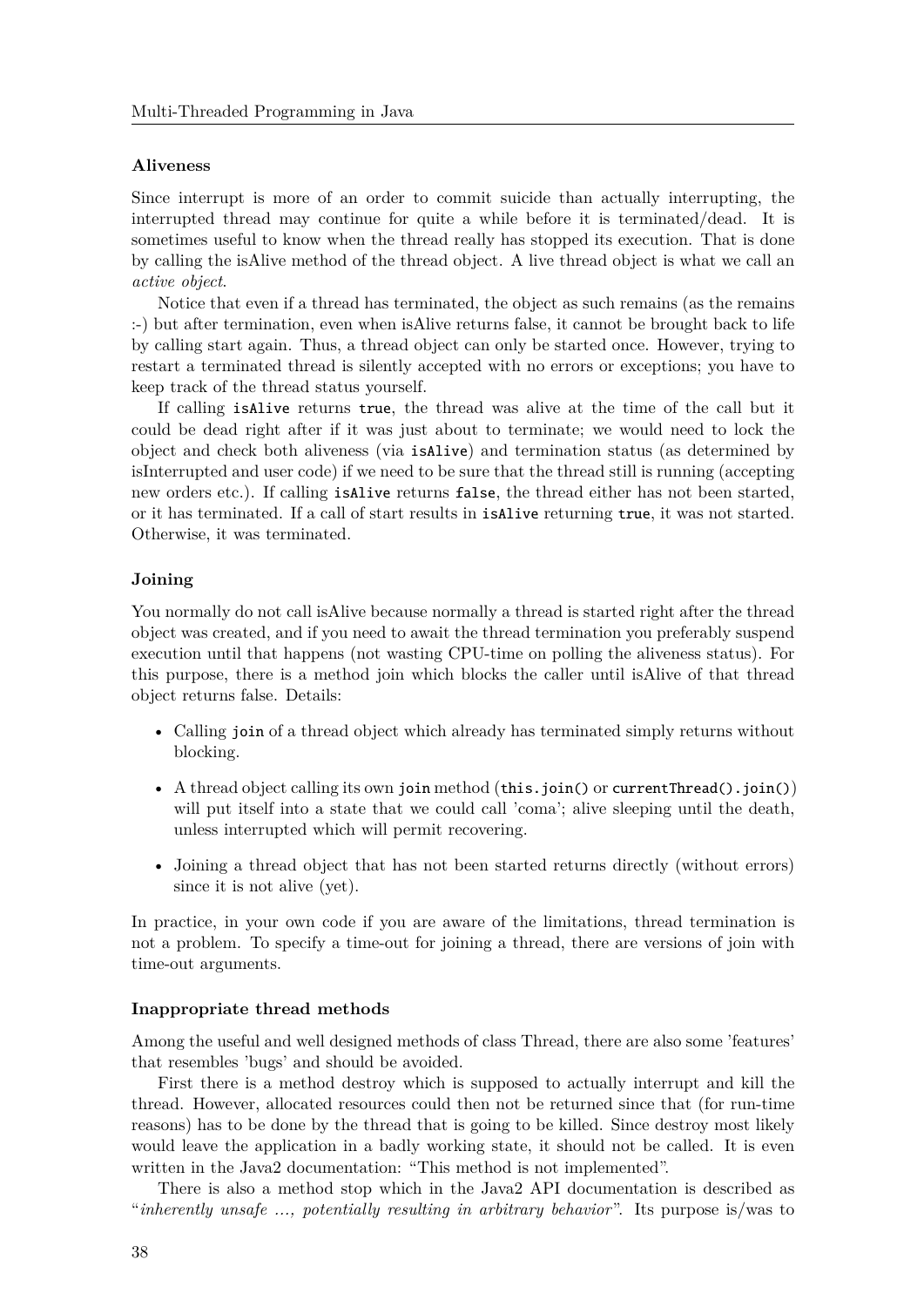force the thread to stop executing. It is unsafe for the same reasons as destroy is. Actually calling stop will permit some cleanup and return of resources to be done, but that exhibits undefined timing and resource management on the user level cannot (in practice) be handled in a system routine such as stop.

In the beginning of the real-time programming subject, students often want to use something like stop (or even destroy) instead of dealing with actual execution and OS properties. It is hard to understand why the Java engineers @sun.com introduced stop in the first place.

Finally, there are two methods that could have been useful if designed properly: suspend and resume. The problem is that, as their names suggest, suspending and resuming execution was accomplished as a mechanism well separated from the ordinary thread management. With two unrelated ways of suspending execution, there was a big risk for a set of threads to be (depending on timing) permanently blocked. These methods and their deficiencies are outside the scope of this text.

#### 1.6 The Thread class

We are now ready to sum up the content of class lava.lang.Thread which in a abbreviated form can be expressed as shown below(all shown members are public which is omitted, and deprecated methods are not shown). The task to be carried out by the thread is implemented in the run method, either by subclassing Thread or by implementing the Runnable interface which simply states the presence of the run method:

```
public interface Runnable {
    void run ();
}
```
}

When implementing Runnable you need to call Thread.currentThread() to get to the public non-static methods of class Thread, which in short includes the following:

public class Thread implements Runnable {

```
static int MAX_PRIORITY; // Highest possible priority.
static int MIN_PRIORITY; // Lowest possible priority.
static int NORM_PRIORITY; // Default priority.
Thread (): Thread (): Thread (): \frac{1}{2} and \frac{1}{2} are \frac{1}{2} and \frac{1}{2} are \frac{1}{2} and \frac{1}{2} are \frac{1}{2} are \frac{1}{2} and \frac{1}{2} are \frac{1}{2} are \frac{1}{2} are \frac{1}{2} are \frac{1}{2} are \frac{1}{2Thread(Runnable target); // Use the run of 'target'.
void start (); \frac{1}{2} // Create thread which calls run.
void run() \{\}; \qquad // Work to be defined by subclass.
static Thread currentThread();// Get currently executing thread.
void setPriority(int pri); // Change the priority to 'pri'.
int getPriority(); \frac{1}{2} // Returns this thread's priority.
static void sleep(long t); // Suspend execution at least 't' ms
static void yield(); \frac{1}{2} Reschedule to let others run.
void interrupt(); \frac{1}{2} // Set interrupt request flag.
boolean isInterrupted (); // Check interrupt flag of thread obj.
static boolean interrupted(); // Check and clear for current thread.
boolean isAlive(); // True if started but not dead.void join(); \frac{1}{2} // Waits for this thread to die.
void join(long t); \frac{1}{2} // Try to join, but only for 't' ms.
```
Note that the Thread class does not relate to real time. Instead, the real-time clock is, as mentioned, obtained by calling  $s$ ystem.currentTimeMillis(); which returns the value of the real-time clock as a long expressed in milliseconds. See the JDK class documentation for further information.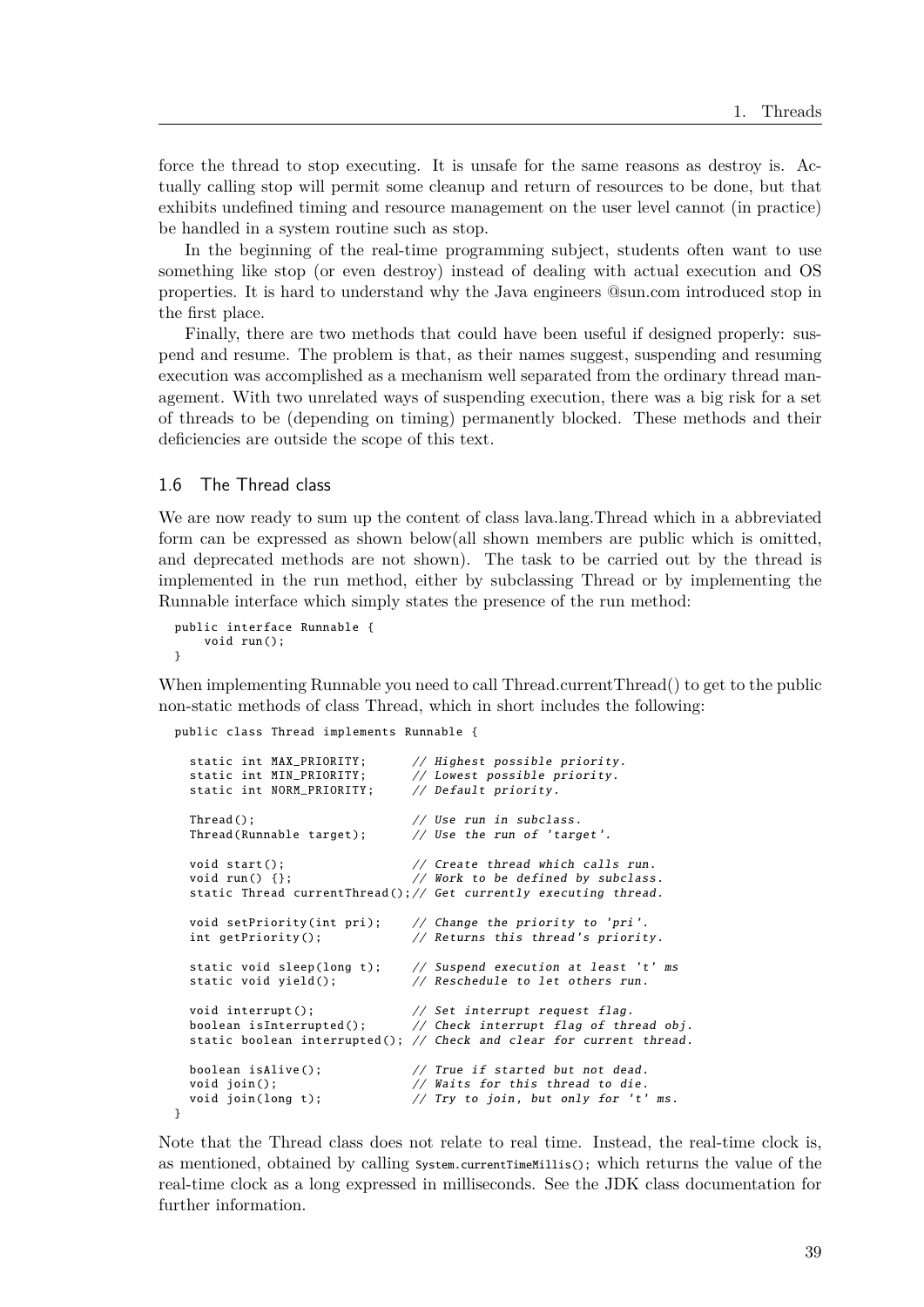# 2 Resources and mutual exclusion – Semaphores

Semaphores are of interest as a basic mechanism that is available in one form or another in all (?) operating systems and real-time kernels. In some industrial systems, the only available mechanism is semaphores, on which other concepts could be built. Also historically, the semaphore was the first (introduced by Dijkstra in 1968) principle for efficiently handling mutual exclusion and synchronization, solving problems such as the bank account transactions described earlier.

A *Semaphore* is a mechanism that can be used for implementation of the fundamental abstractions shown in the previous chapter. Such a mechanism requires certain features from the operating or run-time system, and cannot be purely implemented in, for instance, Java without help from native systems calls. Therefore, the semaphore *methods* we are about to introduce *should be considered as system calls* (part of the operating or runtime system) with certain properties, not to be confused with ordinary methods that can be implemented on the Java level.

We may, on the other hand, be able to implement semaphores in Java if we can use some built-in or native Java feature (synchronized methods in this case) to accomplish suspension of execution until certain conditions are fulfilled. Alternatively, some way of implementing atomic methods could be available (such as native methods for disabling and enabling interrupts). An atomic method is a method that cannot be interrupted by execution of other parts of the software. Anyhow, no matter how we implement semaphore mechanism, natively or built on some Java feature, we think of the methods as atomic and with properties according to the sequel.

# 2.1 Semaphore basics

Recall that semaphores are the primary mechanism in many small embedded systems, so we need semaphore classes that model the semaphore concept and supports cross compilation to native code. Linking with native implementations of semaphores as provided in most real-time kernels then permits full efficiency also when special hardware is used. To this end, let us first study Java semaphores on the concept leveland then look into the details.

#### **Core operations**

In Java, the class Semaphore implements a traditional semaphore. Such a semaphore is basically a non-negative integer-valued counter with two atomic methods and a queue for blocked/waiting threads. The core methods (with return type void) of Semaphore are:

- acquire(); decrements the counter if it is positive, but if the counter is zero, execution of the caller is suspended and that thread is put in some kind of queue waiting for the counter to become positive. Hence, an operation that increments the counter must check the queue and wake up the first thread.
- release(); increments the counter and checks if there are any threads waiting in the queue. If so, one of those threads is made ready for execution, which can resume when the caller has completed its (atomic) call of release.

Apart from some initialization of the counter when the semaphore is created/initialized, these two methods are the only two methods available according to the original definition of a semaphore. When a blocked thread is placed in the waiting queue, the order depends on the scheduling of that particular run-time system. Normally, threads are ordered according to priority, and equal priority threads are placed in the order they arrived (FIFO).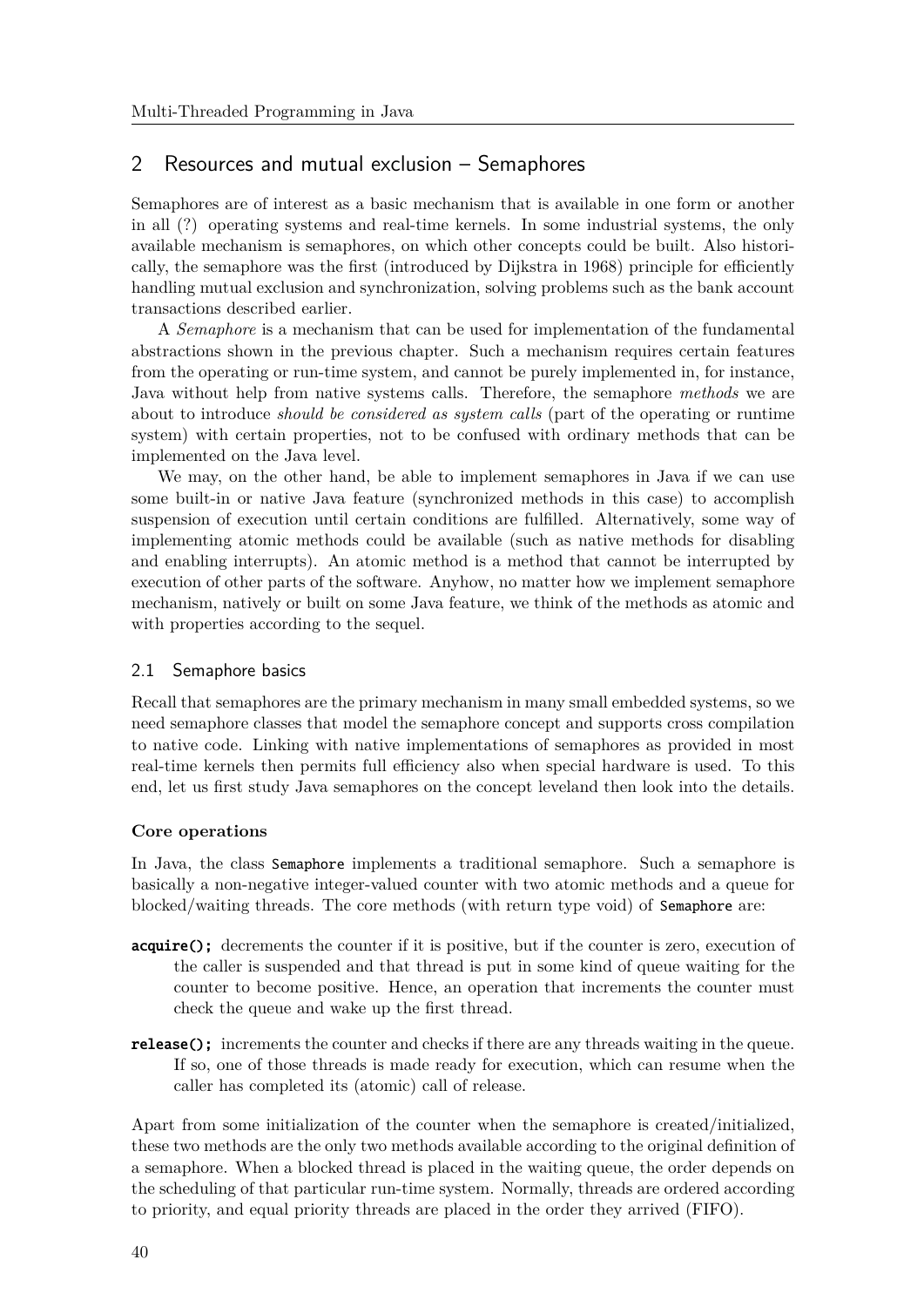#### **Pseudo code implementation of a basic semaphore**

For a better understanding of the behaviour of the basic semaphore primitives we here give a sketch of how a semaphore could be implemented using pseudo code.

```
class Semaphore {
  private int count;
  public void acquire () {
    while (count <1) {
       suspend execution of caller";
    }
    --count; // Got the semaphore , continuing
  }
  public void release () {
    if ("anyone suspended") {
       "resume the first thread in the queue";
    }
    count++:
  }
}
```
#### **Supporting timeout**

In addition to the core methods, for convenience, the following method (return type boolean) is also defined:

**tryAquire(long timeout, TimeUnit unit)** The same as acquire, but the caller gives up aquiring the semaphore after the number of time units specified in timeout. The time unit is specified by unit. If the semaphore was taken, true is returned. Otherwise false is returned.

Using this method requires some care. First, there is no guarantee that the caller is unblocked exactly after the timeout time, it can be later (but not earlier). The release time may depend on what other threads that have issued blocking calls with timeouts, the CPU load, etc. Thus, the same type of problems as with the Thread.sleep method.

Secondly, the returned boolean value must be taken care of (which is not checked by the compiler in Java, just like in  $C/C++/C#$ ). If false is returned, perhaps after a long time of operation, and not considered due to a programming error, shared resources can by accident be accessed without mutual exclusion. The name tryAcquire, instead of overloading on acquire for instance, is emphasises the characteristics of the operation.

Finally, consider if your design is right if you use the tryAcquire operation. It should be used instead of implementing additional timer threads, but not for cyclic polling of the semaphore value. Some systems provide a way of polling the value without actually trying to acquire the semaphore. Since such a method easily could be misused by unskilled programmers, such a method is not provided here.

#### 2.2 Semaphore reference

The Semaphore class provides a number of variants of the acquire and release methods but here we only present the ones we need in the course. See the online Java documentation for a complete presentation of the available methods.

The Semaphore class is available in the java.util.concurrent package so to use it make sure you include it using:

```
import java.util. concurrent .*;
```
In this way you also get access to the TimeUnit enum used to specify time units.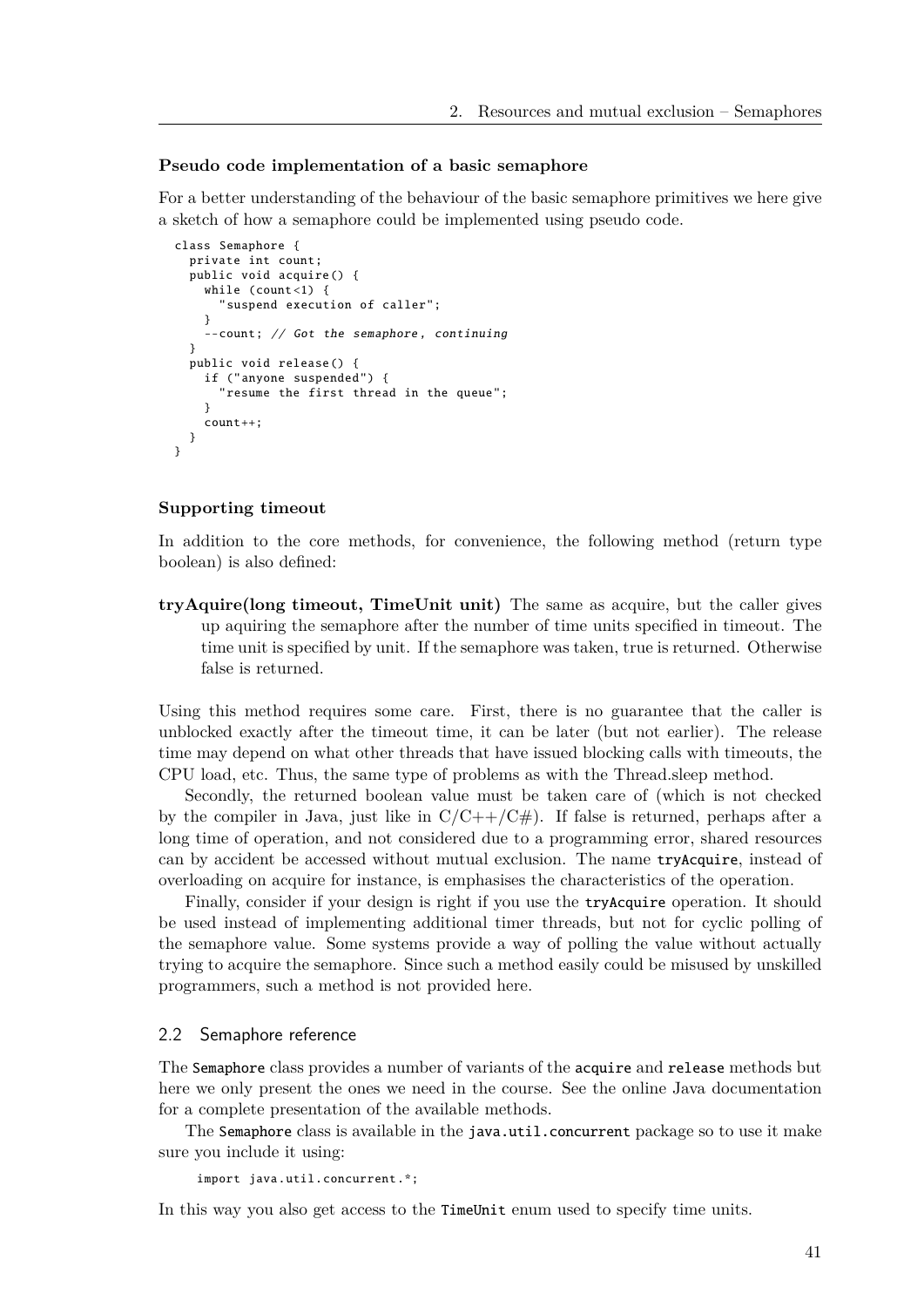#### **Constructors and methods**

- public Semaphore(int permits) Creates a semaphore with a starting value of permit.
- public void release() Increments by 1 the counter represented by this semaphore, and resumes one, if any, of the waiting threads.
- public void acquire() throws InterruptedException Causes the calling thread to block until the counter that represents this semaphore obtains a positive value. On return the counter, named count below, is decremented by one. Throws an InterruptedException if another thread calls interrupt() while the calling thread is blocked in aquire or the calling thread is already has its interrupt flag set.
- public boolean tryAcquire(long timeout, TimeUnit unit) throws InterruptedException Causes the calling thread to block until the counter that represents this semaphore obtains a positive value (just like the ordinary acquire method) or until the timeout time has passed. Throws an InterruptedException if another thread calls interrupt() while the calling thread is blocked in aquire or the calling thread is already has its interrupt flag set. The time unit for the timeout value is given by unit. TimeUnit is an enum (enumerated value) that can have the following values: TimeUnit.DAYS, Time-Unit.HOURS, TimeUnit.MINUTES, TimeUnit.SECONDS, TimeUnit.MILLISECONDS, TimeUnit.MICROSECONDS, or TimeUnit.NANOSECONDS.

Note that the semaphore operations are not ordinary methods; they have to utilize some type of system call to suspend and resume execution. That is, when acquire results in suspended execution as mentioned in the comment above, the thread is no longer ready for execution and the scheduler of the operating system (or JVM) puts the thread (in terms of data including the context) in the waiting queue of the semaphore. Hence, the thread consumes no CPU time while being blocked.

#### **Multiple step semaphore use**

In some situations it can be useful to atomically increase/decrease the value of the semaphore by more than one, for example to reserve a number of resources in one step. For this the Semaphore class has variants of acquire, tryAcquire, and release that takes an extra parameter indicating the number of steps the semaphore should be increased/decrease. See the online Java documentation for more information on these methods.

# 2.3 Locks

The Semaphore class is a generally applicable semaphore, but often all you need is a mechanism to achieve mutual exclusion. Mutual exclusion is desired when several threads access the same resource and simultaneous use of the resource would cause incorrect results. Using a semaphore to achieve mutual exclusion would require you to create a semaphore with a starting value of 1 and surround your mutual exclusion code with calls to acquire and release while taking into account that acquire can throw an InterruptedException you need to handle, i.e. something like:

```
Semaphore mutex = new Semaphore (1);
...
try {
 mutes.acquire():
 /* Mutual exclusion code here */
 mutex.release ();
} catch( InterruptedException e) { /* Handle InterruptedException here */ }
```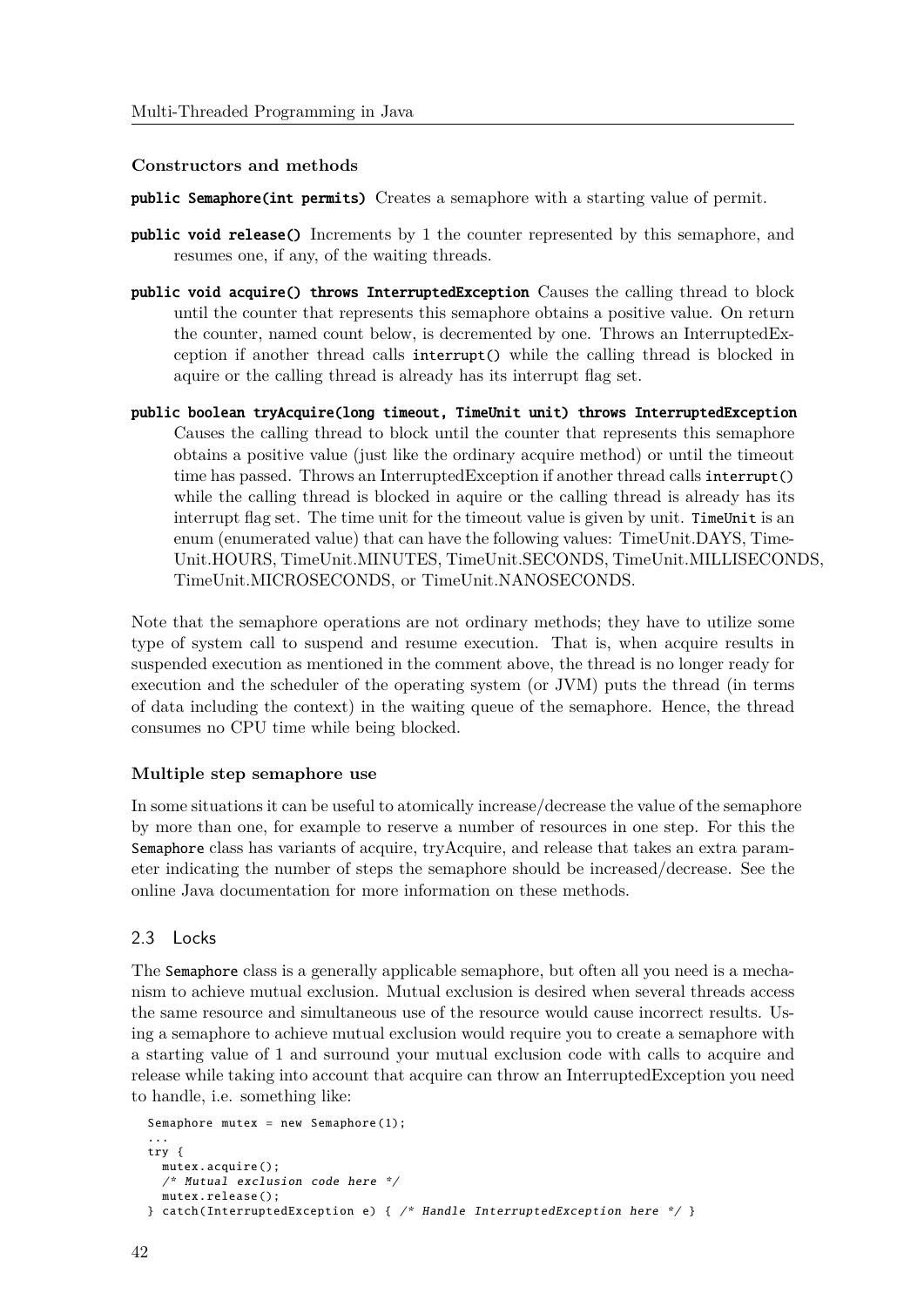Instead a Lock can be used to simplify the code. Lock is a Java interface which is implemented by the class ReentrantLock. The above code would now look like the following:

```
Lock mutex = new ReentrantLock;
...
mutes.lock():
/* Mutual exclusion code here */
mutex.unlock():
```
Lock and ReentrantLock are available in the java.util.concurrent.locks package.

#### 2.4 General disadvantages of semaphores

When using semaphores, one should also be aware of the drawbacks (both in general and compared to other techniques introduced later). If semaphores are inlined in the code wherever mutual exclusion is to be accomplished, it gets hard to read and maintain the program. If it is not clear where the critical sections actually are, the risk for shared data not being locked increases. Another case is statements like if, throw, and return unintentionally results in a resource being left in a locked state, and the entire application gets locked up or does not work anymore. A first good rule therefore is to place critical sections as methods in separate classes.

Another disadvantage is when a thread temporarily has to leave a critical section, waiting for some condition to be fulfilled, it can in some cases be rather complicated to implement. The semaphore concept is as such sufficient for implementation of any multithreaded program, but the application may be unnecessarily complex compared to using monitors or messages as explained below. Therefore, semaphores are best suited for lowlevel and small software modules with special demands on efficiency.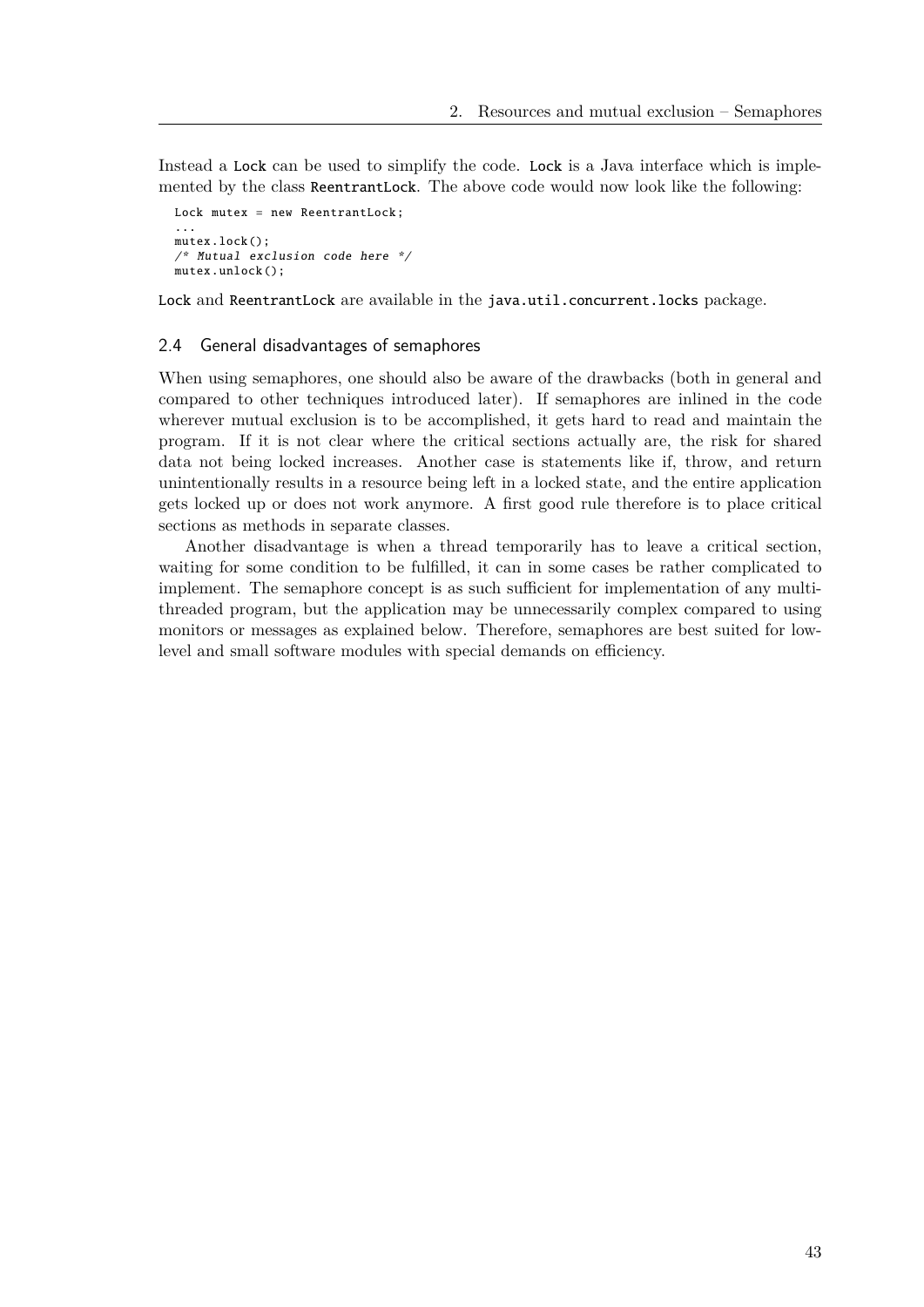# 3 Objects providing mutual exclusion – Monitors

The key idea with the concept of monitors is to combine object oriented programming with mutual exclusion. An object with methods that are mutually exclusive is called a monitor. Actually, the monitor concept as initially defined by Hoare in 1974 was only based on abstract data types, but classes as in Java accomplish that and more. Monitors do in principle, however, require the mutual exclusion to be implicit. That would mean, in Java, that the class defining the monitor should be tagged to comprise a monitor (for instance by using a keyword monitor preceding the class), which should imply mutual exclusion between all methods and all fields being protected. For performance reasons, that is not the way monitors are supported in Java. Instead, the following applies.

# 3.1 Synchronized

When threads concurrently call methods of an object, the calls are asynchronous since they can occur independently without any synchronization. When, on the other hand, calls are to be mutually exclusive (as for the bank account) we must restrict concurrent calls so that they are not asynchronous with respect to each other. In other words, methods need to be called synchronous, which in Java is accomplished by declaring them as synchronized.

# **Synchronized methods**

All methods that should be mutually exclusive has to be declared synchronized. Methods that are not synchronized, as well as the data fields (or attributes), only obeys the usual protection rules and are from a concurrency point of view depending on programming discipline. It could be considered as a design flaw of the Java language that *a class as such cannot be declared synchronized*. Such a solution could have ment that all methods are implicitly synchronized and only synchronized methods can access the attributes. But, as mentioned, this is not the case in Java; you have to be aware about how concurrent access can be made and implement classes so that they are *thread safe* (reentrant methods and mutual exclusion wherever multiple threads can call) if that is required.

A design decision not to make an object/package/library/application thread safe should be well documented. One such example is the so called Swing graphic package (javax.swing.\*), which is basically not thread safe; having all those methods synchronized would be a waste of GUI performance since almost all calls are made sequentially by a single thread anyway, which is accomplished by converting the concurrently occurring user actions into EventObject:s that are buffered and processed one at a time. While event processing is the topic of the next section, we here only consider the case when concurrently executing threads actually need to call methods of the same object.

Similar to when we use a Semaphore (or a Lock) as a lock to provide exclusive access to an object, we need some kind of lock also when methods are synchronized. In Java, there is such a lock available implicitly in each object, even for the ordinary ones! The synchronized keyword tells the compiler to generate code that uses the lock. Thereby, the program gets more easy to read and write. For instance, consider the bank account in Figure 2.1.

# **Synchronized blocks**

While the use of synchronized methods improves readability (compared to the use of semaphores), Java also provides a less (compared to proper use of monitors) structured alternative for locking an object; the *synchronized block*. Within the braces the object obj is locked for exclusive use: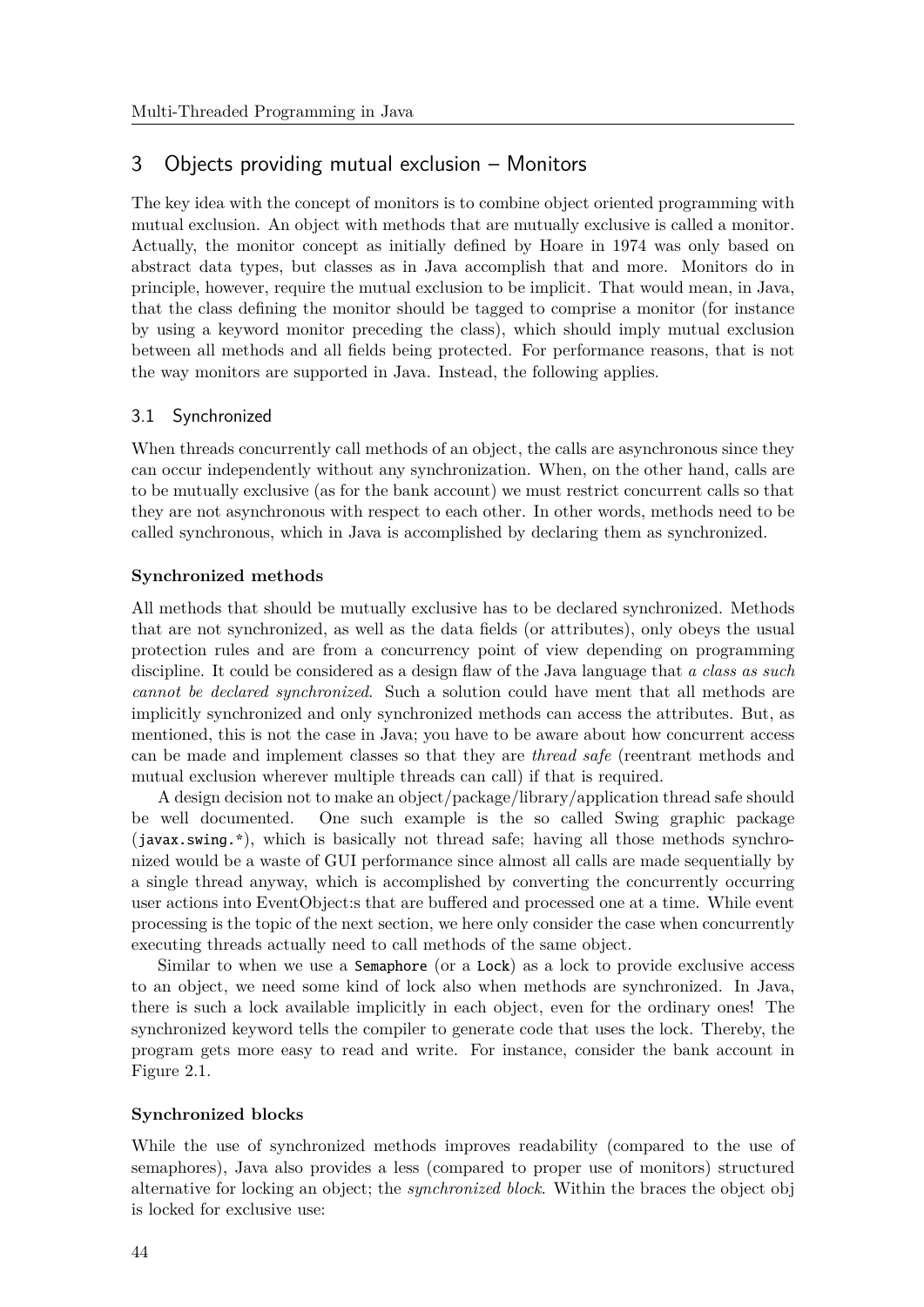```
class Account {
    int balance;
    Semaphore mutex = new Semaphore (1);
    void deposit(int amount)
        mutex.acquire ();
        balance += amount:
        mutex.release ();
     }
    void withdraw (int amount) {
        mutex.acquire ();
        balance -= amount;
        mutex.release ();
     }
 }
                                             class Account {
                                                 int balance;
                                                 synchronized void deposit(int amount) {
                                                     balance += amount;
                                                  }
                                                 synchronized void withdraw(int amount) {
                                                      balance -= amount;
                                                  }
                                              }
```
Figure 2.1: The bank account class to the left uses a semaphore for locking the object to accomplish mutual exclusion (ignoring that we in reality also would have to handle an InterruptedException thrown by the calls to acquire). By declaring the methods synchronized, as to the right, the same thing is achieved but in a simpler and more readable manner. In Java, there is an invisible lock in every object.

synchronized (obj) {  $/*$  Exclusive access to obj here..  $*/$  }

Of course, a synchronized block uses the same object lock as the synchronized methods of that object, thereby making the block and the methods mutually exclusive. A synchronized method is equivalent to a method with the outermost block

```
{ synchronized (this) { /* Method body here. */ } }
```
#### **The benefit of language support**

Both synchronized methods and blocks are very convenient when returning from a method. Compare this with the use of semaphores which resembles the situation when the language/compiler does not support synchronization or concurrency, like in  $C/C++$ . Returning a value from a monitor method often requires the return value to be declared as an additional local variable, called ans in the following implementation of the class Account, not permitting the account to be overdrawn:

```
1 class Account {
2 int balance;
3 Semaphore mutex = new MutexSem():
4
5 void deposit(int amount) { // As in implemented above .... }
6
7 int withdraw(int amount) {
8 int ans = 0:
9 mutex.acquire ();
10 if (amount > balance) {
11 ans = amount = halance;
12 balance = 0:
13 } else {
14 balance -= amount;
15 }
16 mutex.release();
17 return ans;
18 }
10<sup>1</sup>
```
Based on this code, consider the following:

• Having the local variable ans initialized and returned no longer makes the semaphore operations that clear as a scope for the critical section.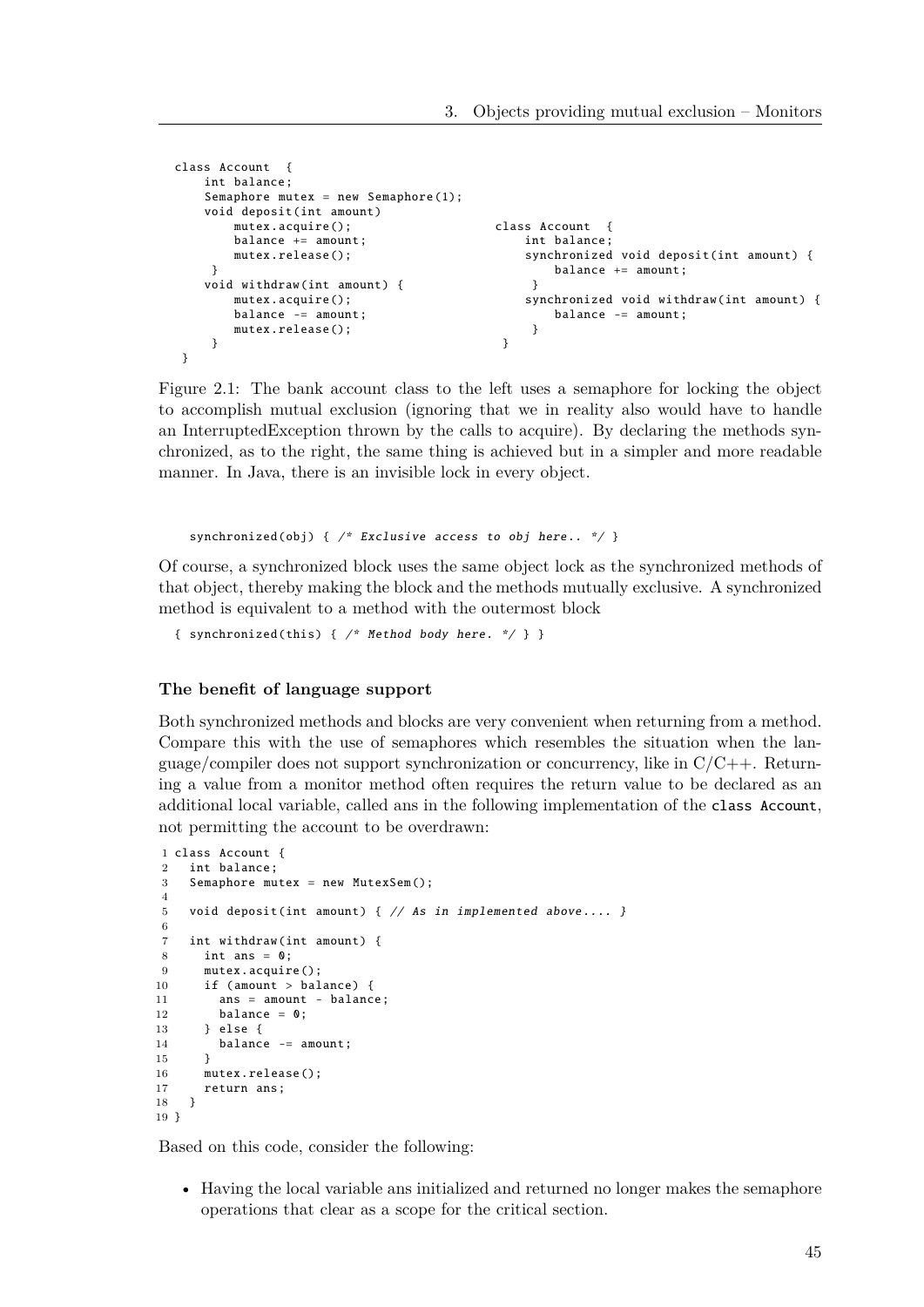- Line 8 and 9 could be swapped, technically, but what would happen if we swap lines 16 and 17?
- If the introduced if-statement would be inserted in a larger method, there is the risk that lines 10 to 15 would have been implemented as

```
int withdraw(int amount) {
 mutex.acquire ();
 if (amount > balance) {
   balance = 0:
   return amount - balance; // Bug one.
 } else {
   balance - amount:
   return 0; // Bug two.
 }
 mutex.release ();
}
```
and the resource would have been locked forever after the first call. That would be an easy to find bug, but what if the return from inside the method (between acquire and release) only occurs in a very special case as evaluated in a more complex if statement? Deadlock in the shipped product after a few weeks at the customer site?

• If the ans variable would be declared as an object attribute, like the balance attribute, we have a concurrency error. Mutual exclusion between deposit and withdraw still works (since ans is used only by the withdraw method) but concurrent calls of withdraw can give the wrong result. This is because the withdraw method no longer is reentrant. For instance, one caller (with low priority) locks the resource and carries out the transaction, while a second thread (with high priority) preempts the first thread between lines 16 and 17. When resuming, the first thread will return the result of the second call and the result of the first transaction is lost, that is, if amount>balance.

Making a method or function reentrant by only using local variables (allocated on the stack of each thread) is standard; we need to understand that no matter if we use a language supporting synchronized or not. However, with the availability of synchronized as in Java, we do not need to introduce the ans variable at all. Furthermore, returning from a method never results in the resource being left in its locked state; on return the Java compiler produces the executable code that unlocks the object.

#### **Basic use of keyword synchronized**

There are cases when synchronized blocks are appropriate, but in general we better follow a few simple rules:

- 1. For each class, decide if an instance should be an ordinary object (not caring about concurrency), a thread object, or a monitor. *Do not mix threads and monitors. I.e., a thread should not have any public methods except* run()*.*
- 2. *Monitors should have all public methods synchronized* (except the constructors) and no public attributes. Subclasses of monitors should also have to declare all methods synchronized since synchronized is not inherited.
- 3. If you need *to make an ordinary class thread safe*, you could create a monitor by defining a subclass, but then you have to override all methods in order to declare them as synchronized. Methods that are final is a problem. Instead of subclassing, it is usually better to *write a wrapper class being a monitor containing the ordinary object*.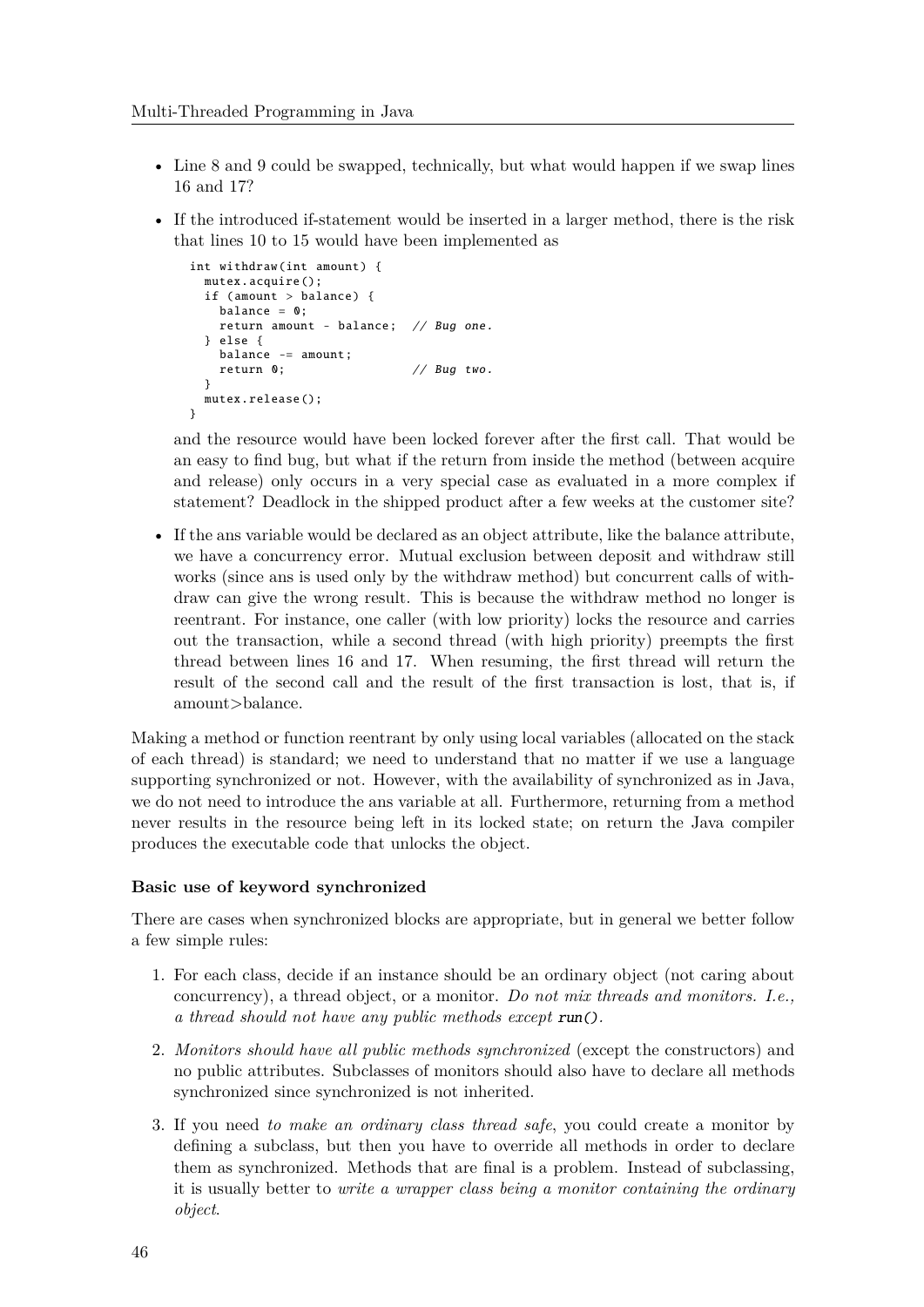4. *Do not use synchronized blocks*, which are contradictory to proper object-oriented design of concurrent software and to the monitor concept as such.

The reason for rule A is that the actions of a thread is defined via a method (run) which from a purely object-oriented point of view is a method like any other, with access to all attributes of the object. Mutual exclusion between the internal thread (executing the run method) and the external threads (calling the monitor methods) would require the run method to be synchronized as well. Another alternative could be to only access the attributes of the object via synchronized methods. However, the concurrency correctness would then heavily depend on programming discipline; neither the compiler nor the runtime system can complain about the run method accessing the attributes (run is nothing special from a language point of view). The public, protected, and private, keywords have to do with visibility between ordinary objects; they have nothing to do with concurrency. In case of mixing threads and monitors we get no help from the compiler as when we use synchronized methods to access protected attributes. The lack of support for the Task abstraction could be considered as a deficiency of Java, but as will be argued later, the task is not a suitable abstraction for the design of object oriented concurrent (or real-time) systems anyway.

#### **Use and misuse of keyword volatile**

To further describe the special need for concurrent software to be well-structured the following code snippet contains a synchronized method in a thread object. By breaking rule A above we may say that we have one error, and there is a risk that mutual exclusion will not work, but what other problems can result?

```
/*
 * Find four faults , concerning concurrency , in this class.
 */
import I.robot.dest; // Import static robot destination class Dest.
public class PathCoord extends Thread {
    private double x,y;
    public synchronized int dist() {return Math.sqrt(x*x+y*y);}
    public void int run () {
        double path = 0.0; // Path coordinate, locally on thread stack.
        while(!isInterrupted()) {
            path = Dest.step(path); // Local data and reentrant method.
            x = \text{Dest.fx(path)}; // Calling one thread-safe method,
            y = \text{Dest.fy(path)}; // and calling another one.
            Dest. nextStep(x,y); // Use x, y and wait for next sample.
        }
    }
}
```
Even if this program is run on 64-bit machine (with the doubles being atomically assigned, more on that below), it can happen that a valid value x is not consistent with a valid value y (together defining an invalid coordinate outside the path for the destination of the robot motion). This is a concurrency error due to preemption (between or in the calls of fx and fy, since run as usually is not synchronized), independently of the types of x and y, and despite that fx and fy each are thread safe. This happens if another thread calls dist() after a new x value has been computed, but before the corresponding new y value has been calculated. Hence, this is a concurrency fault and the outcome of running the software is dependent on the execution timing and scheduling. In combination with breaking the rule not to mix threads and monitors, we may say this constitutes two errors in this class. However, there are also two other concurrency problems that are common in embedded software since most programmers also in industry are not aware of this: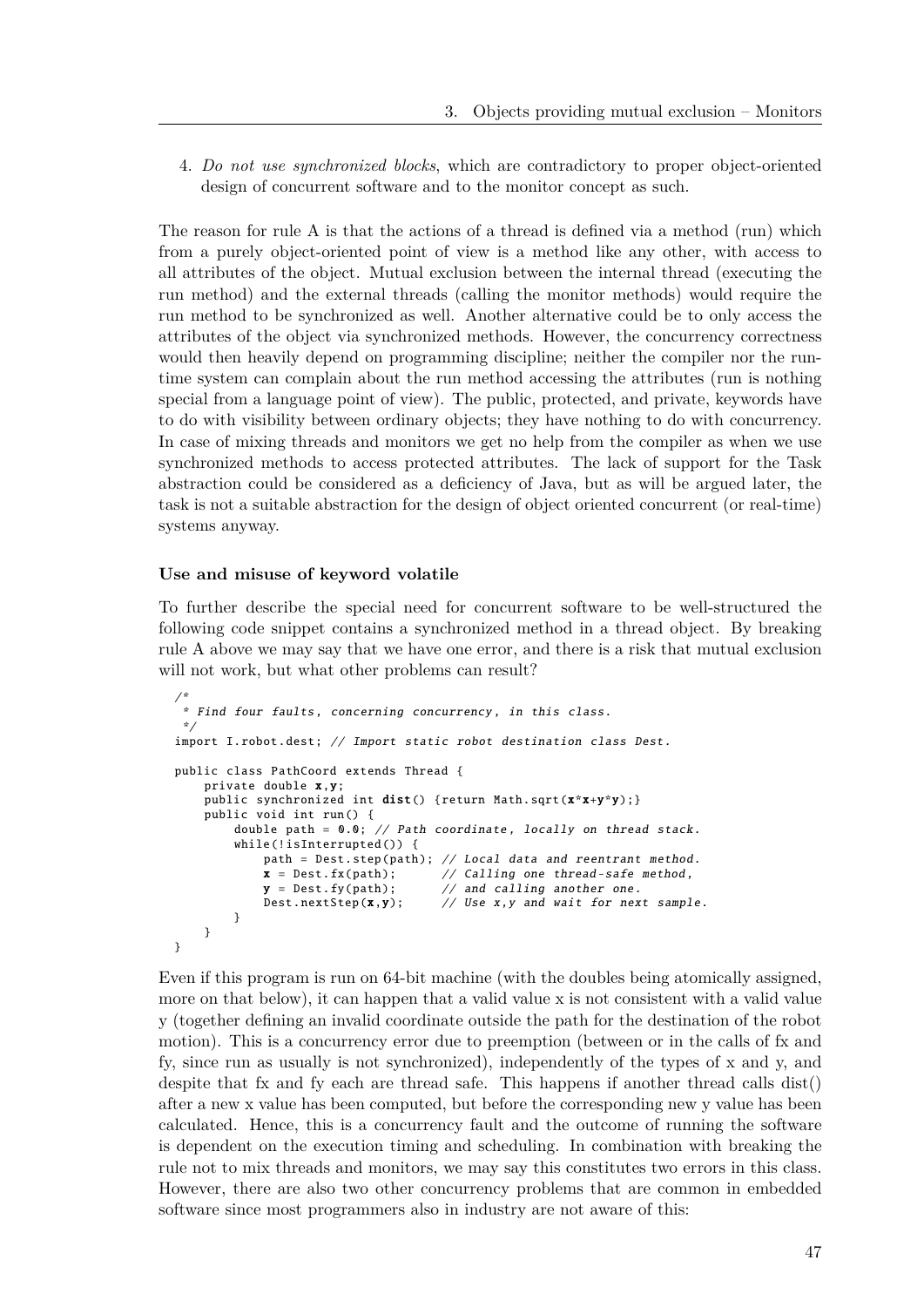- 1. There is the risk that x or y gets corrupted when the program is not run on a 64-bit machine (where a double is stored in a single machine word), which is the normal case for embedded software. For example, storing a 64-bit value on a 32-bit machine would require two separate memory store operations, and a context switch could occur inbetween the two rendering the 64-bit value only half updated. One remedy is to use the atomic classes that are part of Java from J2SE 5.0, but that is not easily applicable in other programming languages (and therefore not further treated here).
- 2. Even if we would use single precision (float) for x and y, thereby avoiding the problem of item 1 without using atomic classes (that decrease performance), and even if we never get a context switch at the critical point (e.g., due to the priorities and scheduler/OS used) between the calls of fx and fy, the result of another thread calling dist could still be wrong or outdated! The reason is that data can remain in registers of the CPU, as resulting from an optimizing compiler since we have not provided any information about the data being shared by multiple threads. The remedy here is to declare the attribute volatile like:

private float volatile x, y;

Problems arise when data shared by multiple threads is not volatile or is not protected with proper mutual exclusion (such as synchronized that results in the runtime system being informed and the contant of the cash is written to memory). Without volatile, a variable updated by one thread may remain in a register while another thread reads from the primary memory according to the address of the variable, and consequently the old value is obtained instead of the one updated by the other thread.

Even if there is really only one error in the PathCoord class above (the mix-in of the monitor in the thread), we have now listed four different faults that can be the result. Note that these problems all disappear if we access object attributes by methods that are synchronized, and also note that the first four problems illustrated in the class PathCoord are *the same if we use monitors or semaphores* for mutual exclusion, and the problems are *the same in Java as in C/C++*. Thus, independently of which of these languages you use, implement monitors and mutual exclusion as described<sup>3</sup> , and **do not mix active objects and monitors**.

# **Synchronization details**

As with any set of basic rules, there are some cases when the experienced programmer for good reasons, or the beginner for bad reasons, may want to break the rules. Before doing that, be aware of the previous section and the following:

1. As a way of doing manual performance optimization, small get and set methods (belonging to a monitor with other methods synchronized) are often *not* declared synchronized. However, the way it is done is (as far as the author has seen) mostly wrong, resulting in very-hard-to-find bugs when the program is run on some platforms. Therefore, keep the following in mind:

<sup>&</sup>lt;sup>3</sup>When accomplishing mutual exclusion in Java via a proper monitor with synchronized methods, or when a program written in C uses semaphore functions from some library of the system, professional programmers are usually aware of the preemption aspect represented by the described concurrency fault (first error) of the PathCoord class. As a (positive) side effect the other possible runtime errors also disappear.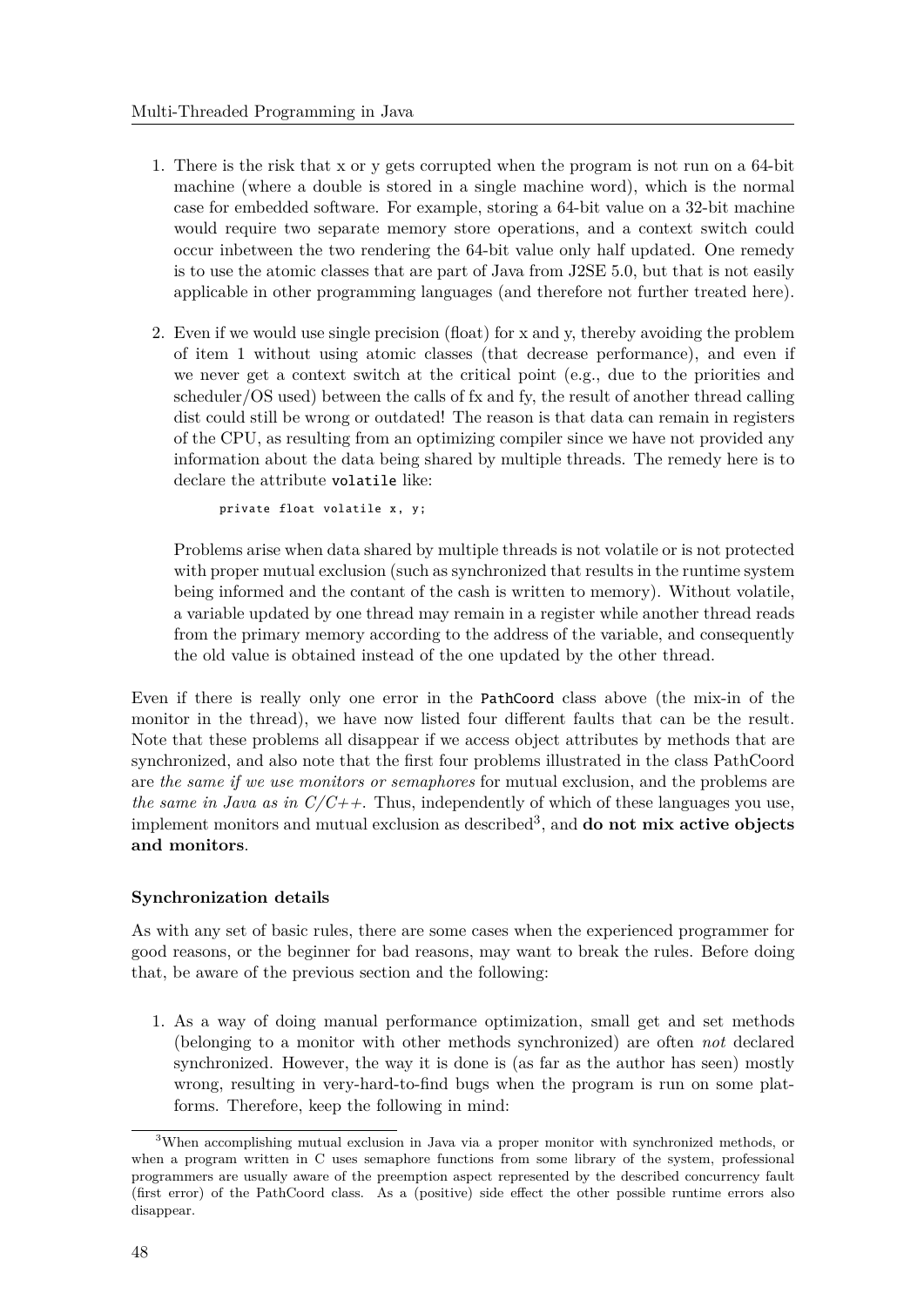- Only access data that is consistent all the time. Even if getting an integer can be done atomically, that attribute may have an inconsistent value due to computations in the synchronized methods. In a non-final class with non-private attributes, you cannot know what subclasses will do.
- Only access a single single-word value (built in type or object reference) by a non-synchronized monitor method, and if not declared volatile, make sure that the updated value is obtained (by other system calls resulting in memory being updated, or by only permitting a single-threaded write during startup or similar). Even if you figure out that several attributes can be changed due do the logic of other methods, the risk is too high that errors are introduced, for instance when the class is extended or enhanced. An acceptable single-word access could be an object reference that is final (set in constructor) but needs to be frequently obtained by other threads.
- Attributes (except those of types double or long that need synchronization to be portable in any case) accessed without synchronization should be declared volatile. According to the Java language specification, all types except long and double are atomically accessed. For object references it is of course crucial that the address value does not get corrupted, which would break the builtin safety (the so called sandbox model) of Java. The only data-type you can assume being atomically accessed in native code on all platforms is the byte, so implementation of native methods (and virtual machines and Java native compilers) requires some care, in particular for CPUs with word length less than 32 bits.
- Comment your assumptions and decisions when you are doing this type of (what you think is) clever programming.

Hence, be careful when skipping synchronization; such optimization is better done by compilers and class loaders.

2. When developing software libraries or components that should stand also improper usage, such as a synchronized block locking a monitor outside the monitor class, you better use a private lock object which is locked by a synchronized block in each monitor operation. A monitor then looks like:

```
public class RobustMonitorExample {
   private Object lock = new Object();
   // More attributes are declared here ....
    public void methodOne (int x) {
        synchronized(lock) {
            // Attributes are accessed here....
        }
   }
}
```
This way, other objects cannot interfere with the synchronization. Again, the unfortunate Java design decision to support synchronized blocks but not synchronized classes with appropriate semantics causes extra trouble when developing reliable software. Still, the situation is better than in other major languages. Recall this item when reading about wait and notify below. Another example will be the non-native Java implementation of semaphores.

3. Do not synchronize on public attributes. That is, if you (against the general guideline) synchronize on an attribute like the lock in the previous item, that attribute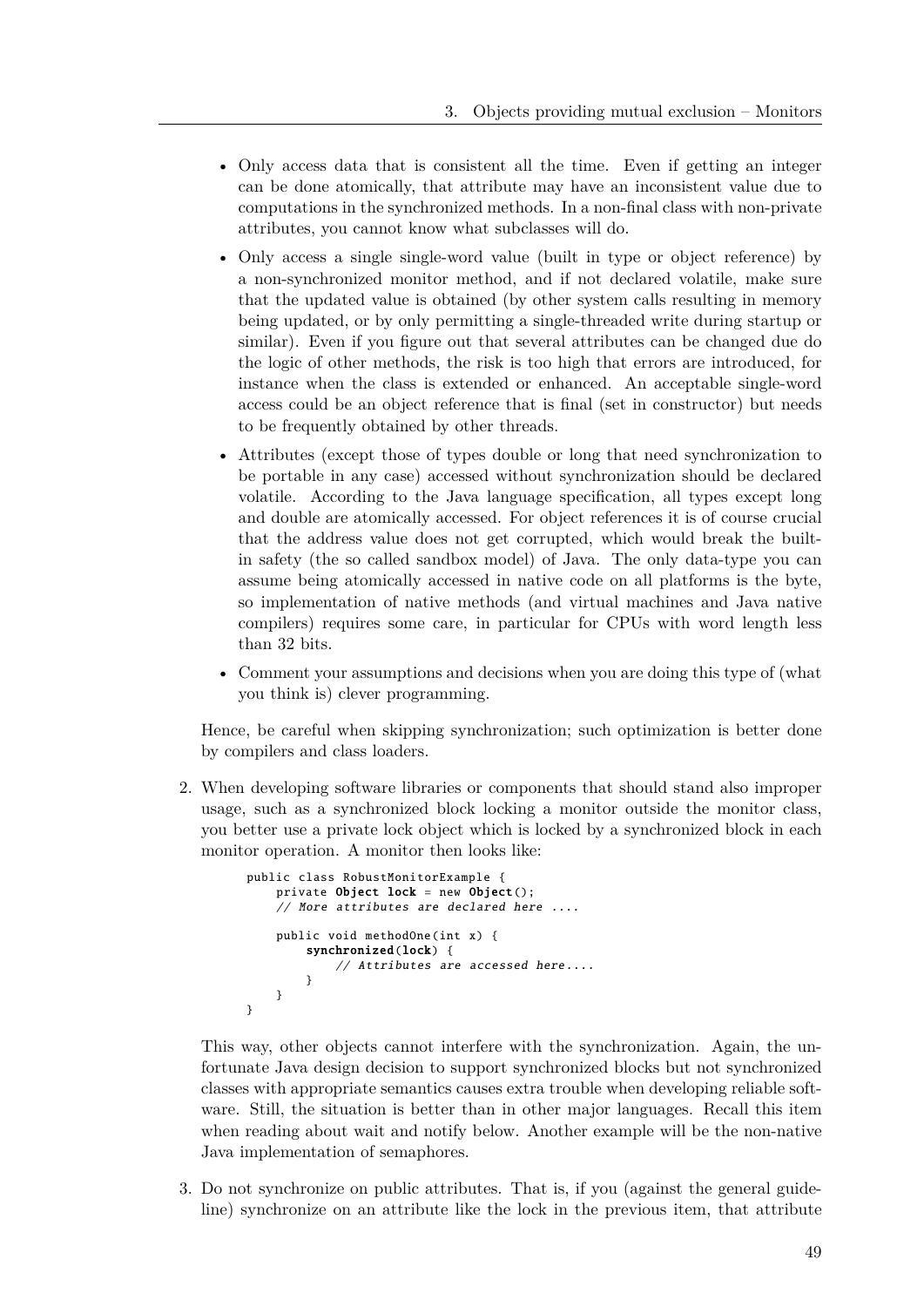should be private or final. Otherwise, that object reference may change from one synchronization point to another, thereby removing the synchronization. Locking cannot be ensured if the look can replaced by anyone.

- 4. Do not remove synchronization by subclassing (unless it is a final class and you really know what you are doing). If a base class declares a method as synchronized, the subclass should do so too. There is nothing in Java enforcing such a practice, and you might want to optimize methods in a subclass by omitting synchronized, but the risk for hard-to-find concurrency errors normally is too high considering the interplay between monitor methods.
- 5. If synchronization is needed between multiple monitors, such as interconnected buffers, they of course need an object in common to synchronize on. An alternative would be to merge the different monitors to form one monitor with all the functionality included, but suitable monitor classes may be available already; just the signaling and mutual exclusion between them need to be added. Using synchronized blocks to synchronize on some shared lock object (such as one of the monitors if that code has been prepared for it) is clearly preferable compared to rewriting the application.

As mentioned in the last item, the need for synchronization between objects can be due to the need for signaling (which we earlier accomplished by semaphores). When an object has been locked by synchronized (for a method or a blocks), there can be conditions that need to be fulfilled before the operations on the shared data can be fulfilled. Java provides the following support for that situation.

# 3.2 Conditions – wait and notify

Consider a buffer with operations put and get. To accomplish mutual exclusion during manipulation of the buffer, those methods are typically declared synchronized. However, both in this case as well as in many other types of monitors, certain conditions may need to be fulfilled before an operation can be completed. For instance, there must be something in the buffer to fetch before get can be performed, and the buffer may not be full in order to let put be carried out. If such conditions can be evaluated before any shared data is manipulated we could simply cancel the operation and make a new call when the status has changed, but we also require:

- When waiting for a certain condition to be fulfilled, that thread should be blocked to prevent waste of CPU time (polling or busy wait, possibly leading to starvation of other threads, is not allowed).
- When the condition is fulfilled we need a way of waking up the blocked thread(s).
- When a thread continues execution after being blocked on some condition, it has to compete for the resource again since we have to ensure that only one thread at a time is executing inside the monitor (i.e., inside the critical region).

To accomplish these features, each Java object is equipped with a wait/notify mechanism in terms of the methods wait, notify, and notifyAll according to (see Figure 2.2):

wait() The thread executing within the monitor (inside a synchronized method or block) gives up the exclusive access, stepping out to the 'back yard' containing the condition queue. The runtime system *puts the blocked thread in the condition queue*, where it typically is inserted in priority order with the thread with the highest priority first.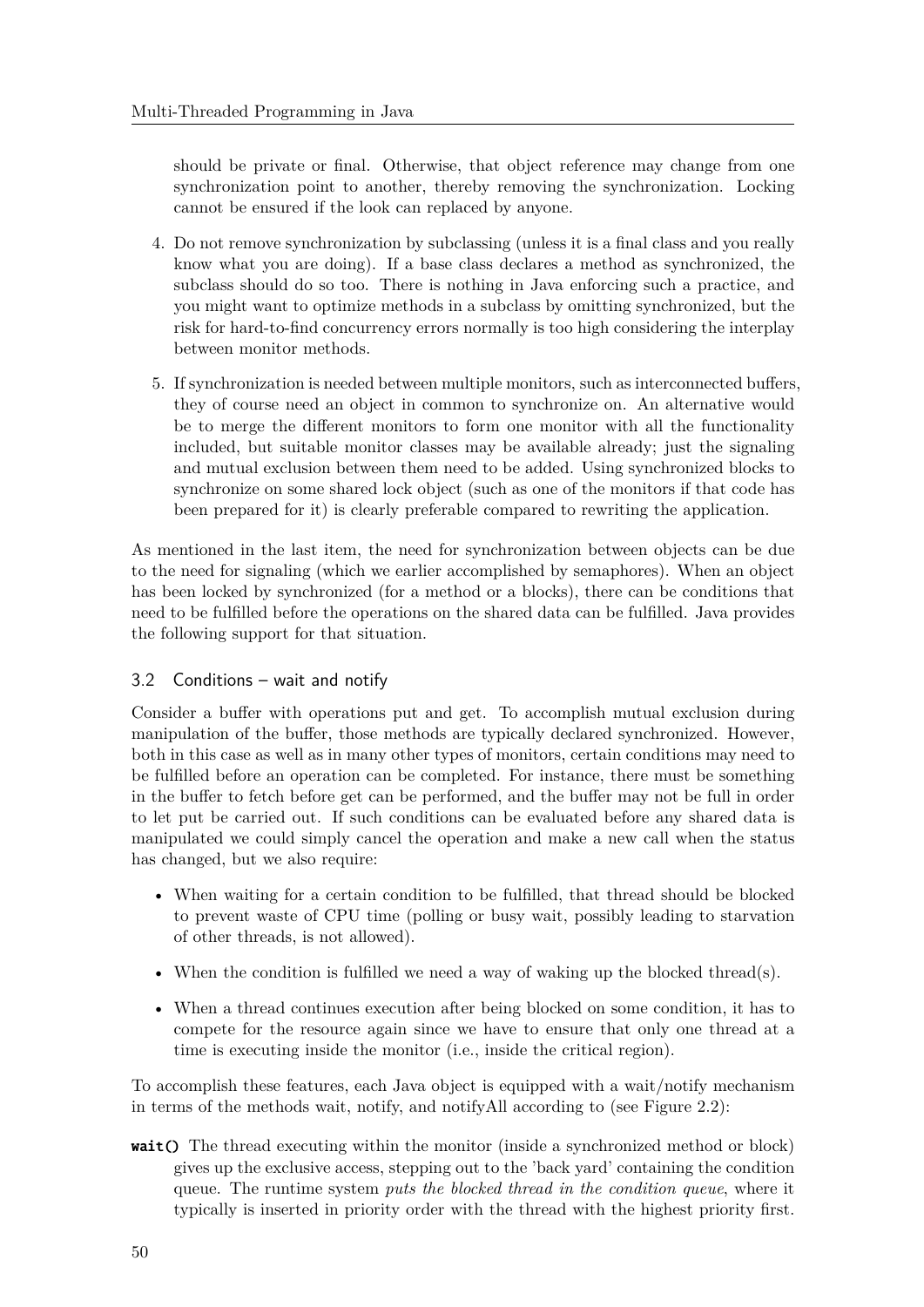

Figure 2.2: The monitor concept, including the wait-notify mechanism as a back yard. The crosses are revolving doors, that is, the door turns in the direction of the bent arrow and threads can only pass in the direction shown by the straight arrow.

The saved context of the blocked thread, referring to the stack of the thread and thereby to the state of execution, of course contains the state of the half made monitor operation.

notify() Threads waiting in the condition queue will remain there until notified by some other thread, or until a timeout occurs as explained later. Threads that inside the monitor change any data that affects conditions that the threads in the condition queue might waiting for, should *call notify to wake up one of the blocked threads*. If the condition queue is empty, notify does nothing. It depends on the runtime system which of the blocked threads that are selected for notification, but here we assume the normal case that it is the first in queue thread, which in turn is the one with the highest priority.

After the thread is notified and ready for execution, it has to compete for CPU time with all other threads to advance its execution point at all. When execution advances, the thread also has to compete (again!) with other threads for exclusive access to the monitor, and if not successful it is blocked and placed in the monitor queue (in priority order we assume, even if not specified by Java).

notifyAll() *All the threads in the condition queue are notified*, and thereby made ready for execution. They are then all subject to scheduling as explained for notify. Since scheduling is not part of the Java specification, and since knowing what threads that might be using the monitor requires global information, the reliable and portable way of notification is to always call notifyAll instead of notify; the use of notify is purely for optimization and performance tuning (to prevent excessive context switches that can be the case when many threads first are unblocked and then all but one calls wait again when the condition again is not fulfilled).

Note that even if the compiler lets you call these methods anywhere in the program (since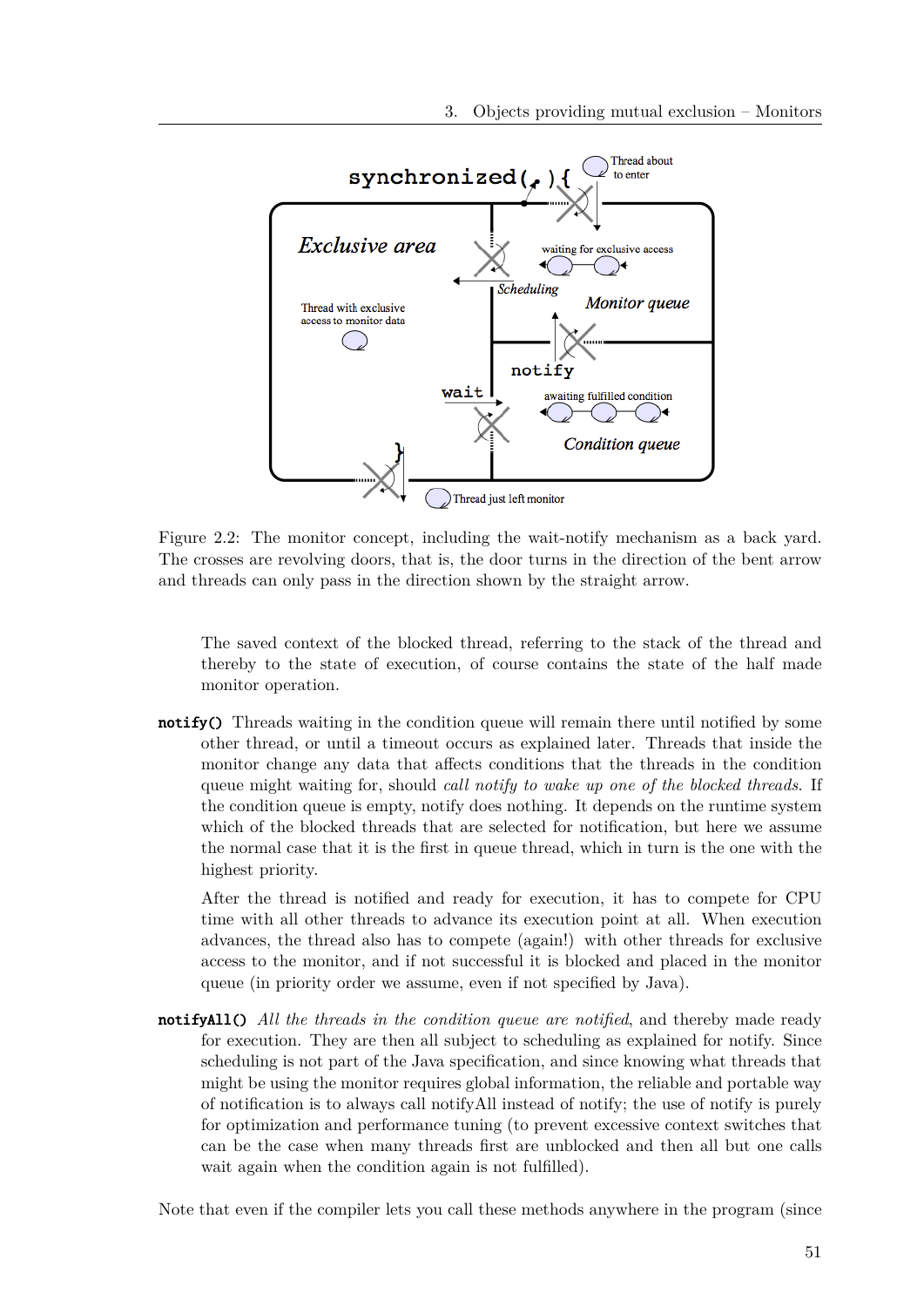they are public methods of class Object), they only work if the calling thread first has locked the object via synchronized. Otherwise, an IllegalMonitorStateException is thrown.

Be aware of the big difference between calling wait (i.e., Object.wait) and calling sleep (i.e., Thread.sleep) from inside a monitor, that is, from inside a synchronized method or block. Calling wait results in other threads being permitted to enter the monitor, like temporary unlocking to let some other thread change the state of the monitor as desired. Calling sleep means that the monitor is locked during the sleep time, and no other threads are allowed to enter during that time.

### **Basic use of wait and notify**

A notified thread is moved from the condition queue to the monitor queue where it has to compete with other threads, as decided by the underlaying runtime system (here we assume priority ordered queues). When the thread holding the lock/monitor leaves, the first thread in the monitor queue is unblocked (put in the ready queue) and is subject to CPU time scheduling. Implications:

- No matter how low priority or what OS, a thread that got into the monitor will complete its monitor operation (critical section) if given CPU time and if not calling wait. We say there is *no resource preemption*. 4
- Due to preemption (that is, execution preemption, not to be confused with the resource preemption), the thread holding the monitor will remain there if higher priority threads are scheduled for execution instead.
- There is nothing saying that a thread that has been notified, which means it has been in the exclusive are already, is given access again before any of the newly arrived threads in the monitor queue. This depends on the scheduler, however, and is not specified by Java.

The major point now is that *when a thread is continuing after wait, the condition that was waited for still cannot be assumed to actually be fulfilled*. As an example, assume one thread calling  $obj = buffer.fetch()$  to get the next object from a buffer, and that the buffer turned out to be empty. A consumer thread calling fetch should of course be blocked until some other (producer) thread puts another object in the buffer by calling buffer.post(obj). Correspondingly, a producer thread calling post is to be blocked until the buffer is not full. Assuming the simplest case with only one producer and one consumer, a straightforward but fragile implementation could be according to Figure 2.3. In a more general setting, with more threads involved or the buffer functionality being extended, the following problems arise:

- 1. Even if the notifying thread calls notify only when the condition to proceed is OK for the waiting thread, *the condition may again not be true when the waiting thread is continuing*! Assume we have one producer P and two consumers C1 and C2, using the Buffer like:
	- C1 tries to fetch an object, but gets blocked on since the buffer is empty.
	- P posts an object to the buffer, and since the buffer was empty that results in a notification of C1 that is moved from the condition queue to the monitor queue.

<sup>&</sup>lt;sup>4</sup>In the original version of the monitor concept, proposed by Hoare in 1974, the notified thread did actually preempt the thread owning the monitor. Therefore, notify was only to be called as the last thing within the monitor operation. No such system is known to exist today.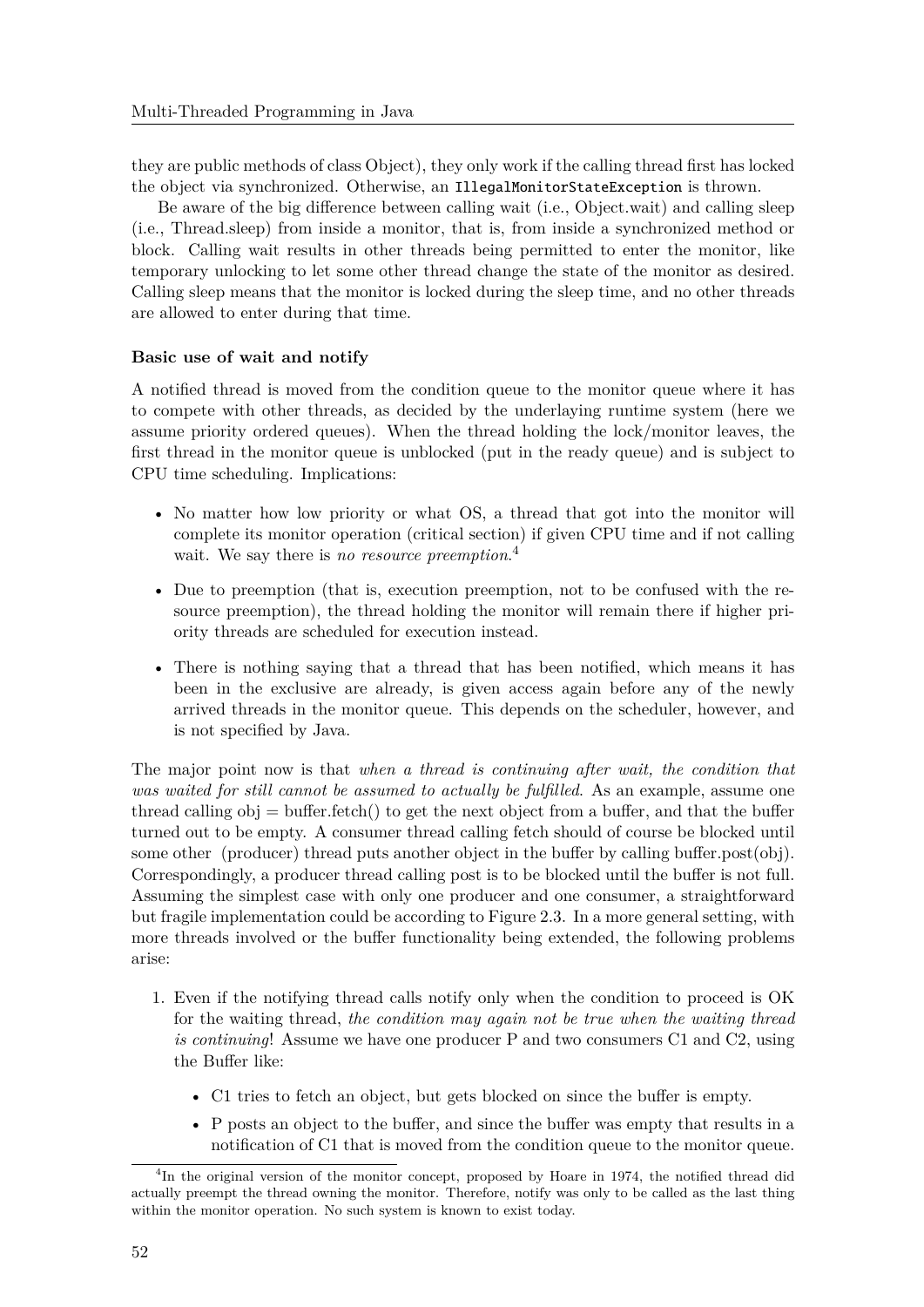```
class Producer extends Thread {
  public void run () {
    prod = source.get ();
    buffer.post(prod);
  }
}
class Consumer extends Thread {
  public void run () {
    cons = \text{buffer} fetch();
    sink.put(cons);
  }
}
                                                   class Buffer {
                                                     synchronized void post(Object obj) {
                                                       if (buff.size ()== maxSize) wait ();
                                                       if (buff.isEmpty ()) notify ();
                                                       buff.add(obj);
                                                     \mathfrak{r}synchronized Object fetch () {
                                                       if (buff.isEmpty ()) wait ();
                                                       if (buff.size ()== maxSize) notify ();
                                                       return buff.remove ();
                                                     }
                                                   }
                                                   // This Buffer is badly implemented !
```
Figure 2.3: Classes, with attributes and initialization left out for brevity, implementing producer-consumer communication via a bounded buffer based on java.util.ArrayList. The if  $(...)$  wait(); makes the buffer fragile: additional calls of notify (e.g., in other methods) or additional threads could course the buffering to fail.

- Before C1 is scheduled for execution, that is, before C1 actually enters the exclusive area, C2 (having a higher priority) continues (for example after a sleep that was completed after a clock interrupt) and tries to enter the monitor. If this happens before P has left the exclusive area, both C1 and C2 are blocked in the monitor queue. (C1 about to continue after wait, but C2 first in the queue due to higher priority.)
- When P leaves the monitor, there are one object in the buffer. C2 enters the exclusive area, gets the object, and when leaving C1 is moved to the ready queue of the scheduler and is allowed to enter the monitor (owning the lock).
- Since C1 is continuing after wait, according to the shown implementation assuming that the buffer is not empty, C1 tries to get the next object. There are no such object, and the buffer (and the application) fails<sup>5</sup>.
- 2. It can be *difficult to keep track of what condition other threads are blocked on*, or it can be hard to verify correctness or revise the code. In the referred buffer example it may appear to be simple, but does the buffer work correctly even for maxSize equal to one?

If we would add another method awaitEmpty that should block until the buffer is empty (useful during application shutdown), or an additional method awaitFull that should block until the buffer is full (useful for special handling of overflows), when and how many times should notify then be called?

It is so easy to overlook some cases, and actually taking care of all cases by the appropriate logic (such as counters for threads blocked on this or that condition) leads to unnecessary complex code that is hard to understand and maintain.

Remedy: *Use notifyAll instead of notify*, and let other threads reevaluate their conditions (assuming the remedy for item 1 is used). The exception from this rule is when optimizing for well known and performance critical parts of the application.

3. How do we ensure *concurrency correctness and predictability* on any (Java-compatible) platform? As an example, assume we have two consumer threads (C1 and C2) and five producer threads (P1 to P5), and assume these use our buffer according to the following:

<sup>5</sup>Programming in Java, application *failure* typically means an ArrayOutOfBoundException or a Null-PointerException that can be caught and handled, or at least we know what and where it went wrong. Using an unsafe language such as  $C_{++}$ , the system can crash (at a later stage) without messages.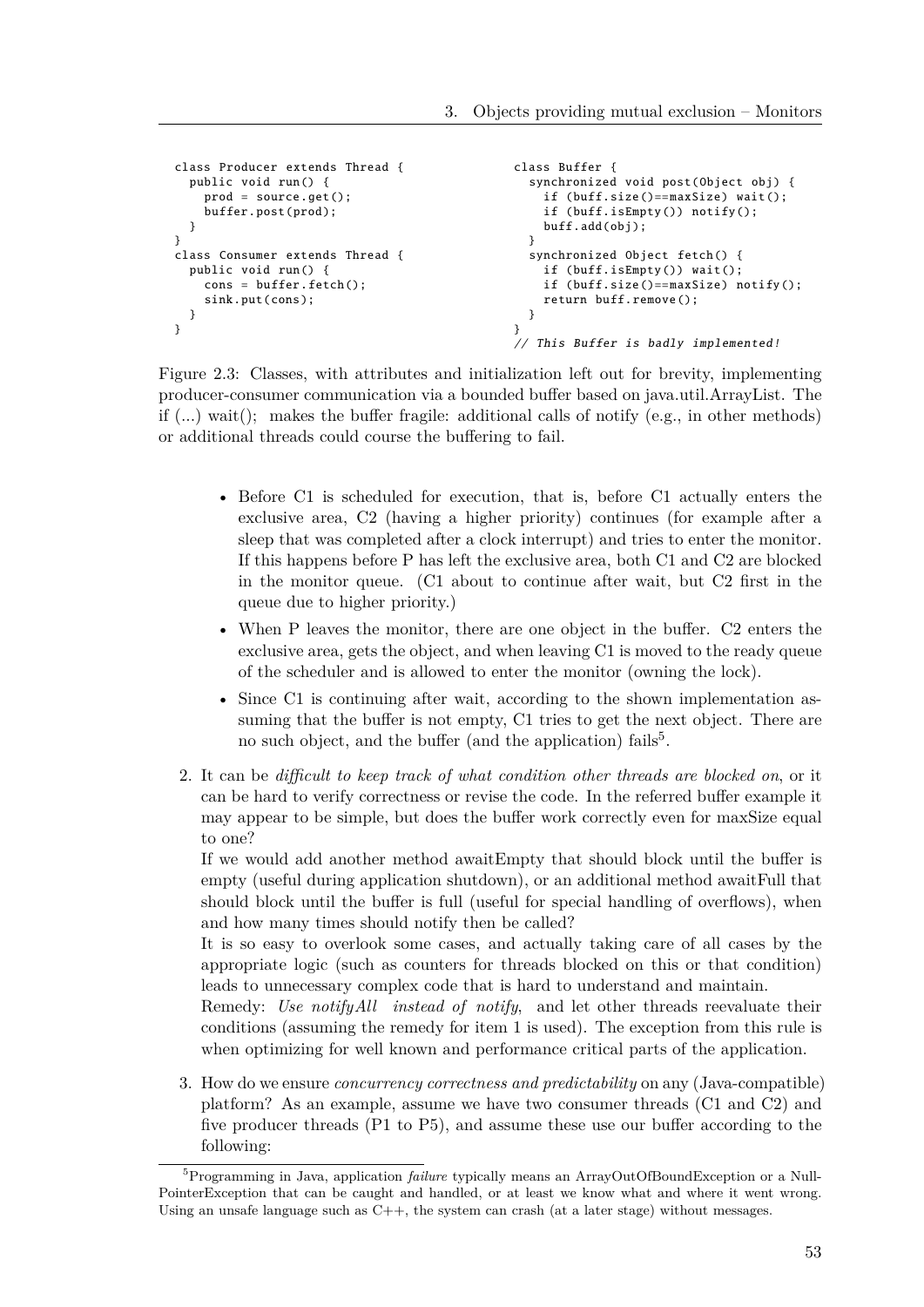- The buffer (Buffer in Figure 2.4) is given a capacity of four ( $maxSize == 4$ ).
- Both C1 and C2 call fetch, and hence they get blocked since the buffer is empty.
- P1 puts an object in the buffer by calling post, which calls notify. One of C1 and C2, say C1, is moved to the monitor queue while the other consumer remains in the condition queue.
- Before C1 gets scheduled for execution, the other producers (P2 to P5) try to post an object. Since the buffer was not empty, C2 was not notified. This is either a bug or C1 has to notify C2 somehow. However, the last producer, say P5, then also gets scheduled before C2 and post blocks since the buffer now is full.
- We now have two threads in the condition queue, one consumer blocked on buffer empty and one producer blocked on buffer full, and one of them will most likely be stuck there for a long time (possibly forever if it was the producer and if that thread was to serve the next application event). This holds even if we would have implemented the Buffer using while instead instead of if according to item 1, but the remedy of item 2 works.

Items 2 and 3 are similar in that they both motivate the use of notifyAll instead of notify. The difference is that while we according to item 2 actually may be able to optimize and use notify, fully tested to be logically correct on one JVM/OS, item 3 points at the concurrency problem that implies the risk of application failure sometimes on some platforms.

Another problem is that at any place within your program, where a reference to your monitor is available, synchronized(monitor){monitor.notifyAll();} can be called and interfere with your methods. The same of course applies to notify and wait. The remedies above help also in this case. For optimized libraries, however, private notification objects can be used, like the private lock object described in the above section about Synchronization details.

A radical remedy would be to always notify all threads whenever anything has changed. For instance, the Buffer class in Figure 2.3 could be implemented like in the left version in Figure 2.4, where the suggestions from the above items have been considered. Decreased performance comes from notifyAll (which is a system call that is more expensive than checking ordinary data) being called even if there for sure is no thread in the condition queue, and there are no logic separating between the full and empty cases. A reasonable trade-off (using notifyAll to avoid the described problems) is shown to the right in Figure 2.4.

In short, as rules of thumb for programming:

- 1. Always use while in front of wait: while (!okToProceed) wait();
- 2. Instead of notify(): use notifyAll();
- 3. Tune performance when needed, using notify() or condition objects explained below.

#### **Timeout on waiting**

There are situations when waiting for a condition to be fulfilled may not take more than a certain amount of time. After that time we want to get a timeout. For this purpose, there are two versions of wait accepting timeout arguments: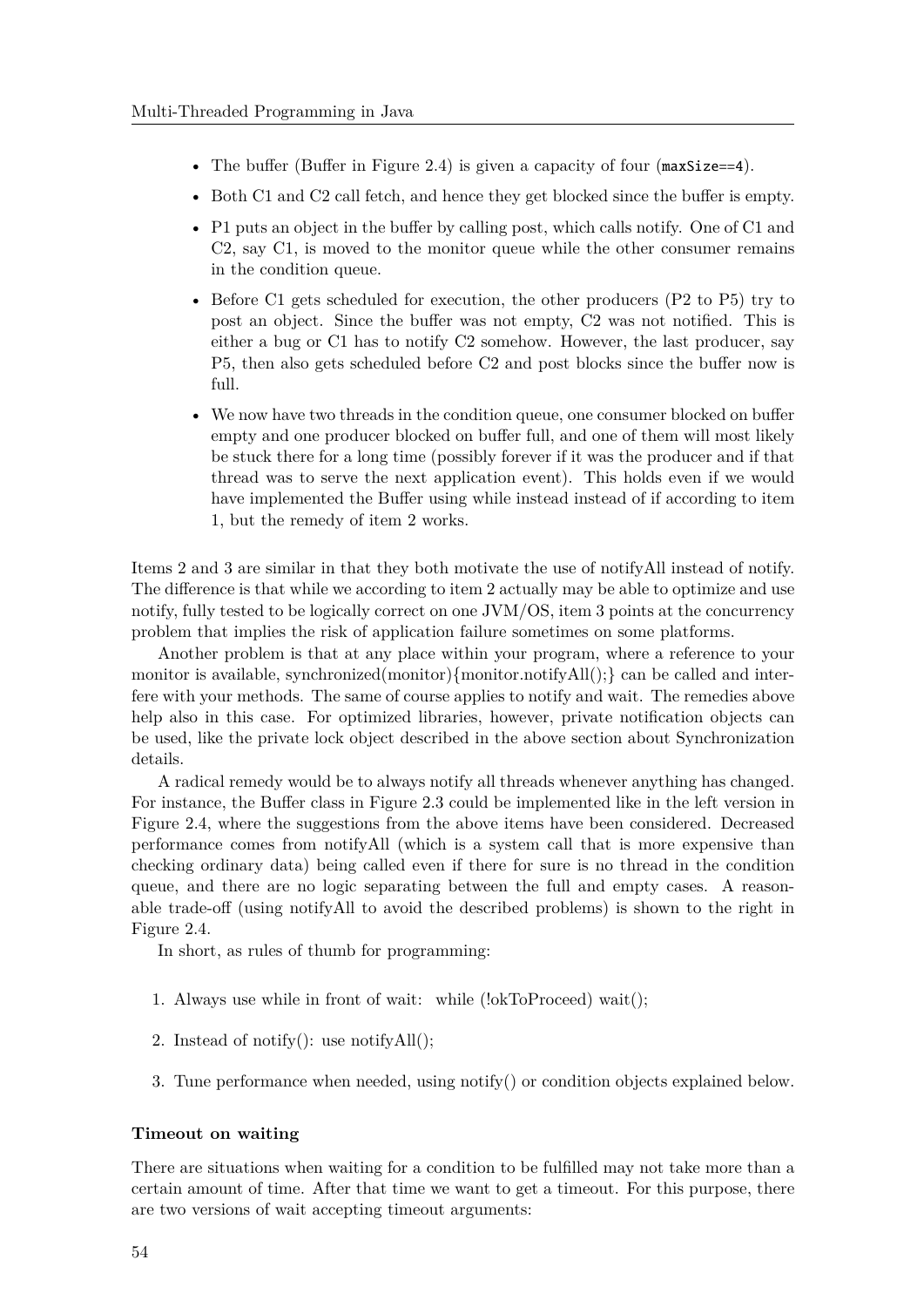```
class Buffer { // Inefficient !!
  synchronized void post(Object obj) {
    while (buff.size()>=maxSize) {
      wait();
    }
    buff.add(obj );
    notifyAll ();
  }
  synchronized Object fetch () {
    while (buff.isEmpty ()) {
      wait();
    }
    return buff.remove ();
    notifyAll ();
  }
}
                                                 class Buffer { // Well done.
                                                   synchronized void post(Object obj) {
                                                     while (buff.size()>=maxSize) {
                                                       wait();
                                                     }
                                                     if (buff.isEmpty ()) notifyAll ();
                                                     buff.add(obj );
                                                  }
                                                   synchronized Object fetch () {
                                                     while (buff.isEmpty()) {
                                                       wait();
                                                     }
                                                     if (buff.size ()>= maxSize) notifyAll ();
                                                     return buff.remove ();
                                                  }
                                                }
```
Figure 2.4: Two alternative implementations of the Buffer class. Declarations, initializations, and exception handling is omitted as in Figure 2.3. In the left version, all methods always call notifyAll (does not need to be last), possibly resulting in performance problems. In the version to the right, robustness and performance should be acceptable.

- wait(long timeout) The thread executing within the monitor temporarily leaves the monitor, waiting for a notification as normal. If notify is not called within timeout milliseconds, we give up waiting and return to the caller anyway. The timeout is minimum value; it can be longer as an implication of the actual scheduling of involved threads and the internal timer. A timeout equal to zero is equivalent to calling wait without any timeout argument. A negative timeout results in an IllegalArgumentException.
- wait(long timeout, int nanos) The same as previous wait but with the timeout time set to 1000000\*timeout+nanos nanoseconds. Again, this is a minimum time that depends on the actual scheduling, if the resolution of time in our runtime system is high enough. However, with ms resolution or lower, the nanos are rounded to the nearest ms (!) which implies that the minimum timeout time can be up to 0.5 ms shorter than requested, but not shorter than the timeout since that value is rounded upwards if the clock resolution is lower than 1 ms.

Note the difference between calling java.lang.Thread.sleep(delay) from within a monitor, and calling java.lang.Object.wait(delay). The former keeps the monitor locked during waiting/sleeping, whereas the latter lets other threads access the monitor during the delay time. It is, however, difficult to ensure that wait(delay) actually delays for at least delay ms since notify in other methods (for example in unknown subclasses) can interfere. Therefore, a delay within a monitor should be implemented similar to:

```
synchronized monitorSleep(long timeout) throws InterruptedException {
  long tf = System.currentTimeMillis() + timeout;while ((timeout=tf-System.currentTimeMillis())>0) wait(timeout);
}
```
Also note that if timeout milliseconds elapsed from the call of wait until the calling thread executes the instruction following wait, we cannot distinguish between if:

- 1. The wait was called and timeout ms later we continued after a timeout.
- 2. The wait was called and before the timeout time some other thread called notify, but due to scheduling more than timeout ms elapsed before the statement after wait was executed.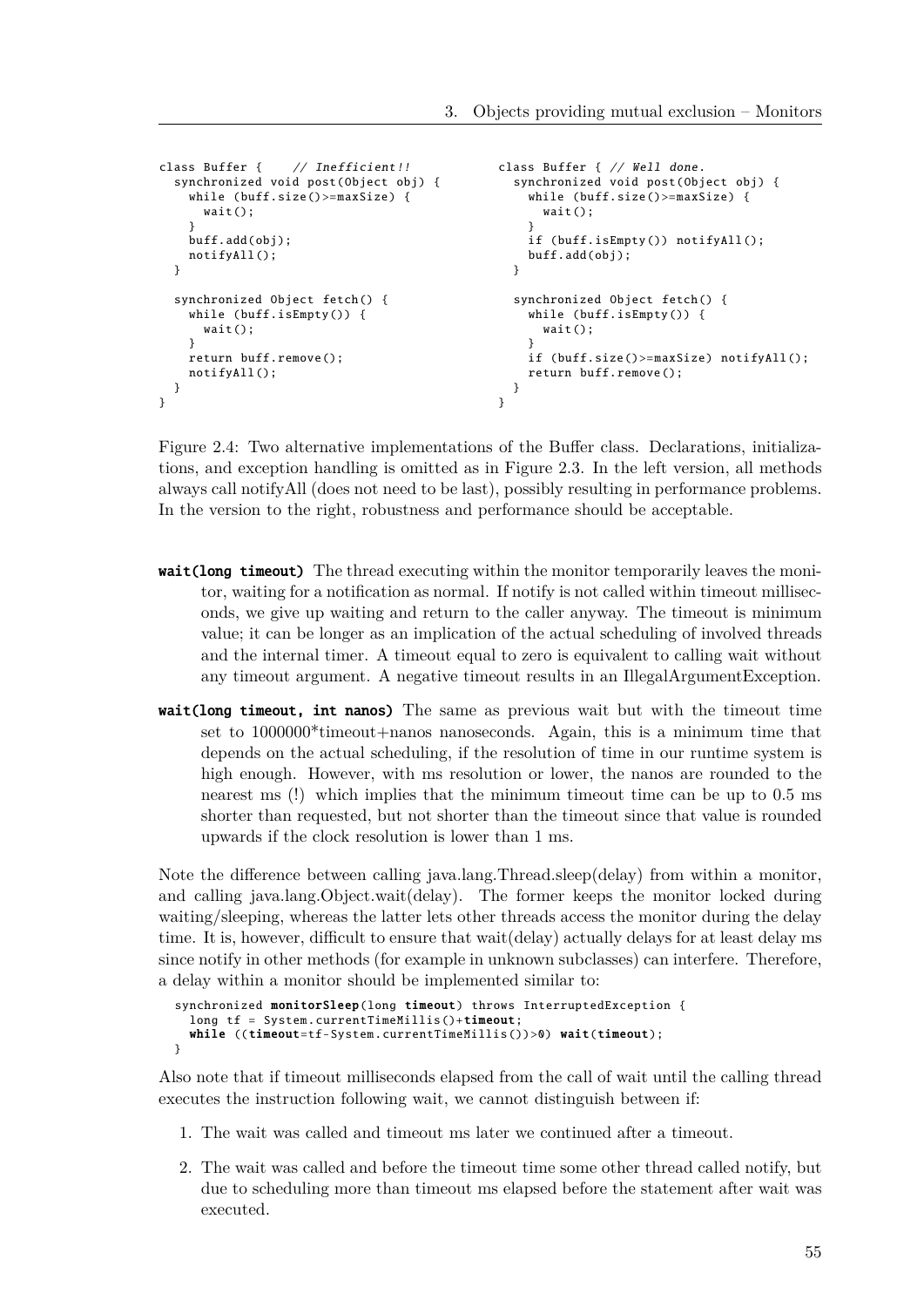3. Other threads were scheduled for execution right before wait was actually called, then during the wait some other thread called notify, but due to the initial delay more than timeout ms elapsed.

Thus, even if it is only in case 1 that the runtime system issued a timeout, we can obtain waiting for that amount of time due to the (platform dependent) scheduling. In code this means, dt can be greater than timeout even if wait was completed due to a notification:

```
long t0 = System.currentTimeMillis();
wait(timeout);
long dt = System. currentTimeMillis ()-t0;
```
Is this a problem? Normally not; it does usually not matter if we were notified or not, it is the inferred delay that matters for the calling thread. Hence, if dt>timeout it is considered as a timeout. On the other hand, if the state of the monitor stated that our thread was waiting, and some other thread calling notifyAll determined that it issued the notification on time (before a timeout occurred) and subsequently acted according to that, the possible cases 2 and 3 above may imply a need for some more monitor logic. That is, if it logically is not a timeout, only checking if dt>timeout after the previous code fragment is not sufficient; concurrency correctness may require some more monitor logic to cope with all possible interleavings, as always.

#### **Interrupted waiting**

When a thread that is blocked on wait (with or without timeout), or on sleep as described on page 36, the blocking is interrupted and an InterruptedException is thrown to the calling thread. The appropriate handling of such an interrupted wait is typically known/defined in the calling thread outside the monitor methods. Hence, it must propagate to the caller, so the obvious choice would be to let every potentially blocking monitor methods be declared to throw an InterruptedException. However, in particular when there are several levels of calls, this soon gets very messy. Furthermore, the monitor method cannot complete its operation if the condition is not fulfilled, and it cannot simply return before the operation is completed either (both these alternatives would violate the correctness of the monitor).

So, the only reasonable alternative is to throw a Throwable object that we do not need to catch or declare. Java provides two alternatives for doing that: throwing an RuntimeException which is an Exception, or throwing an Error. To emphasis that the normal user code is not supposed to catch an interrupted wait (since it in most cases needs to propagate to the outermost level of the thread), throwing an Error is the appropriate solution. That is, we throw a suitable instance of of a subclass to java.lang.Error.

The implication is that we normally call wait according to:

```
{ // .....
  while (!ok) {
    try {
      wait():
    } catch ( InterruptedException exc) {
      throw new Error(exc);
    }
 }
}
```
Note that when an InterruptedException is thrown, the interrupted-flag of that thread is cleared. Hence, it is only the fact that we get to the catch clause that tells us that the thread is interrupted, and after the catch it is only the thrown Error that carries the interrupt information when the call stack is popped.

Sometimes interrupting a thread is used to actually interrupt a command or action in an almost expected way. That is, instead of cluttering the code with a lot of tests if the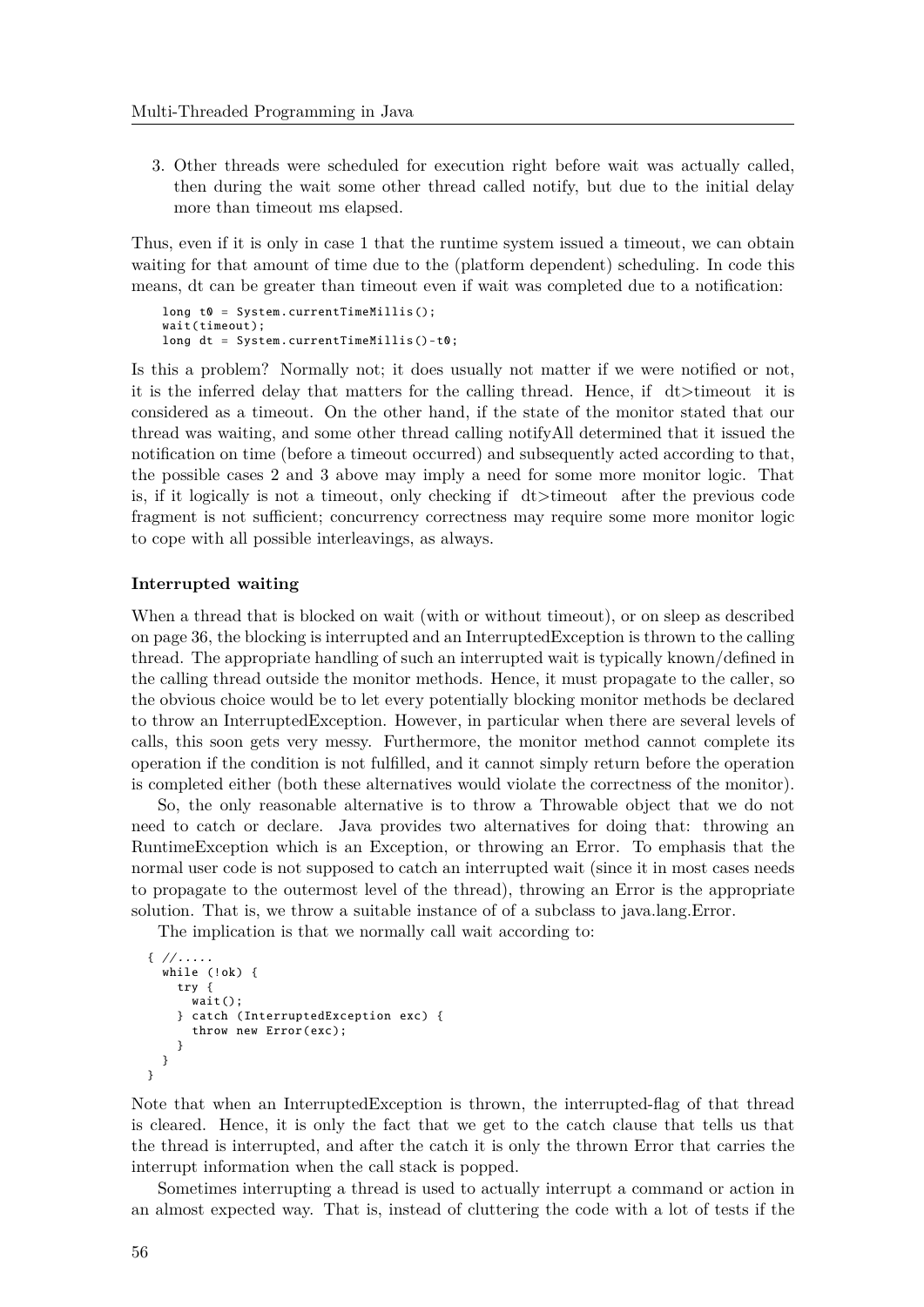operation is to be aborted, we can let execution continue until it reaches a blocking call and then utilize the thrown Error. For instance, a robot performing its task according to a sequence of instructions can be interrupted by the operator who issues another task or simply stops the robot due to some fault. The thread that handles operator input can then interrupt the ongoing robot work, and since computers are faster than mechanics the work thread will be blocked on getting a new order or on the completion of last order. By catching InterruptedException and converting it to an Error in whatever monitor it occurs, we can then catch the Error and terminate the thread like:

```
class RobotDuty extends Thread {
 public void run () {
    try {
      while (doWork(Master. nextInstruction ())) {};
    } catch (Error) { Master. workAborted ();} // Acknowledge .
 } // No more work; end of duty!
}
```
Terminating the thread (and creating a new one for the next work) like in this example is convenient for handling sessions that have a finite life time, such as processing a batch recipe in a chemical industry, or carrying out an e-business transaction; the state of the session is kept by the thread, and both the activity and the state gets garbage-collected when the session is finished. In feedback control, on the other hand, we usually create the threads that execute during the entire lifetime/uptime of the system; the state of the controlled system needs to be maintained also over mode changes and the like, and the control can be sensitive to delays during creation of new threads.

#### 3.3 More on monitor programming

The following applies to the use of standard Java packages.

#### **Static monitors – locking class variables**

Executing synchronized code results in the synchronized **object** being locked. That is, mutual exclusion is provided for the object (not the class) and concurrent access to different objects of the same class is, of course, still permitted. However, there may be attributes that are shared between all objects of a certain type, so called static attributes or class variables. Mutual exclusion then requires special care. Even if the object provides mutual exclusion on its attributes, for instance by having all attributes private and all non-static methods synchronized, the class variables are still not locked. The reason is that the class as such is another object which needs to be locked separately, either by a static synchronized method or by a synchronized(static\_attribute){} block. In the same way, since a static method has no reference to 'this' object, a static method does not provide mutual exclusion for any non-static methods. Hence, locking for classes (static attributes) and objects are different things, implying that a inside a synchronized method locking either the class or the object, you have to put a synchronized block for explicitly locking the other, if both the class and object need to be locked at the same time.

#### **Monitors versus semaphores**

The monitor concept can be accomplished in different ways. In Java, monitors are not exactly supported, but synchronized methods (and a few simple rules) let us conveniently accomplish monitors. In practice, we may say that Java provides monitors, as well as possibilities to avoid (by omitting synchronized) the overhead of object locking when we (for sure) can deduce that the program will be correct even without locking. Anyhow, having synchronized built into the programming language is of great value. In languages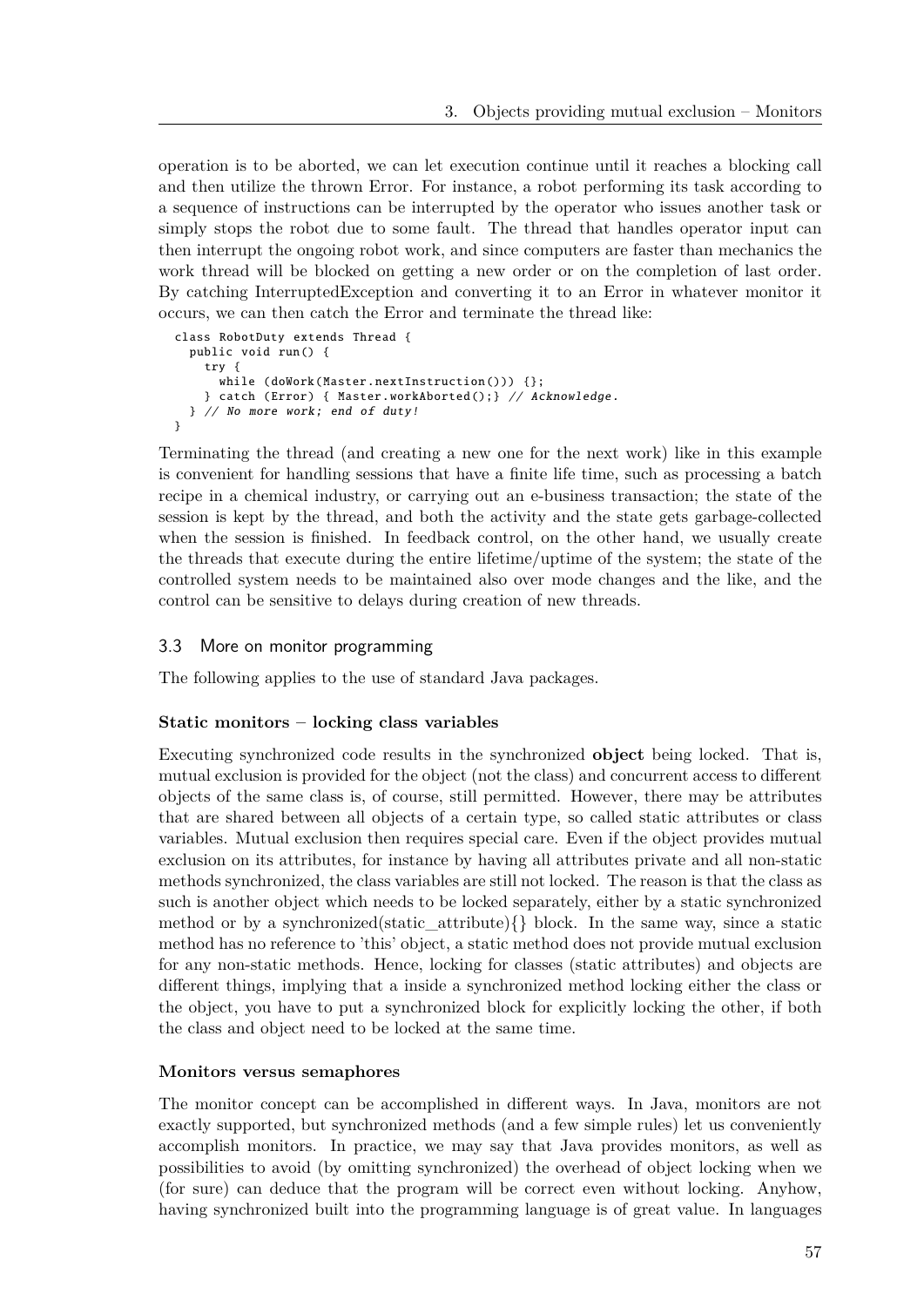without such support, we have to use library functions in combination with programming conventions.

Monitors and semaphores have equal expressive power; a program using on of the mechanisms can always be rewritten using only the other mechanism, but it can be hard in practice.

- Since a semaphore class is easily implemented by a monitor (providing the methods acquire and release) it is usually straight forward to rewrite the program using only monitors. However, if an interrupt routine (a static method without arguments that is connected to a hardware interrupt) is to call release (e.g. to signal that data is available in a hardware buffer), we cannot use an implementation that is based on synchronized (since an interrupt cannot be blocked even if the synchronized object is locked).
- Implementing monitors using semaphores is troublesome when wait/notify is used. The problem is that the waiting thread has to acquire one semaphore (to be used for signaling when the condition is fulfilled) and release one semaphore (the mutex to let other threads access shared data) *atomically as one operation*. The solution is to let each thread have its own signaling semaphore.

Clearly, both semaphores and monitors are needed, but in different situations.

# **Polling locking state**

Since JDK1.4, class java.lang.Thread contains a method

static boolean holdsLock (Object obj)

that returns true if and only if the current thread holds the monitor lock on the specified object. Do not use this method, except for special cases such as test-cases where the locking of objects need to be verified. In particular, keep in mind that even if holdsLock returns one value, the opposite could be the case one machine instruction (of that thread, and a few context switches) later. Just like there (on purpose) are no methods for obtaining the state of a semaphore (without trying to acquire it), to avoid bad solutions on concurrency problems, you should not design your application such that holdsLock is needed.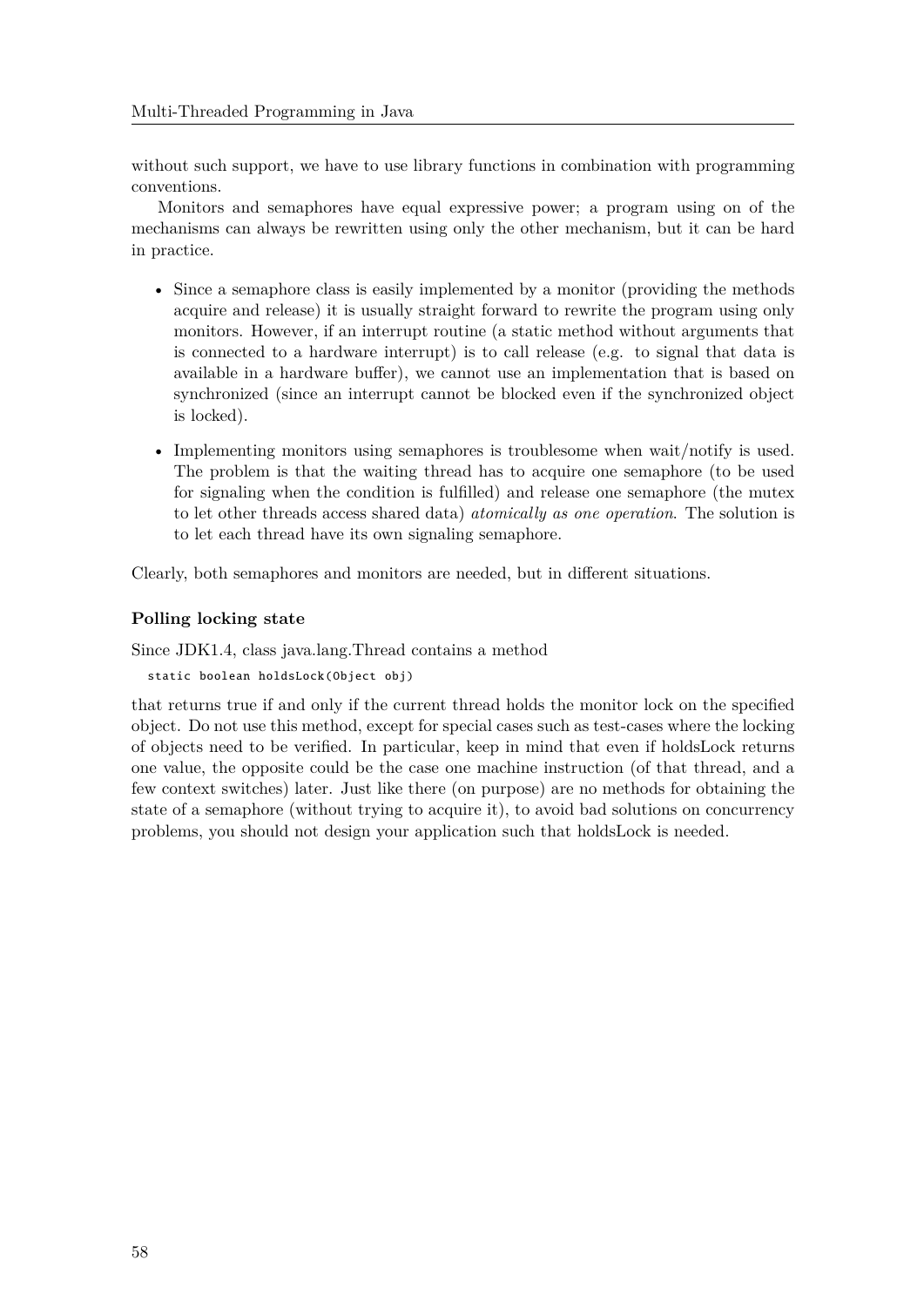# 4 Message-based communication – Mailboxes

Instead of the low-level characteristics of semaphores, the desire to support concurrency in an object oriented way led to monitors; passive objects used to implement collaboration between active objects. In many cases, however, we can benefit from having such passive objects with additional functionality for:

- **Buffering:** Often threads work in producer-consumer like situations when transmitted objects need to be buffered in some type of queue. That lets the threads work more asynchronously with respect to each other. That is, even if there are some temporary blocking when posting/fetching objects into/from the queue (to accomplish mutual exclusion during the assumably short queuing operations), a buffer overall lets the threads operate more independently of each other.
- **Activity interaction:** Traditionally, before the email era, messages were sent via mailboxes (passive objects providing buffering) and distributed to the mailbox of the addressee. If the sender and receiver are close to each other (like threads in the same JVM), and the sender knows (has a reference to) where the receiver is, the overhead of distribution (cost of the stamp and mail delay) can be avoided by putting the message directly in the receivers mailbox. Anyhow, even if the messages (transmitted objects) are buffered in a passive object (the mailbox), the aim is to send it to some other active object (person), which deserves special support.
- **Distribution:** If the sender and the receiver of a message are not close to or not aware of each others location, it is desirable to have some mail distribution system. Even if the topic of distributed systems is outside the scope of this chapter, communicating via messages makes us prepared for the situation when each message has to be sent via ordinary mail; the message can look the same, only the mailing differs. If we would call the receiving active object directly, the addressee would need to be available at that particular time. Therefore, communicating via messages can be a good generic solution.
- **Encapsulation:** Data protection (using private or protected in Java) ensures encapsulation of sequential programs, which means that objects will be ensured to function independently of each other. For real-time programs that is not enough; when methods of another object is called from a time-aware thread (looking at the clock frequently), the caller "gives up it's own will" and commits itself to performing the instructions given in the (hidden) implementation of the called method, which can result in blocking for a long time. Hence, threads give up their timely behavior unless communication is performed differently.

To improve on these aspects, communication via messages (instead of via methods and shared data) will be introduced in this section. Originally and traditionally, this was referred to as *mailboxes*.

From one point of view, a so called mailbox is nothing but a special type of monitor, so we do not need any additional support from the language (no new keywords like synchronized which supports monitors). From another point of view, when the above aspects are important, message based object interaction can be considered to be fundamental, so let us start with some considerations about the abstraction we deal with.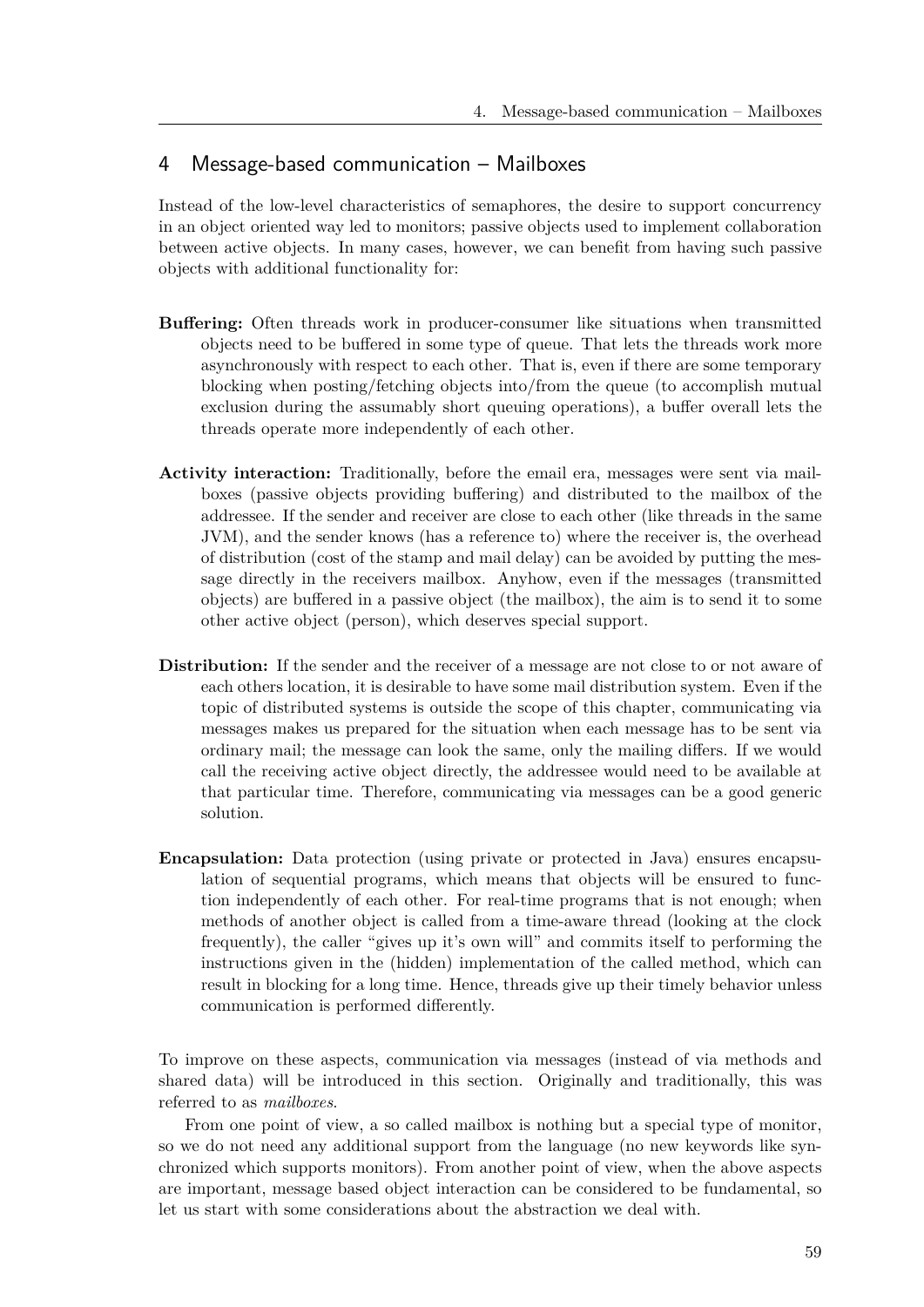#### 4.1 More on object interaction

Method calls in a language/system providing only passive objects are by definition a synchronous type of communication. That is, passive objects work synchronously since they share the same thread of execution. In other words, this type of communication between objects is synchronous since the called object remains in its well defined state during the data transfer.

During a method call, the caller enters the scope of the method within the scope of the called object, performing exactly what the method states. In a single-threaded system this is fine; data access via methods provide encapsulation and data abstraction. When all objects are executed by the same thread, we actually do not think of any thread at all. Data is transferred via arguments and return values, in both directions between the objects, which is straightforward and efficient in single-threaded applications.

To support multi-threaded applications, the programming language could provide active (concurrently executing) objects, and models other than method calls for data transfer between objects. In fact, within object-oriented programming in general, communication between objects are (as in the language Smalltalk) often referred to as message passing. In Java, object interaction stems from the traditional (computationally efficient)  $C/C++$ approach with method calls which are basically the same as function calls in C. Hence, in Java as well as in most other languages, asynchronous communication should be accomplished by a class implementing some type of mailbox or buffer supporting the principle of message passing.

Thinking about real-life actors, sending a message is a natural way of transferring information, in particular when the sender and the receiver are acting concurrently but not synchronized (that is, performing actions independently of each other). The message need to be temporarily stored (buffered) somehow after being sent until being received. Today, information is most often stored and transmitted electronically. On the Internet, messages between humans are mainly accomplished by e-mail, but in technical systems we also use many other message principles depending on application and development needs.

# 4.2 Events and buffers

Assuming the sending and receiving thread belong to the same program, which is the case in this entire chapter, the sender and receiver can refer to shared objects. Thus, the buffer we need can be a monitor. We may compare with messages within user interaction packages such as the AWT. Such messages are called events since they represent an application event, but they are not buffered except before being fed into the application. Additionally, the AWT InputEvents are time-stamped so the graphics classes and the application can react accordingly to when the event (such as a mouse click) occurred physically, which can be quite different from when the event is processed (in particular on a heavily loaded system).

For instance, assume two mouse clicks should be considered a a double-click if there is less than 1 s between them, and that the user clicks twice with the second click 0.9 s after the first. Then if there is a 0.2 s delay right after processing/registering the first click, the second click will be processed 1.1 s after the first one. Using the time-stamps it can still be deduced that the user actually double-clicked.

Similar situations appear in feedback control where the delay (difference between current time and event time) results is so called phase lag, which in turn results in bad damping or even instability. Since our aim is both concurrent and *real-time* programming, time-stamping our messages (at the time of creation) is often preferred.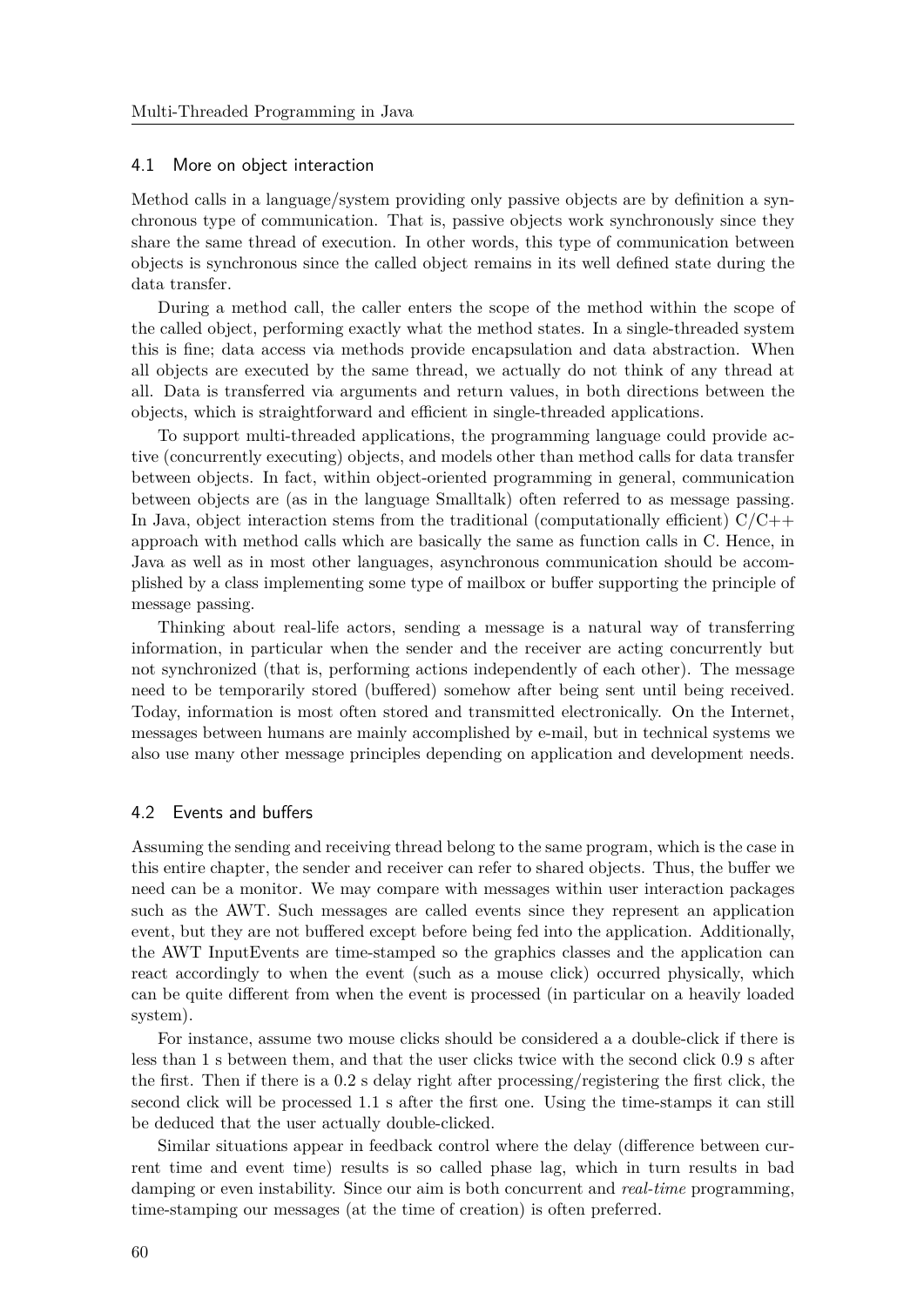#### 4.3 Mailboxes in Java

It is now time to move on to describe how mailboxes are supported by the standard Java library and to give some advise on how to use them.

#### **The BlockingQueue interface**

The key mechanism for mailboxes is the BlockingQueue interface. It represents a buffer in which a thread can put messages of an arbitrary type which can later be retrieved, possibly by another thread, in a first-in/first-out order. In this way, it can be used for asynchronous communication between two threads in the form of message passing. The central functionality of the interface is (see the online Java documentation for a full description):

```
public interface BlockingQueue <E> extends Queue <E> {
  // --- methods for sending a message ---
  void put(E e) throws InterruptedException ;
 boolean add(E e);
 boolean offer(E e);
 boolean offer(E e, long timeout, TimeUnit unit)) throws InterruptedException;
 // --- methods for receiving a message ---
 E take () throws InterruptedException ;
 E poll();
  E poll(long timeout , TimeUnit unit) throws InterruptedException ;
}
```
As you can see, the interface is generic which means that you can use it to send messages of any type, The type parameter E represents the type of the messages sent.

The many alternate ways of inserting and retrieving a message might seem a bit confusing at first. The difference between them is how they handle the case where the operation cannot be satisfied immediately. Such situation includes attempting to retrieve a message from a buffer that is empty or trying to insert a message into a buffer with no spare room for new messages. Let us go through their behaviour one by one.

- **put(e)** Inserts the message into the queue. If the queue is full, it blocks the calling thread until space becomes available and the method can be completed.
- **add(e)** Inserts the message into the queue if there is space for the message in the queue. Returns true if the operation succeeds<sup>6</sup>. Otherwise an IllegalStateException is thrown.
- **offer(e)** Inserts the message into the queue if there is space for the message in the queue. Returns true if the operation succeeds and false if it does not (full queue).
- **offer(e,timeout,unit)** Like offer(), but waits up to the specified amount of time for space to become available in the queue if it is  $\text{full}^7$ .
- **take()** Fetches the oldest message in the queue if any is available. If the queue is empty, the calling thread is blocked until a new message arrives.
- **poll()** Fetches the oldest message in the queue if any is available. Otherwise returns null.
- **poll(timeout,unit)** Like poll(), but waits up to the specified amount of time for a message to arrive if the queue is empty.

<sup>&</sup>lt;sup>6</sup>Interestingly, the method never returns false. This has to do with how add() is specified in the interfaces it is inherited from.

<sup>7</sup>See the semaphore reference on page 41 for a description of how to specify the timeout.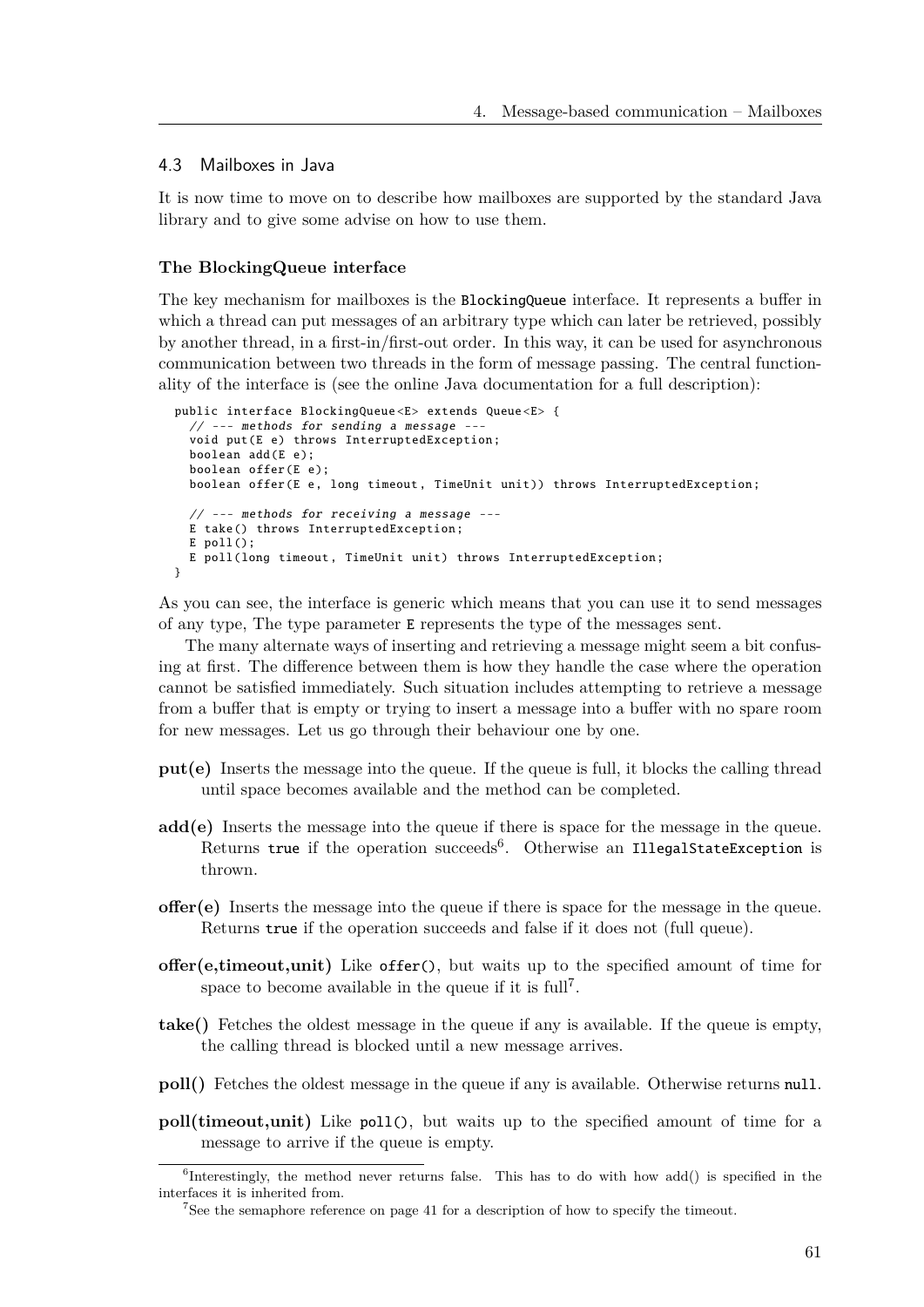### **BlockingQueue implementations**

In order to actually create a mailbox we need a class that implements the BlockingQueue interface. There are several such classes available in the standard Java library. Let us look at a few of them and their properties.

- **LinkedBlockingQueue** This type of queue ()implemented using a linked list) has no limit on the number of messages it can hold (other than the limit set by available memory). This means that you do not have to handle the case of the queue becoming full in any special way. We can then safely use the nonblocking add() or offer() methods to insert a new message without worrying about having to catch a possible interruptedException. This could seem advantageous and in many cases it is, but it also has its drawbacks. Often threads communicate with each other according to a producer-consumer pattern. I.e., on thread produces data and sends it on to another thread as messages in a mailbox. If for some reason the consumer does not keep up with the producer, the queue will quickly fill up with large amounts of unprocessed data. Depending on the timing and memory requirements of the application this can be a minor or a major problem. In a realtime control setting this is usually unacceptable. In order to produce a robust system we therefore need a way to throttle the production of new messages in order to avoid overload. This can be achieved by instead using a bounded queue which limits the amount of messages in the queue.
- **ArrayBlockingQueue** This class represents a bounded queue implemented using an array. Being a bounded queue makes it more suitable for systems with hard realtime requirements on timing and memory use. You provide the maximum number of messages the queue should be able to hold as a parameter to the constructor. Here, we typically use put() to send a message and take() to receive it.
- **PriorityBlockingQueue** An unbounded blocking queue similar to the PriorityQueue you might be used to from earlier courses.

#### **Messages and timestamps**

As discussed in Section 4.2 it can sometimes be advantageous to work with messages that have a timestamp. One way of achieving this is to define a superclass for your message classes as follows.

```
public class TimestampedMessage {
    private long timestamp = System. currentTimeMillis ();
    public long getTimestamp() { return timestamp; }
}
```
Then let your message classes inherit from this class and they will automatically be timestamped with their creation time.

#### **A thread with its own mailbox**

A mailbox is a very general abstraction that does put very few restrictions on which thread actually puts messages into it and which thread later retrieves the message from it. You could let several threads fetch messages from the same mailbox, although you would have little control over which thread actually gets which message. In some situations this makes perfect sense, for example if you have a number of equivalent worker threads that receives requests via a common mailbox, thus sharing and parallelizing the workload. In most situations we find, however, that each thread needs its own mailbox since we need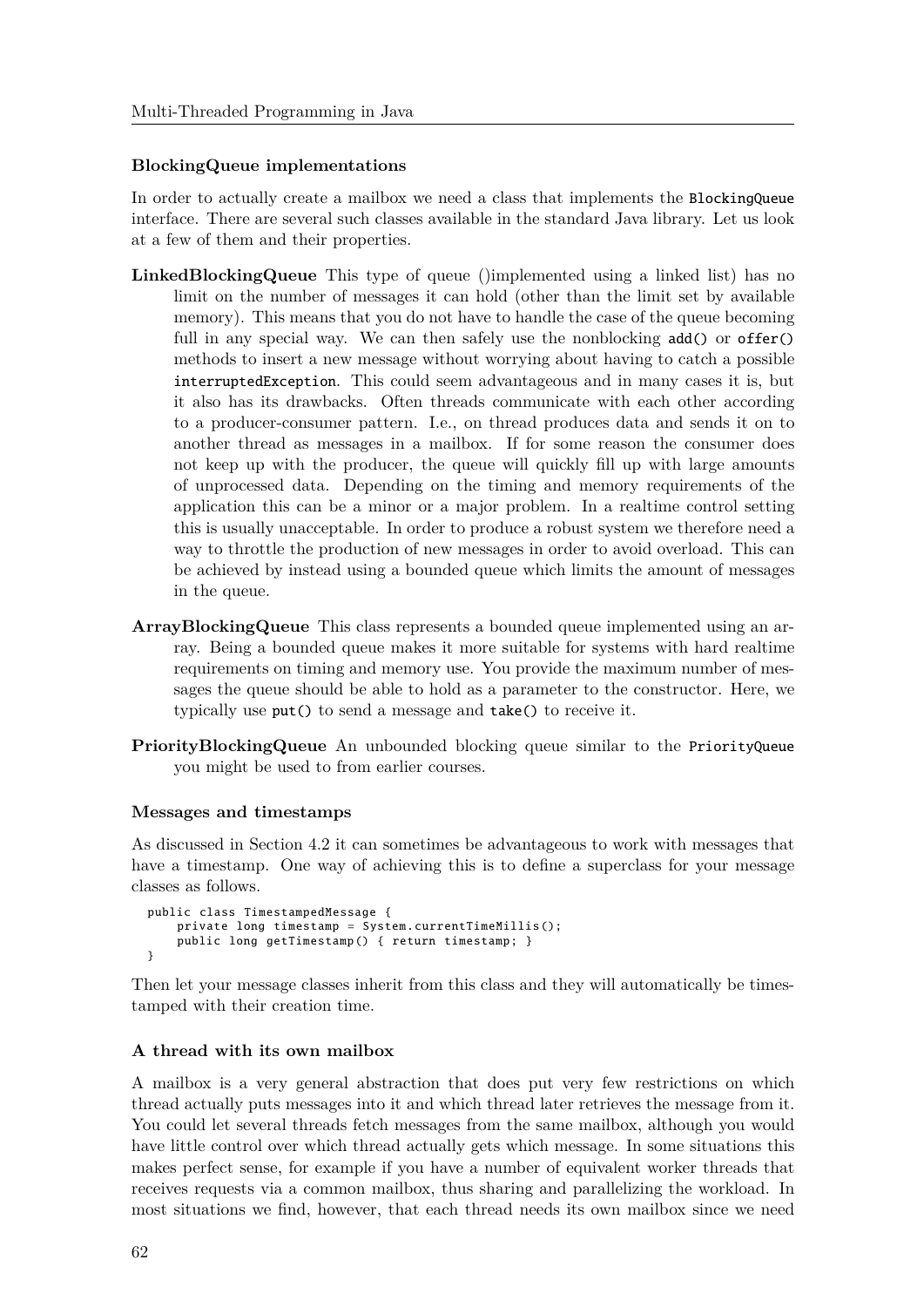to have control over which thread receives each message. Compare with sending letters using traditional post or for that matter, sending an e-mail. You typically address it to a particular person. In the same way, we typically want to send a message to a particular thread. In order to do this we for each thread need to also create a separate mailbox and associate it with the corresponding thread. In order to send a message to a thread the sender also need to hava a way of knowing which mailbox belongs to the addressee. This situation is so common that it might be a good idea to write a special variant of the Thread class that does this for us. It could look like this:

```
public class MessagingThread <M> extends Thread {
 private final BlockingQueue <M> queue;
  /** Creates a new thread with a mailbox capable of holding 'size ' messages.
       To invoke this constructor call 'super(size);' in the constructor
       of your subclass . */
 public MessagingThread (int size) {
    queue = new ArrayBlockingQueue <>( size );
 }
  /* Called by another thread, to send a message to this thread. */public void send(M message) throws InterruptedException {
    queue.put(message );
  }
  /** Returns the first message in the queue, or blocks if none available. */
 protected M receive () throws InterruptedException {
    return queue.take ();
  }
  \gamma^{**} Returns the first message in the queue, or blocks up to 'timeout'
        milliseconds if none available . Returns null if no message is obtained
        within 'timeout' milliseconds. */
 protected M receiveWithTimeout (long timeout) throws InterruptedException {
   return queue.poll(timeout , TimeUnit. MILLISECONDS );
  }
}
```
Note that the methods for receiving messages are declared protected. This is to prevent other classes from stealing messages from the mailbox. Another thing that the observant reader might note is that the code breaks the rule that says that a thread should not have any public methods except run() (see page 46). That is true, but since the concept of sending a message to a particular thread is so strongly connected with the thread as such, it seems reasonable to allow ourselves to deviate from the rule in this case.

#### **Putting it all together**

Finally we present a short example that illustrates how to use the classes MessagingThread and TimestampedMessage as well as how to pass a message from one thread to another. In this example we have two threads that work as a producer/consumer pair. The producer thread waits for the user to input a line of text on the keyboard and sends it on to the consumer as a timestamped message. The consumer awaits messages and when they arrive the consumer prints the contents of the message together with the timestamp showing when the message was created.

```
public class MyMessage extends TimestampedMessage {
 private String mess;
 public MyMessage (String m) { mess = m; }
 public String getMessage () { return mess; }
}
public class Consumer extends MessagingThread <MyMessage > {
 public Consumer () {
    super (10);
  }
```